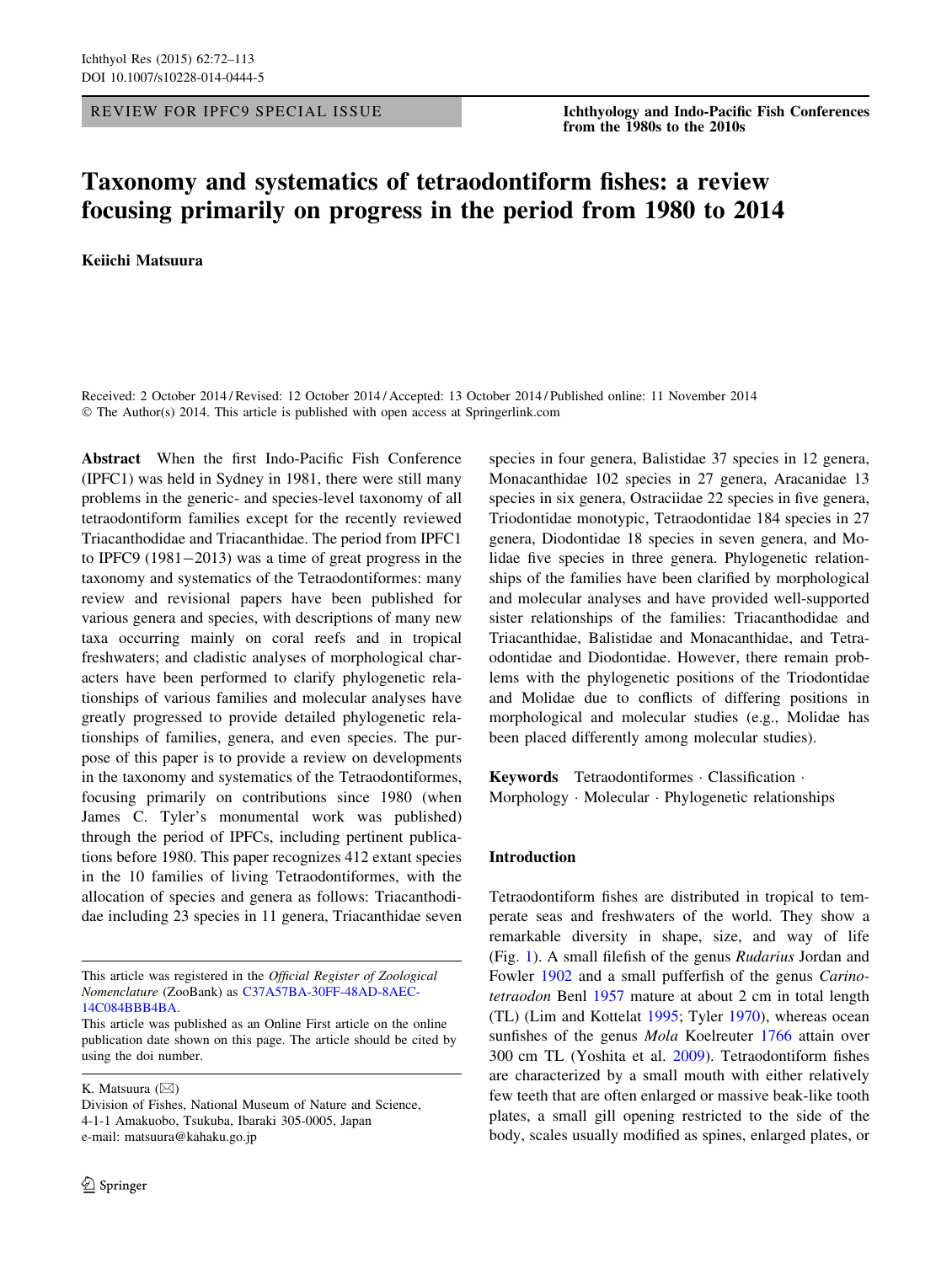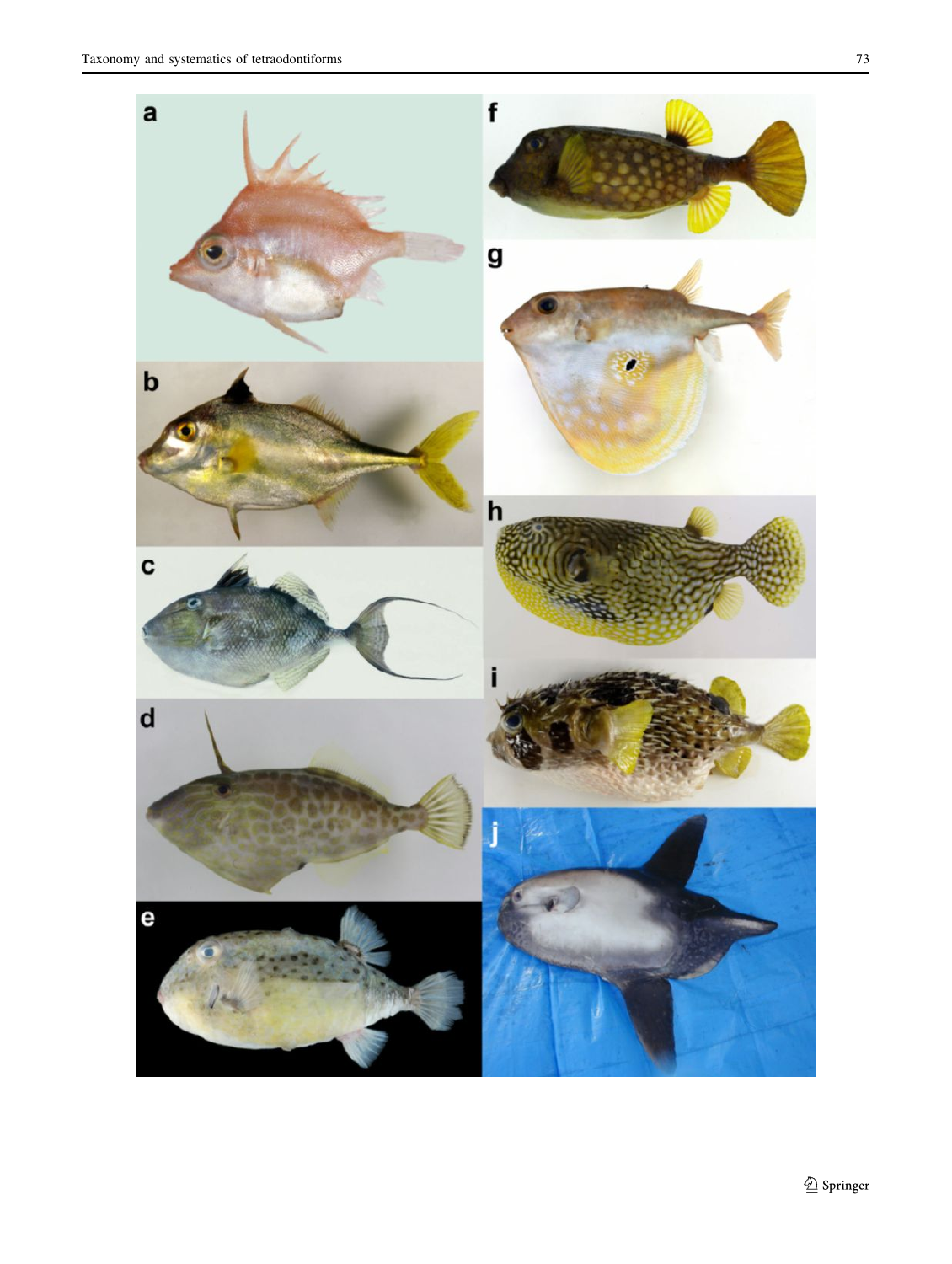$\blacktriangleleft$  **Fig. 1** Representatives of the 10 extant families of Tetraodontiformes. a Triacanthodidae, Triacanthodes anomalus; b Triacanthidae, Triacanthus biaculeatus; c Balistidae, Abalistes filamentosus; d Monacanthidae, Thamnaconus hypargyreus; e Aracanidae, Kentrocapros aculeatus; f Ostraciidae, Ostracion immaculatus; g Triodontidae Triodon macropterus; h Tetraodonitidae, Arothron mappa; i Diodontidae, Diodon liturosus; j Molidae, Masturus lanceolatus. Photographs of **a** and **e** provided by BSKU; **b**, **d**, **f**, **h**, and **i** by KAUM; **c** and **g** by NSMT; j by Hideki Sugiyama

a carapace, and pelvic fins that are reduced or absent (Tyler 1980; Nelson 2006). In addition, many pufferfishes are characterized by having a strong toxin in the viscera and skin, and even in the musculature of some species of Lagocephalus Swainson 1839 (Matsuura 1984). Because of their peculiar morphological characters, tetraodontiforms have long attracted the attention of ichthyologists and biologists.

Since Cuvier (1816) classified tetraodontiforms in the order Plectognathi, tetraodontiforms were usually considered to form a monophyletic group among the advanced percomorph fishes (Nelson 2006). Although the taxonomy of tetraodontiform fishes progressed greatly in the nineteenth century (see Tyler 1980, for a history of the classification of the order), information about tetraodontiform taxonomy was scattered in many articles, making it difficult to understand the taxonomic relationships of tetraodontiforms overall. Alec Fraser-Brunner published an important series of articles on various groups of tetraodontiforms as reviews of genera and families during the mid-1930s to early 1950s: however, many parts of his publications were based on cursory examinations of relatively few specimens. There were no comprehensive phylogenetic studies until Winterbottom (1974) and Tyler (1980) provided their interpretations of the phylogenetic relationships of tetraodontiforms based on myology and osteology, respectively.

When the first Indo-Pacific Fish Conference (IPFC1) was held in Sydney in 1981, many problems remained in the generic- and species-level taxonomy of all tetraodontiform families, except for the Triacanthodidae and Triacanthidae for which Tyler (1968) had provided a monographic revision. The period from IPFC1 to IPFC9 (1981-2013) was a time of great progress in the taxonomy and systematics of tetraodontiforms. Many review and revisional papers have been published for various genera and species, with descriptions of new taxa found mainly in coral reefs and tropical freshwaters; and cladistic analyses of morphological characters have clarified phylogenetic relationships of a number of families and molecular analyses greatly assisted our understanding of the detailed phylogenetic relationships of families, genera, and even species. The purpose of this paper is to present a review of the developments in the taxonomy and systematics of the Tetraodontiformes, focusing primarily on contributions from 1980 (when James C. Tyler's monumental work was published) through the period of IPFCs, but including pertinent publications before 1980. This paper is composed of two parts, the first reviewing taxonomic studies and the second focusing of studies on systematics. Institutional abbreviations follow Fricke and Eschmeyer (2014).

## Triacanthodidae (Spikefishes, Fig. 1a; Table 1)

Spikefishes of the family Triacanthodidae are usually found in depths of 100-600 m on continental shelves and slopes (Tyler 1968; Matsuura and Tyler 1997). They are easily distinguished externally from other families of the order Tetraodontiformes by the following combination of characters: body deep and slightly compressed, covered by moderately thick skin with numerous small scales not readily distinguishable to the unaided eye, with each scale bearing upright spinules and having a roughly shagreenlike appearance; two separate dorsal fins, six spines in the first dorsal fin and  $12-18$  soft rays in the second dorsal fin; caudal fin rounded to almost truncate, not forked; most dorsal-, anal-, and pectoral-fin rays branched; pelvic fins with a large spine and one or two inconspicuous and rudimentary soft rays; mouth small and usually terminal; teeth of moderate size, usually conical, 10 or more in an outer series in each jaw; caudal peduncle compressed, deeper than wide, not distinctly tapered (Matsuura 2001).

Spikefishes are still relatively poorly known in terms of taxonomy and biology among tetraodontiform families, although Tyler (1968) published an excellent monograph on the superfamily Triacanthoidea including the Triacanthodidae and Triacanthidae. He recognized 19 triacanthodid species in 11 genera (Table 1): Atrophacanthus Fraser-Brunner 1950 (one species), Bathyphylax Myers 1934 (two species), *Halimochirurgus* Alcock 1899 (two species), Hollardia Poey 1861 (three species), Johnsonina Myers 1934 (one species), Macrorhamphosodes Fowler 1934 (two species), Mephisto Tyler 1966b (one species), Parahollardia Fraser-Brunner 1941b (two species), Paratriacanthodes Fowler 1934 (two species), Triacanthodes Bleeker 1857 (two species), and Tydemania Weber 1913 (one species). Because all these genera and species were described in detail by Tyler (1968), their taxonomic features are not repeated here, except for new information that provides a better understanding of taxa.

Many species of the Triacanthodidae are known from the tropical and warm regions of the Indo-Pacific. However, five species are distributed in the western Atlantic: Hollardia hollardi Poey 1861, Hollardia meadi Tyler 1966a, Johnsonina eriomma Myers 1934, Parahollardia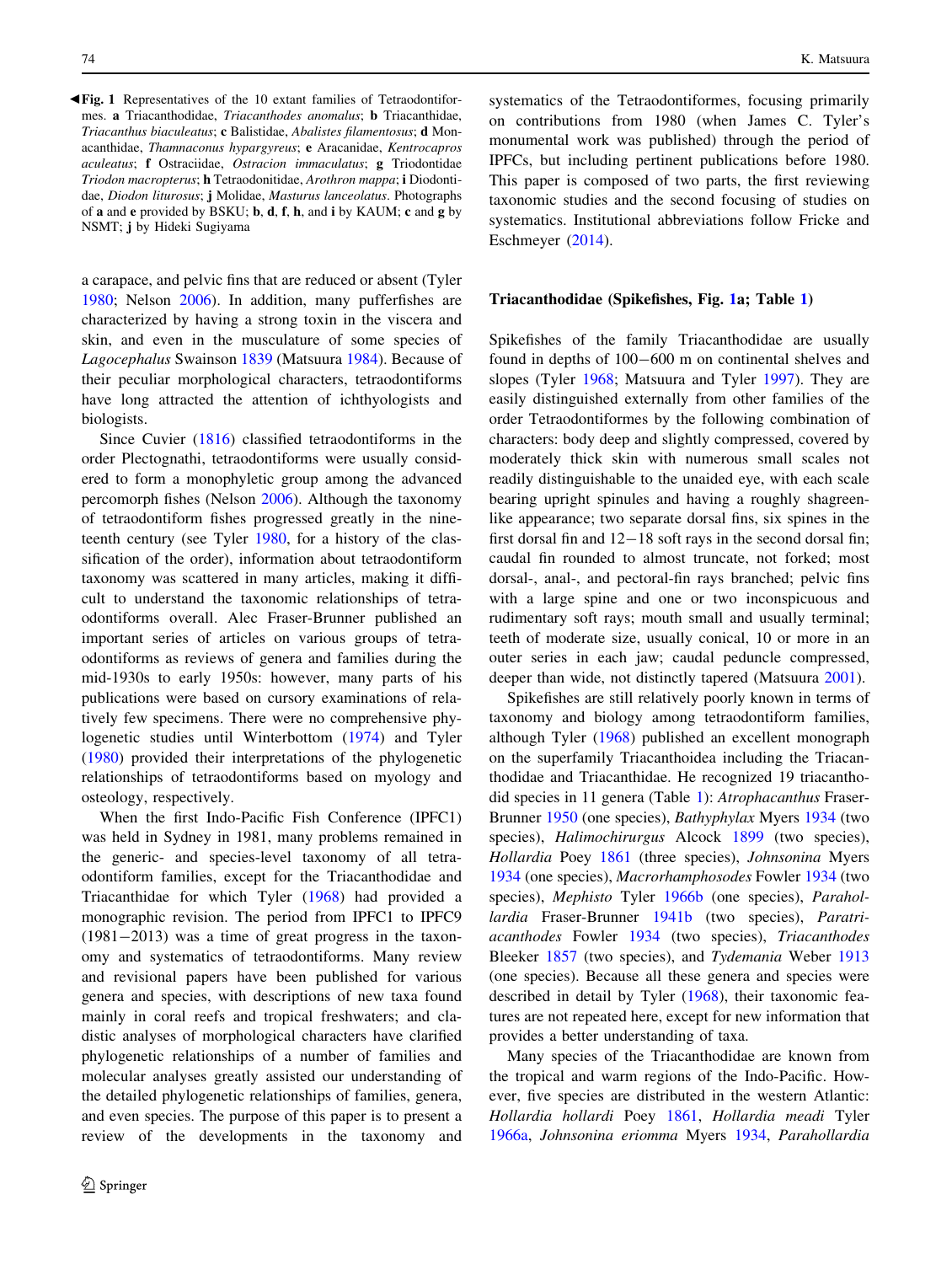Table 1 A list of 23 species of the Triacanthodidae in the world

| Subfamily       | Species                                                   | Distribution                                                                                                         |
|-----------------|-----------------------------------------------------------|----------------------------------------------------------------------------------------------------------------------|
| Hollardiinae    | Hollardia goslinei Tyler 1968                             | Hawaii                                                                                                               |
|                 | Hollardia hollardi Poey 1861                              | Bermuda and Florida Keys southward to Gulf of Mexico and Caribbean Sea                                               |
|                 | Hollardia meadi Tyler 1966a                               | Bahamas, Cuba, and Barbados                                                                                          |
|                 | Paraholardia lineata (Longley 1935)                       | Atlantic coast of the USA from Virginia to Florida; Gulf of Mexico from Florida to<br>Yucatan                        |
|                 | Paraholardia schmidti Woods 1959                          | Honduras to Panama in the western Caribbean Sea                                                                      |
| Triacanthodinae | Atrophacanthus japonicus (Kamohara<br>1941)               | Off Tanzania, Maldive Islands, Japan, and Celebes Sea                                                                |
|                 | Bathyphylax bombfrons Myers 1934                          | Off Kenya, China Sea (off Hong Kong), Australia, and New Caledonia                                                   |
|                 | Bathyphylax omen Tyler 1966c                              | Off Kenya                                                                                                            |
|                 | Bathyphylax pruvosti Santini 2006                         | Marquesas Islands                                                                                                    |
|                 | Halimochirurgus alcocki Weber 1913                        | Arabian Sea, Japan, Mariana Islands, Australia, and New Caledonia                                                    |
|                 | Halimochirurgus centriscoides Alcock<br>1899              | Arabian Sea and Australia                                                                                            |
|                 | Johnsonia eriomma Myers 1934                              | Bahamas to Greater and Lesser Antilles and western Caribbean Sea                                                     |
|                 | Macrorhamphosodes platycheilus<br>Fowler 1934             | Bay of Bengal, Philippines, and Australia                                                                            |
|                 | Macrorhamphosodes uradoi (Kamohara<br>1933)               | South Africa, off Kenya, Japan, Korea, East China Sea, South China Sea,<br>Australia, New Caledonia, and New Zealand |
|                 | Mephisto fraserbrunneri Tyler 1966b                       | Somalia, Arabian Sea, and Andaman Sea                                                                                |
|                 | Paratriacanthodes abei Tyler 1997                         | South China Sea                                                                                                      |
|                 | Paratriacanthodes herrei Myers 1934                       | Philippines                                                                                                          |
|                 | Paratriacanthodes retrospinis Fowler<br>1934              | East Africa, Japan, Kyushu-Palau Ridge, South China Sea, Australia, and New<br>Caledonia                             |
|                 | Triacanthodes anomalus (Temminck<br>and Schlegel 1850)    | Japan, Korea, East China Sea, South China Sea                                                                        |
|                 | Triacanthodes ethiops Alcock 1894                         | East Africa, Maldive Islands, Japan, East China Sea, Philippines, Indonesia, New<br>Caledonia, and Australia         |
|                 | Triacanthodes indicus Matsuura 1982                       | Saya de Malha Bank (western Indian Ocean)                                                                            |
|                 | Triacanthodes intermedius Matsuura<br>and Fourmanoir 1984 | New Caledonia                                                                                                        |
|                 | Tydemania navigatoris Weber 1913                          | East Africa, Bay of Bengal, Japan, China, Philippines, Indonesia, and Australia                                      |

lineata (Longley 1935), and Parahollardia schmidti Woods 1959. Hollardia goslinei Tyler 1968 are known only from nine specimens collected from the Hawaiian Islands.

Little information about the Atlantic and Hawaiian spikefishes has been published since Tyler's (1968) monograph. Matsuura (1983) provided a brief morphological account of Hollardia hollardi with a color photograph based on specimens collected from off Surinam. McEachran and Fechhelm (2005) also provided a brief account and line drawing of Hollardia hollardi and Hollardia meadi from the Gulf of Mexico. McEachran and Fechhelm (2005) and Hartel et al. (2008) reported briefly Parahollardia lineata from the Gulf of Mexico and off greater New England, respectively. Tyler et al. (2013) documented a large northern range extension for Hollardia hollardi to the northeast coast of the USA off Massachusetts, whereas this species had previously only been known from the Florida Keys, Bahamas, Bermuda, Gulf of Mexico, Caribbean, and south to Brazil, with the new northern occurence perhaps associated with warming currents along the east coast of North America.

In contrast to the Atlantic spikefishes, many papers on Indo-Pacific spikefishes were published after 1980. Matsuura (1982) described Triacanthodes indicus based on 13 specimens collected from the western Indian Ocean. This species is characterized by relatively large nasal organs compared to other species of Triacanthodes. Matsuura and Fourmanoir (1984) described Triacanthodes intermedius based on two specimens collected from New Caledonia. Triacanthodes intermedius is unique among spikefishes in having several intermediate characters between Paratriacanthodes and Triacanthodes. Tyler (1997) described Paratriacanthodes abei based on a single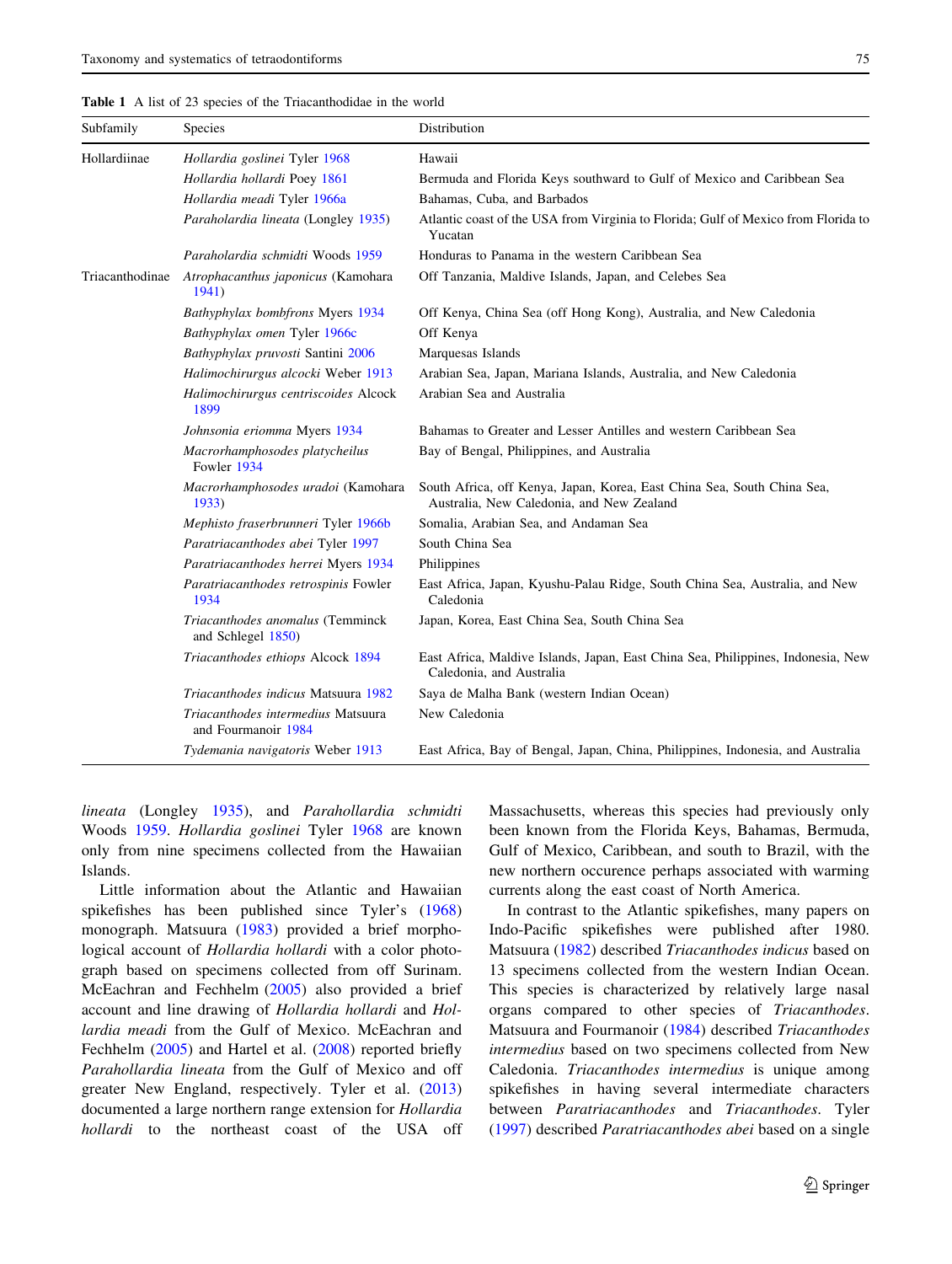specimen collected in the South China Sea. Santini (2006) described Bathyphylax pruvosti based on 25 specimens collected from the Marquesas Islands. In addition to these contributions, papers and books on taxonomic and zoogeographical studies of spikefishes were published by authors from various countries including Australia, China, Japan, Korea, Russia, Taiwan, Ukraine, and the USA.

Amaoka (1982) reported Halimochirurgus alcocki Weber 1913, Macrorhamphosodes uradoi (Kamohara 1933), and Paratriacanthodes retrospinis Fowler 1934 with detailed descriptions and color photographs of fresh specimens collected from the Kyushu-Palau Ridge. Matsuura (1984) provided brief accounts and color photographs of tetraodontiform fishes found in the Japanese Archipelago, including Atrophacanthus japonicus Kamohara 1941, Halimochirurgus alcocki, Macrorhamphosodes uradoi, Triacanthodes anomalus (Temminck and Schlegel 1850), and Triacanthodes ethiops Alcock 1894. In the following year, Matsuura (1985) provided detailed accounts and a color photograph of Triacanthodes anomalus collected from the Okinawa Trough. Matsuura (1987) and Stewart and Clark (1988) recorded Macrorhamphosodes uradoi from New Zealand, a species previously known only from Japan (Kamohara 1933; Tyler 1968; Matsuura 1984), Kenya (Tyler 1983) and South Africa (Hulley 1972). Matsuura and Tyler (1997) reported Bathyphylax bombifrons Myers 1934, Halimochirurgus alcocki, Macrorhamphosodes uradoi, Paratriacanthodes retrospinis, Triacanthodes ethiops, and Triacanthodes intermedius based on many specimens collected from New Caledonia. Except for Triacanthodes intermedius, these are the first records for the species from New Caledonia. Chen et al. (1997) recorded Triacanthodes anomalus from the South China Sea. Matsuura (2000) compiled a checklist of Tetraodontiformes from the South China Sea including eight species of spikefishes: A. japonicus, B. bombifrons, Halimochirurgus alcocki, Macrorhamphosodes platycheilus Fowler 1934, Paratriacanthodes retrospinis, Triacanthodes anomalus, Triacanthodes ethiops, and Tydemania navigatoris Weber 1913.

Myers and Donaldson (2003) published a checklist of fishes from the Mariana Islands including a record of Halimochirurgus alcocki. Kim et al. (2005) provided brief accounts and color photographs of Triacanthodes anomalus and Macrorhamphosodes uradoi from Korea. Hoese et al. (2006) recorded eight species of spikefishes for the first time from Australia: B. bombifrons (New South Wales and Queensland), Halimochirurgus alcocki (New South Wales, Queensland and Western Australia), Halimochirurgus centriscoides (Western Australia), Macrorhamphosodes platycheilus (Northern Territory and Western Australia), Macrorhamphosodes uradoi (New South Wales and Queensland), Paratriacanthodes retrospinis (New South Wales and Western Australia), Triacanthodes ethiops (Northern Territory, Queensland, Western Australia), and Tydemania navigatoris (Western Australia). Shao et al. (2008) recorded seven species of spikefishes from off southern Taiwan in the South China Sea: B. bombifrons, Halimochirurgus alcocki, Halimochirurgus centriscoides, Macrorhamphosodes uradoi (first record from the South China Sea), Paratriacanthodes retrospinis, Triacanthodes anomalus, and Tydemania navigatoris. All species records of Shao et al. (2008) were based on specimens deposited at museums and institutions in Taiwan and the USA. Larson et al. (2013) published an annotated checklist of the fishes of the Northern Territory, Australia, in which they recorded Halimochirurgus centriscoides, Macrorhamphosodes platycheilus, Triacanthodes ethiops, and Tydemania navigatoris.

Tyler (1983) reported four spikefishes from off Kenya in the western Indian Ocean: B. bombifrons, Bathyphylax omen Tyler 1966c, Macrorhamphosodes uradoi, and Macrorhamphosodes platycheilus. When Tyler (1968) compared B. bombifrons and B. omen, the main differences were that B. bombifrons has a narrower pelvis, a shorter postorbital length, a less distinctly supraterminal mouth, and a more concave snout profile. Because the holotype of B. omen (37.5 mm in standard length, SL) from the western Indian Ocean is much smaller than that of B. bombifrons (77.6 mm SL) from off Hong Kong in the South China Sea, some of these differences were considered to be due in part to the size differences of the holotypes (Tyler 1968). Based on four additional, newly collected specimens of B. bombifrons (80.9-84.0 mm SL) and two specimens of B. omen (67.0–93.5 mm SL), Tyler  $(1983)$  concluded that the most reliable character separating the two species is the degree of concavity of the snout. The depth of the snout in the middle of its length is  $10.8-13.4$  % SL (average 12.0) in B. bombifrons and  $12.5-15.5$  % SL (average 13.9) in B. omen. Matsuura and Tyler (1997) confirmed this difference in three specimens  $(86.2-93.0 \text{ mm SL})$  of *B. bombifrons* collected off New Caledonia.

Tyler (1986) provided keys to the genera and species of spikefishes known from South and East Africa. He recognized 11 species in this region: A. japonicus, B. bombifrons, B. omen, Halimochirurgus alcocki, Halimochirurgus centriscoides, Macrorhamphosodes platycheilus, Macrorhamphosodes uradoi, Mephisto fraserbrunneri, Paratriacanthodes retrospinis, Triacanthodes ethiops, and Tydemania navigatoris. Adam et al. (1998) recorded A. japonicus and Triacanthodes ethiops for the first time from the Maldive Islands in the central Indian Ocean. Atrophacanthus japonicus had previously been recorded only from southern Japan, the Celebes Sea, and off Tanzania (Kamohara 1941; Fraser-Brunner 1950; Tyler 1968; Matsuura 1984). Although T. ethiops is relatively common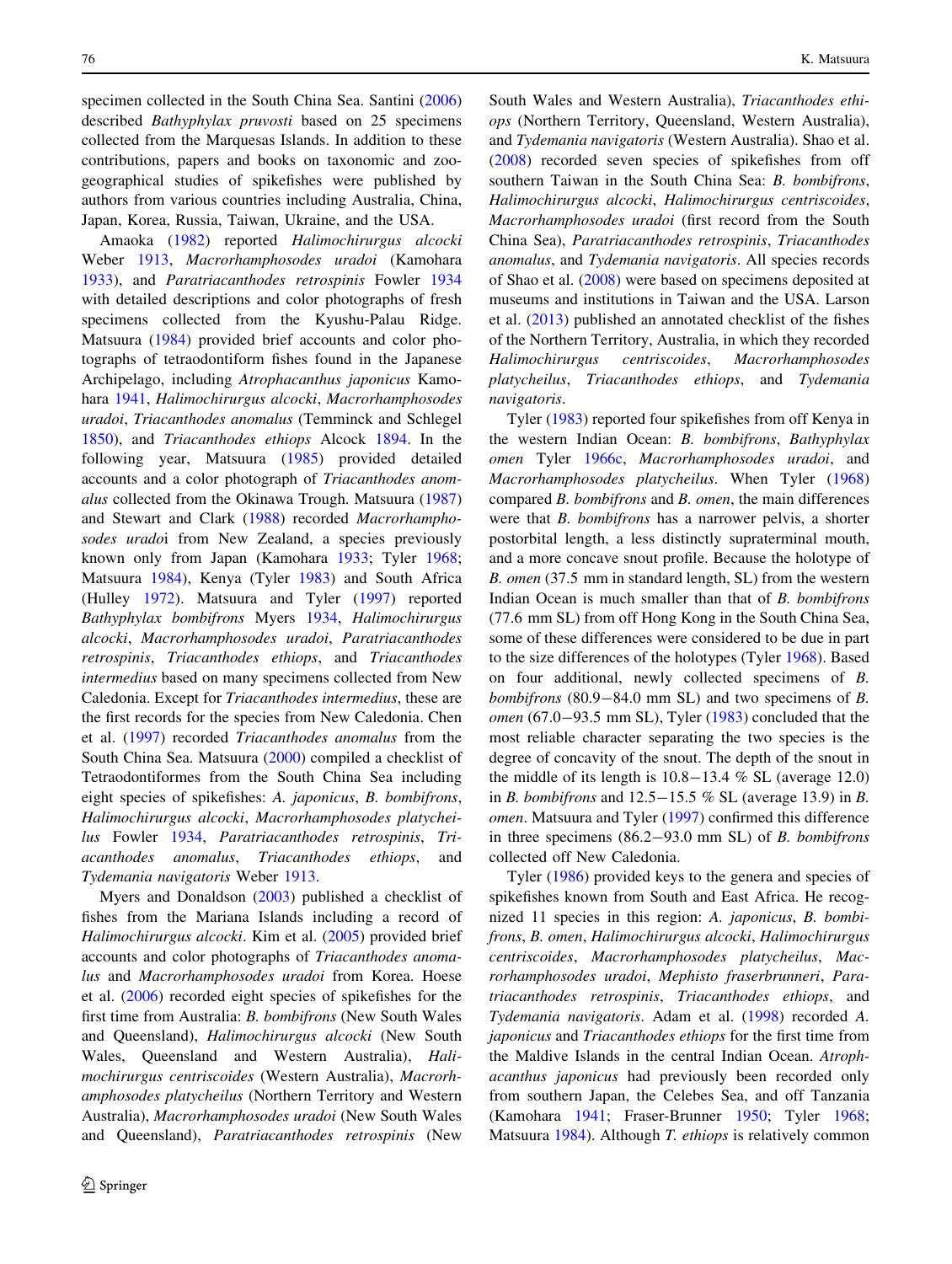Table 2 A list of 7 species of the Triacanthidae in the world

| Persian Gulf, Gulf of Oman, Arabian Sea, Bay of Bengal, and Japan (north to central Honshu),         |
|------------------------------------------------------------------------------------------------------|
|                                                                                                      |
|                                                                                                      |
| Arabian Sea, Japan (stray), China (stray), South China Sea including Gulf of Thailand, and Indonesia |
|                                                                                                      |
|                                                                                                      |
|                                                                                                      |

in the West Pacific and New Caledonia (Tyler 1968; Matsuura and Tyler 1997), it had previously been known only from East Africa in the Indian Ocean (Tyler 1968, 1986). Manilo and Bogorodsky (2003) studied coastal fishes of the Arabian Sea based on specimens collected by research vessels of Russia and Ukraine from 1967 to 1991. They also examined specimens collected by the German RV Meteor, which are deposited at the Zoological Museum of Hamburg University. The two authors recorded Halimochirurgus centriscoides and Mephisto fraserbrunneri Tyler 1966b (previously known only from the holotype, 52.2 mm SL from the Andaman Sea and a non-type specimen, 66.0 mm SL from off Somalia in the western Indian Ocean), but did not provide descriptions of the two species. The specimens they studied are deposited at the National Museum of Natural History, National Academy of Sciences, Ukraine, the Zoological Museum of the Russian Academy of Sciences, and the Zoological Museum of Moscow State University. In addition to these, Venkataramanujam et al. (1993) erroneously described a new solenostomid species, Solenostomus tuticoriensis based on a specimen of Macrorhamphosodes platycheilus from southern India (see Orr and Fritzsche 1997).

This brief historical review clearly shows that there are many collection lacunae with respect to the distribution and diversity of spikefishes in the world oceans. New Caledonia is one example of how collection efforts could provide us with better understanding of spikefish diversity. When Matsuura and Fourmanoir (1984) described Triacanthodes intermedius from New Caledonia, only two type specimens were available for their study. Long-term deep-water surveys by ORSTOM around New Caledonia added six species of spikefishes including 16 specimens of Triacanthodes intermedius to a taxonomic study on tetraodontiform fishes of this region by Matsuura and Tyler (1997). Many regions of the world oceans need to be surveyed, but the most promising areas would be waters in French Polynesia and the Indian Ocean coast of Sumatra and Java in Indonesia. Japanese and Indonesian fisheries agencies have recently implemented a joint survey along the Indian Ocean coast of Sumatra and Java. Their surveys have resulted in many interesting spikefishes, including two undescribed species and several rarely collected species, which will be published elsewhere (Matsuura and Kawai in preparation).

#### Triacanthidae (Triplespines, Fig. 1b; Table 2)

Triplespines of the family Triacanthidae are found on continental shelves in the Indo-West Pacific, usually just below the sea surface to 60 m depth (Tyler 1968). They clearly differ from other families of the order Tetraodontiformes in having the following combination of characters: moderately elongate, strongly compressed body; skin moderately thick with numerous scales not easily discernible to the unaided eye, with each scale bearing upright spinules and having a rough, shagreen-like appearance; two separate dorsal fins, six spines (usually only five spines visible, the sixth rudimentary) in the first dorsal fin and 20-26 soft rays in the second dorsal fin; pelvic fin with a large spine and no visible soft rays; mouth small and usually terminal; teeth in jaws with an outer series of about 10 heavy incisors and an internal series of several molars, usually four in the upper jaw and two in the lower jaw; caudal fin deeply forked; caudal peduncle distinctly tapering to a narrow transversely indented region just in front of the caudal-fin base where the peduncle is wider than deep (Matsuura 2001).

In his monograph of the superfamily Triacanthoidea, Tyler (1968) recognized seven species (Table 2): Pseudotriacanthus strigilifer (Cantor 1849), Triacanthus biaculeatus (Bloch 1786), Triacanthus nieuhofii Bleeker 1852b, Tripodichthys blochii (Bleeker 1852a), Tripodichthys angustifrons (Hollard 1854), Tripodichthys oxycephalus (Bleeker 1851c), and Trixiphichthys weberi (Chaudhuri 1910). He appeared to have resolved all taxonomic problems in the Triacanthidae, except for two unusual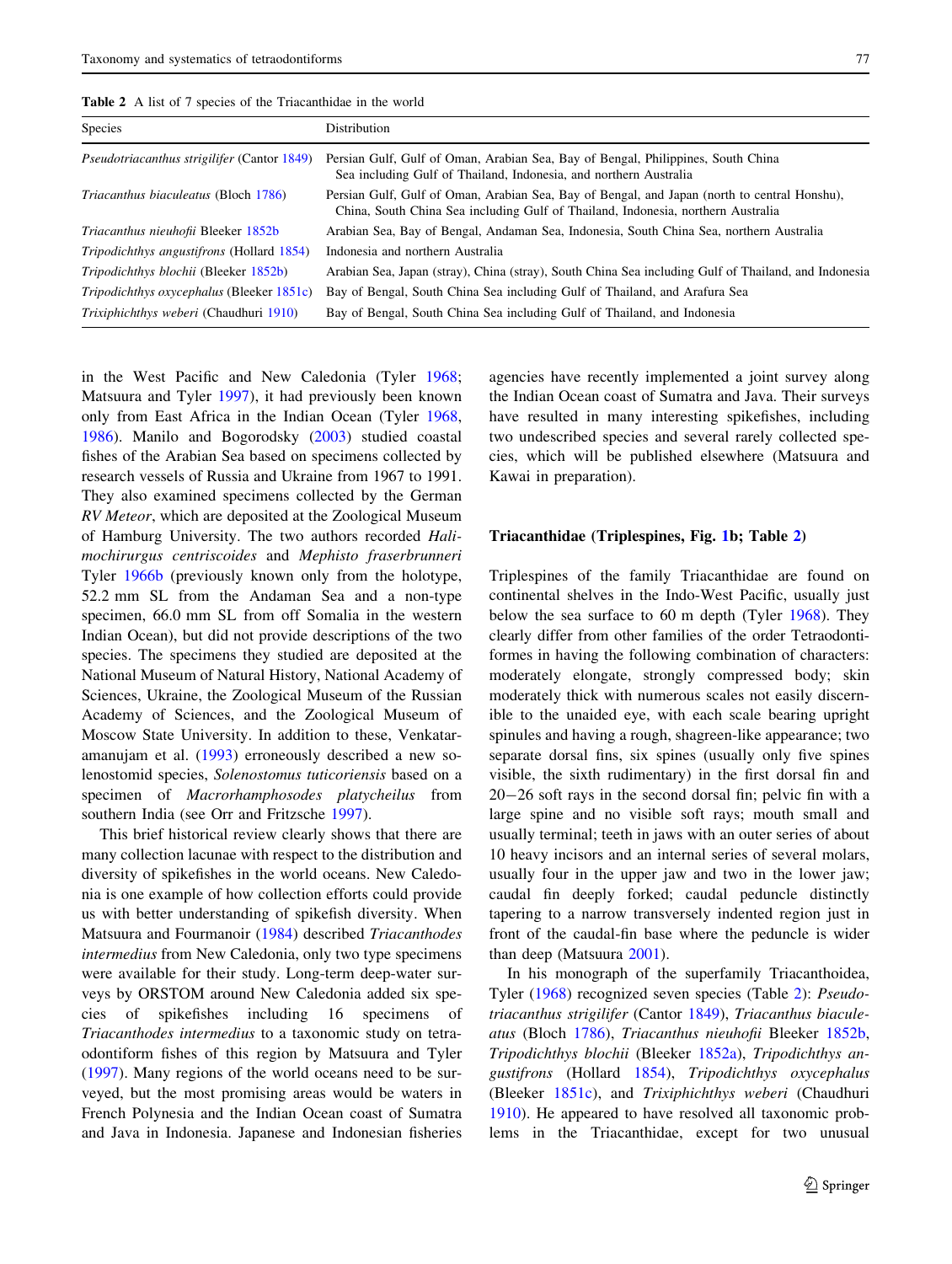Table 3 A list of 37 species of the Balistidae in the world

| Species                                                          | Distribution                                                                                                                        |
|------------------------------------------------------------------|-------------------------------------------------------------------------------------------------------------------------------------|
| Abalistes filamentosus Matsuura and Yoshino<br>2004              | Ryukyu Islands, North West Shelf of Australia, and Timor Sea                                                                        |
| Abalistes stellatus (Anonymous 1798)                             | Red Sea, East Africa eastward through northern Australia to Fiji, northward to southern Japan                                       |
| Balistapus undulates (Park 1797)                                 | Red Sea, East Africa eastward through northern Australia to Tuamotu Islands, northward to<br>southern Japan                         |
| <b>Balistes capriscus Gmelin 1789</b>                            | Tropical western and eastern Atlantic                                                                                               |
| Balistes polylepis Steindachner 1876                             | Eastern Pacific from northern California to Chile and Hawaiian Islands                                                              |
| <b>Balistes punctatus Gmelin 1789</b>                            | Eastern Atlantic from Madeira to Angola                                                                                             |
| Balistes vetula Linnaeus 1758                                    | Tropical western and eastern Atlantic                                                                                               |
| Balistoides conspicillum (Bloch and<br>Schneider 1801)           | East Africa eastward through northern Australia to Samoa, northward to southern Japan                                               |
| Balistoides viridescens (Bloch and Scneider<br>1801)             | Red Sea, East Africa eastward through northern Australia to Line and Tuamotu islands,<br>northward to southern Japan                |
| Canthidermis macrolepis (Boulenger 1888)                         | Red Sea, Gulf of Oman, and Arabian Sea                                                                                              |
| Canthidermis maculata (Bloch 1786)                               | Circumgloba in warm and tropical seas                                                                                               |
| Canthidermis sufflamen (Mitchill 1815)                           | Western Atlantic from Massachusetts through Gulf of Mexico to Lesser Antilles, Bermuda                                              |
| Melichthys indicus (Randall and Klausewitz<br>1973)              | Red Sea, East Africa eastward to western Thailand and Sumatra, southern Java, and Bali                                              |
| Melichthys niger (Bloch 1786)                                    | Circumglobal in tropical seas                                                                                                       |
| Melichthys vidua (Richardson 1845)                               | East Africa eastward through northern Australia to Hawaiian and Tuamotu islands, northward to<br>southern Japan                     |
| Odonus niger (Rüppell 1836)                                      | Red Sea, East Africa eastward through northern Australia to Line, Marquesas and Society<br>islands, northward to southern Japan     |
| Pseudobalistes flavimarginatus (Rüppell<br>1829)                 | Red Sea, East Africa eastward through northern Australia to Tuamotu Islands, northward to<br>southern Japan                         |
| Pseudobalistes fuscus (Bloch and Schneider<br><b>1801</b> )      | Red Sea, East Africa eastward through northern Australia to Society Islands, northward to<br>southern Japan                         |
| Pseudobaliste naufragium (Jordan and Starks<br>1895)             | Eastern Pacific from Baja California to Ecuador                                                                                     |
| Rhinecanthus abyssus Matsuura and Shiobara<br>1989               | Known only from Kume-jima Island, Ryukyu Islands                                                                                    |
| Rhinecanthus aculeatus (Linnaeus 1758)                           | East Africa eastward through northern Australia to Hawaiian, Marquesas and Tuamotu islands,<br>northward to southern Japan          |
| Rhinecanthus assasi (Forsskål 1775)                              | Red Sea and Gulf of Oman                                                                                                            |
| Rhinecanthus cinereus (Bonnaterre 1788)                          | Mauritius and Reunion                                                                                                               |
| Rhinecanthus lunula Randall and Steene<br>1983                   | Queensland to Pitcairn Islands                                                                                                      |
| <i>Rhiencanthus rectangulus</i> (Bloch and<br>Schneider 1801)    | Red Sea, East Africa eastward through northern Australia to Hawaiian and Pitcairn islands,<br>northward to southern Japan           |
| Rhinecanthus verrucosus (Linnaeus 1758)                          | Seychelles, Chagos Archipelago eastward through northern Australia to Vanuatu, northward to<br>southern Japan                       |
| Sufflamen albicaudatum (Rüppell 1829)                            | Red Sea, Gulf of Oman, and Arabian Sea                                                                                              |
| Sufflamen bursa (Bloch and Schneider 1801)                       | East Africa eastward through northern Australia to Hawaiian, Marquesas and Pitcairn islands,<br>northward to southern Japan         |
| Sufflamen chrysopterum (Bloch and<br>Schneider 1801)             | East Africa eastward through northern Australia to Samoa, northward to southern Japan                                               |
| Sufflamen fraenatum (Latreille 1804)                             | Red Sea, East Africa eastward through northern Australia to Hawaiian, Marquesas and Tuamotu<br>islands, northward to southern Japan |
| Sufflamen verres (Gilbert and Starks 1904)                       | Eastern pacific from Baja California to Ecuador                                                                                     |
| <i>Xanthichthys auromarginatus (Bennett 1832)</i>                | Mauritius eastward through northern Australia to Hawaiian and Society islands, northward to<br>southern Japan                       |
| Xanthichthys caeruleolineatus Randall,<br>Matsuura and Zama 1978 | Angela Islands in western Indian Ocean eastward through Indonesia to Galapagos Islands,<br>northward to southern Japan              |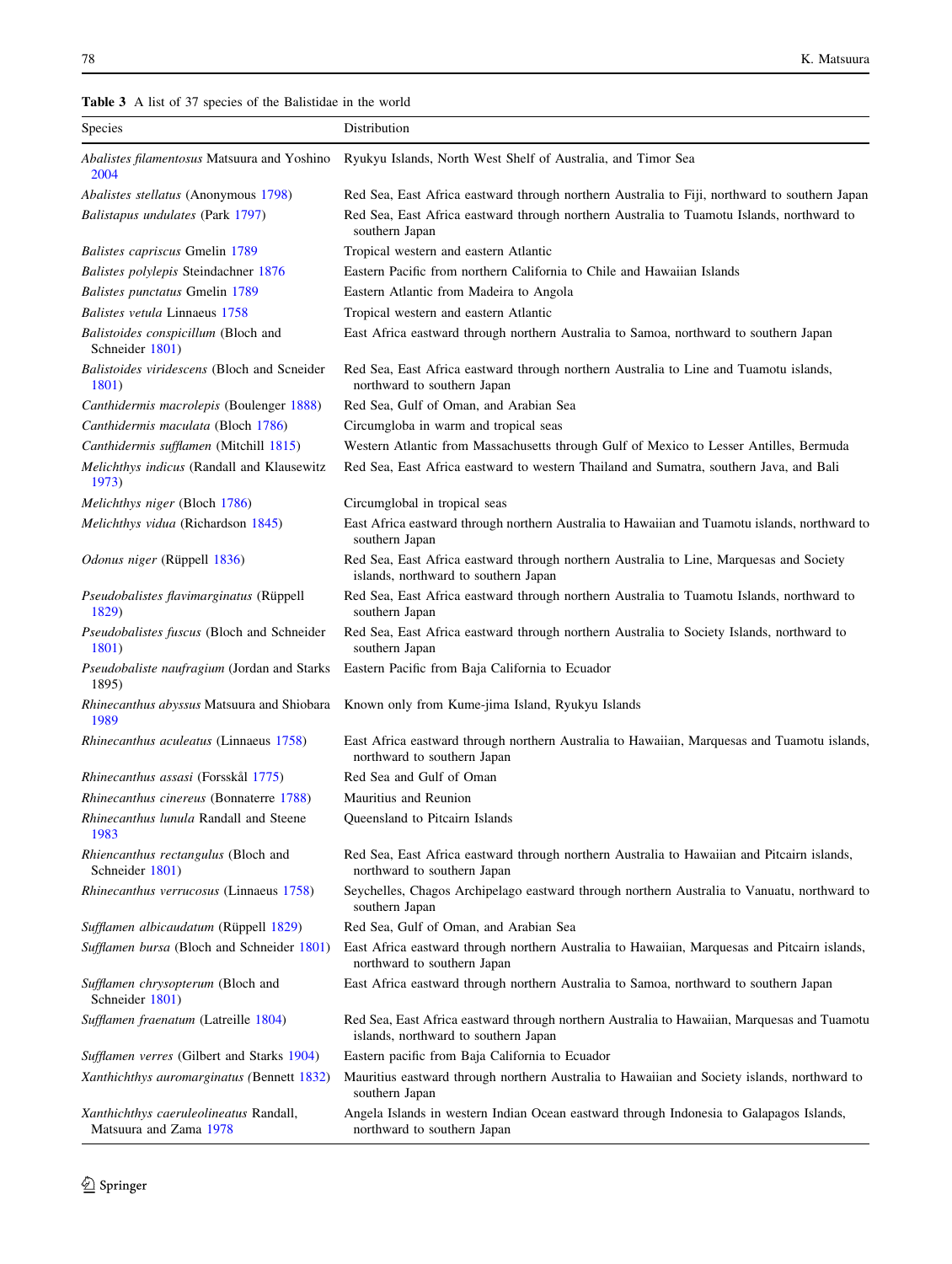Table 3 continued

| Species                                                | Distribution                                                                                                                                                     |
|--------------------------------------------------------|------------------------------------------------------------------------------------------------------------------------------------------------------------------|
| Xanthichthys lineopunctatus (Hollard 1854)             | South Africa eastward through northern Australia to New Guinea, northward to southern Japan                                                                      |
| <i>Xanthichthys mento</i> (Jordan and Gilbert<br>1882) | Antitropical in Pacific, southern Japan, Hawaiian Islands, Clipperton Island, Revillagigedo<br>Islands, southern California, Easter Island, and Pitcairn Islands |
| <i>Xanthichthys ringens</i> (Linnaeus 1758)            | Western Atlantic from South Carolina through Gulf of Mexico to Lesser Antilles                                                                                   |
| Xenobalistes punctatus Heemstra and Smith<br>1983      | South Africa                                                                                                                                                     |
| <i>Xenobalistes tumidipectoris</i> Matsuura 1981       | Mariana Islands                                                                                                                                                  |

specimens of Triacanthus biaculeatus collected from the Gulf of Thailand. Tyler (1968) reported that four specimens from the Gulf of Thailand near Paknam have differences in eye size and the width of the interorbital space. Two of these specimens (111.5 mm SL and 113.9 mm SL) have exceptionally large eyes (10.4 % SL) and the other two (105.6 mm SL and 107.9 mm SL) have a normal eye size (7.8 and 8.5 % SL). The two large-eye specimens have eyes that are also larger than those of any other specimens of equivalent size. The large-eye specimens have a wider interorbital space  $(10.2-10.5 \% SL \text{ vs. } 6.3-10.0 \% SL \text{ in}$ many other specimens). Tyler (1968) stated that they could be an undescribed species, but tentatively considered them as abnormal Tiracanthus biaculeatus. Although I have been to the Gulf of Thailand many times and examined local collections in Thailand, I have not seen specimens of Triacanthus with such large eyes.

Tyler (1968) provided color descriptions of P. strigilifer, Triacanthus biaculeatus, and Trixiphichthys weberi based on color notes or color photographs of fresh specimens, but neither was available for the other species. Matsuura (2009) included a color photograph of a juvenile specimen (50 mm SL) of Triacanthus nieuhofii collected from Phuket in the Andaman Sea: body silvery white with light brown tinge on dorsal half of body; first dorsal spine silvery white with a black membrane between the first and third dorsal spines; second dorsal, anal, and pectoral fins with light yellowish rays; caudal fin dark yellow. Matsuura (2013) provided brief accounts and a color photograph of Tripodichthys blochii collected from the northern Gulf of Thailand: body silvery white with several irregular golden brownish markings on head and body; basal half of first dorsal spine silvery white and proximal half black with yellowish orange first dorsal fin membrane; second dorsal, anal, and pectoral fins with light yellowish rays; caudal fin dusky yellow.

Distribution ranges of triplespines were well documented by Tyler (1968). After his monograph appeared, many publications on fish faunas, field guides and checklists have provided additional information on triplespine distributions (e.g., Matsuura 1984, 2003a, 2009, 2011, 2013; Allen and Swainston 1988; Talwar and Jhingran 1991; Kottelat et al. 1993; Randall 1995; Allen 1997; Chen et al. 1997; Fricke 1999; Johnson 1999; Matsuura and Peristiwady 2000; Hutchins 2001b; Hoese et al. 2006; Kottelat 2013; Larson et al 2013). Although most of these publications did not greatly extend the previously reported distributions of triplespines, Fricke (1999) recorded Triacanthus biaculeatus from the Mascarene Islands and Kottelat et al. (1993) reported a 60-mm SL specimen of this species from freshwater in Indonesia.

# Balistidae (Triggerfishes, Fig. 1c; Table 3)

Triggerfishes of the family Balistidae occur in shallow waters, mainly on coral reefs around the world usually from just below the sea surface to 50 m depth. They differ externally from other families of the order Tetraodontiformes by the following combination of characters: body deep, moderately compressed, encased in very thick, tough skin with large scales easily discernible as individual units; scales above pectoral-fin base in many species enlarged, forming a flexible tympanum; mouth small and terminal, or almost terminal; teeth strong, eight in the outer series of both jaws; gill opening, a moderately short, vertical to oblique slit in front of pectoral-fin base; two dorsal fins, first dorsal fin with three visible spines, the second spine more than 1/2 length of first spine; first spine capable of being locked in an erect position by second spine; second dorsal and anal fin similar in shape; most dorsal-, anal-, and pectoral-fin rays branched; pelvic fins rudimentary, represented by a series of four pairs of enlarged scales encasing posterior end of pelvis (Matsuura 2001).

Triggerfishes of the Balistidae have not yet been comprehensively reviewed, but Matsuura (1979) described the osteology of family and its generic relationships, and Matsuura (1980) diagnosed and illustrated the 20 species of 10 genera found in Japanese waters. His latter paper covered many of the 25 species that were known from the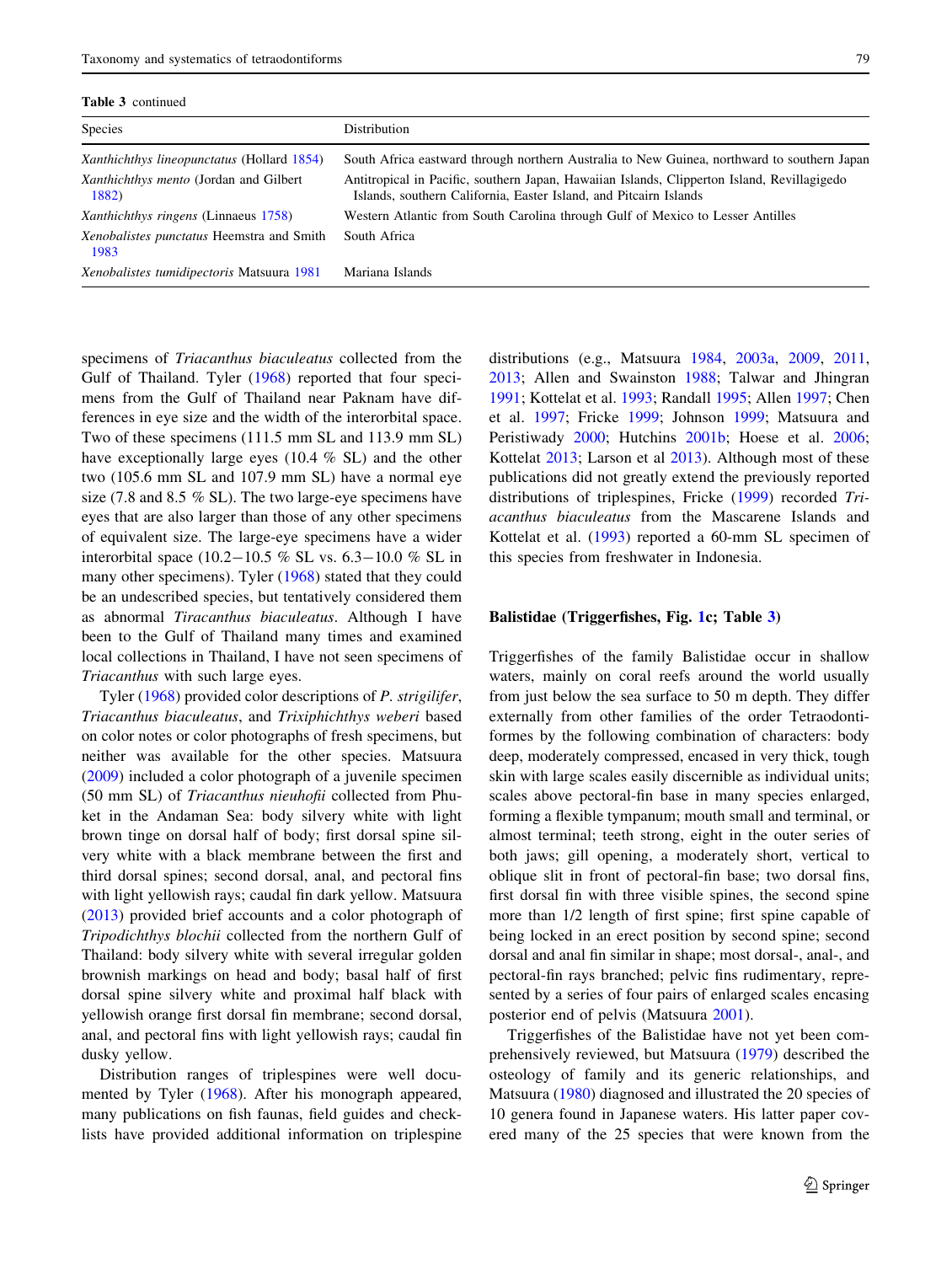Indo-Pacific before 1980. Prior to this publication two papers reviewed triggerfishes in the eastern Pacific (Berry and Baldwin 1966) and those of the western Atlantic (Moore 1967a). In addition, Randall and Klausewitz (1973) reviewed Melichthys Swainson 1839, with a description of Melichthys indicus, and Randall et al. (1978) revised Xanthichthys Kaup in Richardson 1856 with a description of Xanthichthys caeruleolineatus. These were important contributions about the taxonomy of triggerfishes up to and including 1980. A brief historical review of triggerfish taxonomy follows.

Fraser-Brunner (1935a) published a review of the Balistidae, one of his series of taxonomic studies of tetraodontiform fishes. He recognized 13 genera in the Balistidae and provided a platform for triggerfish taxonomy. Although de Beaufort and Briggs (1962) lumped Fraser-Brunner's 11 genera into the single genus Balistes Linnaeus 1758, they relegated all 11 genera to subgenera. Berry and Baldwin (1966) reviewed triggerfishes of the eastern Pacific with comments on Fraser-Brunner's classification. They pointed out that Fraser-Brunner (1935a) recognized Nematobalistes Fraser-Brunner 1935a and Verrunculus Jordan 1924 on trivial differences of squamation and the anterior few soft rays of the dorsal fin. Berry and Baldwin (1966) examined many individuals of the eastern Pacific triggerfishes, which diminished differences among Balistes, Nematobalistes, and Verrunculus. It led Berry and Baldwin (1966) to conclude that the latter two are junior synonyms of Balistes. They partially accepted Fraser-Brunner's system by recognizing six genera: Balistes, Canthidermis Swainson 1839, Melichthys, Pseudobalistes Bleeker 1865–1869, Sufflamen Jordan 1916, and Xanthichthys, but they left the other five genera, Abalistes Jordan and Seale 1906, Balistapus Tilesius 1820, Balistoides Fraser-Brunner 1935a, Odonus Gistel 1848, and Rhinecanthus Swainson 1839 to the deliberations of subsequent authors. Just after Berry and Baldwin's (1966) paper appeared, Moore (1967a) published a review of the triggerfishes of the western Atlantic and recognized four genera, Balistes, Canthidermis, Melichthys, and Xanthichthys (i.e., triggerfishes of other genera not occurring in the western Atlantic). Just after his review of the western Atlantic triggerfishes, Moore (1967b) clarified the taxonomic status of Balistes punctatus Gmelin 1789, stating that it occurs only in the eastern Atlantic.

Matsuura (1980) provided keys to genera and species, and taxonomic accounts of 20 Japanese species that he classified in 10 genera, Abalistes, Balistapus, Balistoides, Canthidermis, Melichthys, Odonus, Pseudobalistes, Rhinecanthus, Sufflamen, and Xanthichthys. He also addressed a taxonomic problem in the genus Hemibalistes. Hemibalistes as proposed by Fraser-Brunner (1935a) was not an available name because two species, Sufflamen bursa (Bloch and Schneider 1801) and Sufflamen chrysopterum (Bloch and Schneider 1801), were included and neither was designated type species. Smith (1949b) subsequently designated Balistes bursa Bloch and Schneider 1801 as the type species of the genus Hemibalistes. However, the diagnostic character of Hemibalistes, all scales on cheek smaller than those on body, is not adequate to differentiate it from other triggerfish genera because squamation on the cheek of Sufflamen and Hemibalistes is variable (Matsuura 1980). As stated above, the papers of Berry and Baldwin (1966), Moore (1967a), Randall and Klausewitz (1973), Randall et al. (1978), and Matsuura (1980) contributed to the proper recognition of 11 genera, Abalistes, Balistapus, Balistes, Balistoides, Canthidermis, Melichthys, Odonus, Pseudobalistes, Rhinecanthus, Sufflamen, and Xanthichthys. Tyler (1980) also accepted these 11 genera in his phylogenetic study on tetraodontiform fishes. The osteologically based phylogenies of balistoids given by Matsuura (1979) and Tyler (1980) were largely in agreement, as were the majority of their morphological description; the few conflicts between their respective accounts were clarified by Tyler and Matsuura (1981) as an aid to subsequent workers.

Matsuura (1981) described Xenobalistes tumidipectoris as a new genus and species based on a small juvenile collected from stomach contents of a marlinfish, Makaira mazara (Jordan and Snyder 1901), captured in the Mariana Islands. Although the holotype of Xenobalistes tumidipectoris was partially damaged by digestion, it differs clearly from other triggerfishes by its possession of a number of unique characters, such as there is a large lateral expansion protruding laterally just below the pectoral fin, the supraorbital ridge is well developed and convex dorsolaterally, and the mid-lateral portion of the coracoid is greatly expanded to form a disk-like bone. Two years later, Heemstra and Smith (1983) described Xenobalistes punctatus as a new species, based on a small juvenile washed up on a beach at the mouth of the Van Stadens River, South Africa.

Randall and Steene (1983) described Rhinecanthus lunula and provided brief comments about the other five species, Rhinecanthus aculeatus (Linnaeus 1758), Rhinecanthus assasi (Forsskål 1775), Rhinecanthus cinereus (Bonnaterre 1788), Rhinecanthus rectangulus (Bloch and Schneider 1801), and Rhinecanthus verrucosus (Linnaeus 1758). Matsuura and Shiobara (1989) described Rhinecanthus abyssus on the basis of two specimens collected off the northeast coast of Kume-jima in the Ryukyu Islands, at depths of  $120-150$  m, which is quite deep for triggerfishes. Matsuura and Yoshino (2004) studied the monotypic genus Abalistes and recognized two species, Abalistes stellatus (Anonymous 1798) and a new species, Abalistes filamentosus.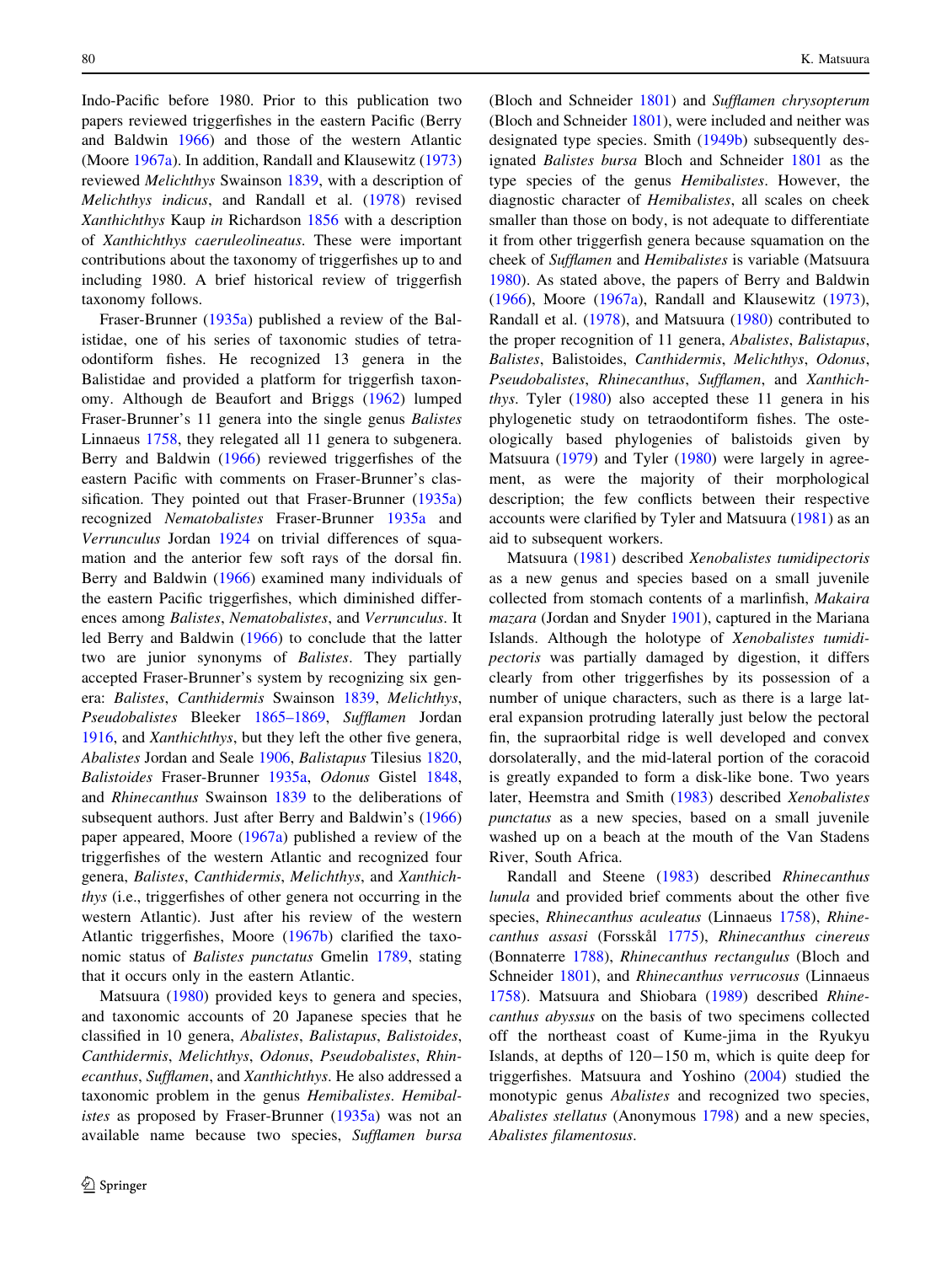Taxonomic studies of triggerfishes continued during the period from Berry and Baldwin (1966) to Matsuura and Yoshino (2004), resulting in the classification shown in Table 3, which recognizes 37 species of triggerfishes in 11 genera. In addition to the above contributions, many checklists and illustrated books on shallow-water fishes also provided taxonomic and zoogeographical information of the Balistidae and other tetraodontiforms (Böhlke and Chaplin 1968; Jones and Kumaran 1980; Kyushin et al. 1982; Gloerfelt-Tarp and Kailola 1984; Matsuura 1984, 2000, 2001, 2002, 2003a, 2009, 2011, 2013; Sainsbury et al. 1984; Smith and Heemstra 1986; Tortonese 1986; Allen and Swainston 1988; Winterbottom et al. 1989; Kuiter 1993; Allen and Robertson 1994; Randall 1995, 1996, 2005, 2010; Kyushin et al. 1977; Randall et al. 1997, 2004; Fricke 1999; Myers 1999; Manilo and Bogorodsky 2003; Munday 2005; Shao et al. 2008; Fricke et al. 2009; Allen and Erdman 2012). Still, taxonomic challenges remain. Sufflamen verres (Gilbert and Starks 1904) in the eastern Pacific is said to be different from the Indo-West Pacific species, Sufflamen fraenatum (Latreille 1804), in having higher counts of fin rays of the second dorsal and anal fins (Berry and Baldwin 1966). According to their study, S. verres has 30-33 dorsal rays and 27-30 anal rays, while S. fraenatum has 28-30 dorsal rays and 24-26 anal rays. However, Berry and Baldwin (1966) also noted that a specimen of S. fraenatum from South Africa with 31 dorsal rays and 27 anal rays, overlapping the counts of S. verres. Matsuura (1980) showed on the basis of 22 specimens of S. fraenatum from Japan that dorsal rays range from 27 to 30 and anal rays from 24 to 27. Randall (2010) stated that the Hawaiian population of S. fraenatum has 27-31 dorsal rays and 24-28 anal rays. These data strongly suggest that S. verres is a junior synonym of S. fraenatum. Molecular comparisons of S. verres and S. fraenatum may help clarify their relationships. Fricke (1999) stated that Xanthichthys lineopunctatus (Hollard 1854) is a synonym of Xanthichthys lima (Bennett 1832). However, the original description of Balistes lima by Bennett (1832) comprised only 50 words with fin ray counts ''D. 1?, A. 26, P. 13.'' Because the poor original description fits several species of the Balistidae, it is impossible to verify that Balistes lima is conspecific with Xanthichthys lineopunctatus. As no type specimens are known for Balistes lima, I conclude that Balistes lima should be treated as a nomen dubium.

Santini et al. (2013a) showed Xenobalistes tumidipectoris to be deeply nested among five species of Xanthichthys in a phylogenetic tree of the Balistidae based on molecular analysis. Their molecular analysis suggests that Xenobalistes is a junior synonym of Xanthichthys. I am currently comparing larger specimens of Xenobalistes tumidipectoris and Xenobalistes punctatus with those of Xanthichthys to clarify the relationships of the two species of Xenobalistes with the five species of Xanthichthys. This study will be published elsewhere to resolve the taxonomic status of Xenobalistes. Santini et al. (2013a) also mentioned that Balistoides and Pseudobalistes are not monophyletic: Balistoides conspicillum (Bloch and Schneider 1801) is sister to Melichthys, and Pseudobalistes flavi $marginatus$  (Rüppell  $1829$ ) forms a clade with *Balistoides* viridescens (Bloch and Schneider 1801), whereas Pseudobalistes fuscus (Bloch and Schneider 1801) and Pseudobalistes naufragium (Jordan and Starks in Jordan 1895) represent a single clade. These species should be revisited with detailed morphological examinations.

#### Monacanthidae (Filefishes, Fig. 1d; Table 4)

Filefishes of the family Monacanthidae occur on coral and rocky reefs and in sea grass beds, shallower than 200 m, but some species are found at depths reaching almost 300 m (Matsuura and Tyler 1997; Hutchins 2001b). They differ externally from other families of the order Tetraodontiformes by the following combination of characters: body usually deep, strongly compressed, body shape varying from oblong to almost circular; skin smooth to rough, shagreen-like, with minute to small scales armed with one to many fine spinules, spinules enlarged in some species forming bristles or spines on the posterior portion of the body; scales on head of some species with strong flattened spinules; mouth small, generally terminal, nonprotractile; teeth pointed and not fused together, central pair usually the largest in each jaw; gill opening, a short vertical to oblique slit in front of, or above, pectoral-fin base; two dorsal fins, first dorsal fin consisting of a prominent spine, which can be locked upright by a second very small spine, second dorsal fin with 22 to 52 simple (unbranched) soft rays; anal fin with 20 to 62 simple soft rays; pelvic fin and spines rudimentary or absent, represented by a series of three or fewer pairs of enlarged scales encasing the pelvic terminus, or segments of indeterminate number, or entirely absent; pelvis usually capable of vertical movement giving rise to a ventral flap (Hutchins 2001b; Matsuura 2003b).

There are no comprehensive reviews of the Monacanthidae, although in 1988 Barry Hutchins provided taxonomic, morphological, and phylogenetic data for all monacanthid species in the world in his doctoral dissertation. Some parts of his dissertation were published, however, the taxonomic accounts of many species and genera and the phylogenetic analysis of the genera remain unpublished. Hutchins published a series of articles on the Monacanthidae between 1977 and 2002. His first article on Australian filefishes recognized 28 genera in Australia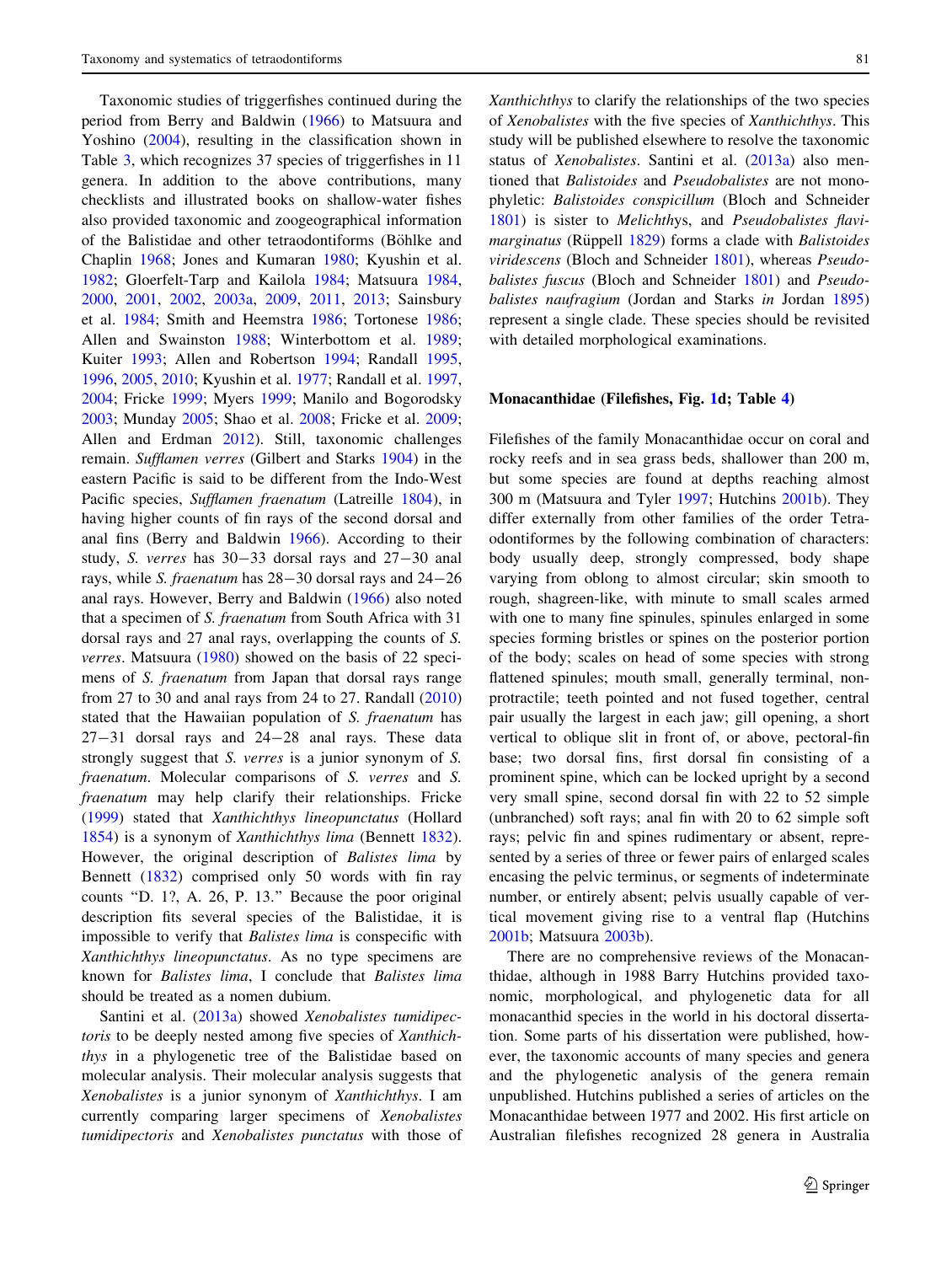Table 4 A list of 102 species of the Monacanthidae in the world

| Species                                                             | Distribution<br>Southern Western Australia and South Australia                                                                                                                                                                     |  |
|---------------------------------------------------------------------|------------------------------------------------------------------------------------------------------------------------------------------------------------------------------------------------------------------------------------|--|
| Acanthaluteres brownii (Richardson 1848)                            |                                                                                                                                                                                                                                    |  |
| Acanthaluteres spilomelanurus (Quoy and<br>Gaimard 1824)            | Southern Western Australia, South Australia, Victoria, Tasmania, and southern New South Wales                                                                                                                                      |  |
| Acanthaluteres vittiger (Castelnau 1873)                            | Southern Western Australia, South Australia, Victoria, Tasmania and southern New South Wales                                                                                                                                       |  |
| Acreichtys hajam (Bleeker 1851a)                                    | Indonesia to Papua New Guinea, northward to southern Japan                                                                                                                                                                         |  |
| Acreichthys radiatus (Popta 1900)                                   | Indonesia to Papua New Guinea, northward to southern Japan                                                                                                                                                                         |  |
| Acreichthys tomentosus (Linnaeus 1758)                              | Sri Lanka eastward thorough Indonesia to New Caledonia, northward to southern Japan                                                                                                                                                |  |
| Aluterus heudelotii Hollard 1855                                    | Both sides of Atlantic: in the western Atlantic from Massachusetts and Bermuda to Brazil, in the<br>eastern Atlantic Mauritania to Angola                                                                                          |  |
| Aluterus monoceros (Linnaeus 1758)                                  | Circumglobal in warm and tropical seas                                                                                                                                                                                             |  |
| Aluterus schoepfii (Walbaum 1792)                                   | Nova Scotia and Bermuda to Brazil                                                                                                                                                                                                  |  |
| Aluterus scriptus (Osbeck 1765)                                     | Circumglobal in warm and tropical seas                                                                                                                                                                                             |  |
| Amanses scopas (Cuvier 1829)                                        | Red Sea, East Africa eastward through northern Australia to Tuamotu Islands, northward to<br>southern Japan                                                                                                                        |  |
| Anacanthus barbatus Gray 1831                                       | India eastward to northern Australia                                                                                                                                                                                               |  |
| Artrolepis filicauda (Günther 1880)                                 | Northern Western Australia, Northern Territory, Queensland, New South Wales, eastern<br>Victoria, northern Tasmania, and southern Papua New Guinea                                                                                 |  |
| <i>Brachaluteres fahaqa</i> Clark and Gohar 1953                    | Red Sea                                                                                                                                                                                                                            |  |
| Brachaluteres jacksonianus (Quoy and<br>Gaimard 1824)               | Southern Western Australia, South Australia, Victoria, Tasmania, and New South Wales                                                                                                                                               |  |
| Brachaluteres taylori Woods in Schultz et al.<br>1966               | Indonesia eastward to Papua New Guinea and eastern Australia, northward to Philippines                                                                                                                                             |  |
| <i>Brachaluteres ulvarum Jordan and Fowler</i><br>1902              | Japan                                                                                                                                                                                                                              |  |
| Cantherhines cerinus Randall 2011                                   | Philippines                                                                                                                                                                                                                        |  |
| Cantherhines dumerilii (Hollard 1854)                               | East Africa, Mozambique Channel, Comores and Mascarenes, north to southern Japan,<br>Ogasawara Islands and Hawaiian Islands, south to New Caledonia, Lord Howe Island, Rapa<br>and Ducie (Pitcairn Group). East to Central America |  |
| Cantherhines fronticinctus (Günther in<br>Playfair and Günther1867) | East Africa eastward through Indonesia to New Caledonia, northward to southern Japan                                                                                                                                               |  |
| Cantherhines longicaudus Hutchins and<br>Randall 1982               | Tahiti, Cook Islands, New Caledonia, and Tuamotu Islands                                                                                                                                                                           |  |
| Cantherhines macroceros (Hollard in<br>Guichenot 1853)              | Western Atlantic and St. Paul's Rocks, Cape Verde Islands                                                                                                                                                                          |  |
| Cantherhines multilineatus (Tanaka 1918)                            | Eastern Indian Ocean, South China Sea, and Japan                                                                                                                                                                                   |  |
| Cantherhines nukuhiva Randall 2011                                  | Marquesas Islands and Tuamotu Archipelago                                                                                                                                                                                          |  |
| Cantherhines pardalis (Rüppell 1837)                                | Red Sea, East Africa eastward through northern Australia to Marquesas and Pitcairn islands,<br>northward to southern Japan                                                                                                         |  |
| Cantherhines pullus (Ranzani 1842)                                  | Massachusetts and Bermuda to Brazil, also recorded from West Africa                                                                                                                                                                |  |
| Cantherhines rapanui (de Buen 1963)                                 | Easter Island                                                                                                                                                                                                                      |  |
| Cantherhines sandwichiensis (Quoy and<br>Gaimard 1824)              | Hawaiian Islands, Johnston Island, and Cook Islands                                                                                                                                                                                |  |
| Cantherhines verecundus Jordan 1925                                 | Hawaiian Islands                                                                                                                                                                                                                   |  |
| Cantheschenia grandisquamis Hutchins<br>1977                        | Western Australia, New South Wales, and Lor Howe Island                                                                                                                                                                            |  |
| Cantheschenia longipinnis (Fraser-Brunner<br>1941c)                 | Southern Western Australia and northern New South Wales                                                                                                                                                                            |  |
| Chaetodermis penicilligerus (Cuvier 1816)                           | Indonesia east ward to northern Australia, northward to southern Japan                                                                                                                                                             |  |
| Colurodontis paxmani Hutchins 1977                                  | Northern Australia                                                                                                                                                                                                                 |  |
| Enigmacanthus filamentosus Hutchins 2002                            | Seychelles and Marshall Islands                                                                                                                                                                                                    |  |
| Eubalichthys bucephalus (Whitley 1931)                              | Southern Western Australia, South Australia, Tasmania, and southern New South Wales                                                                                                                                                |  |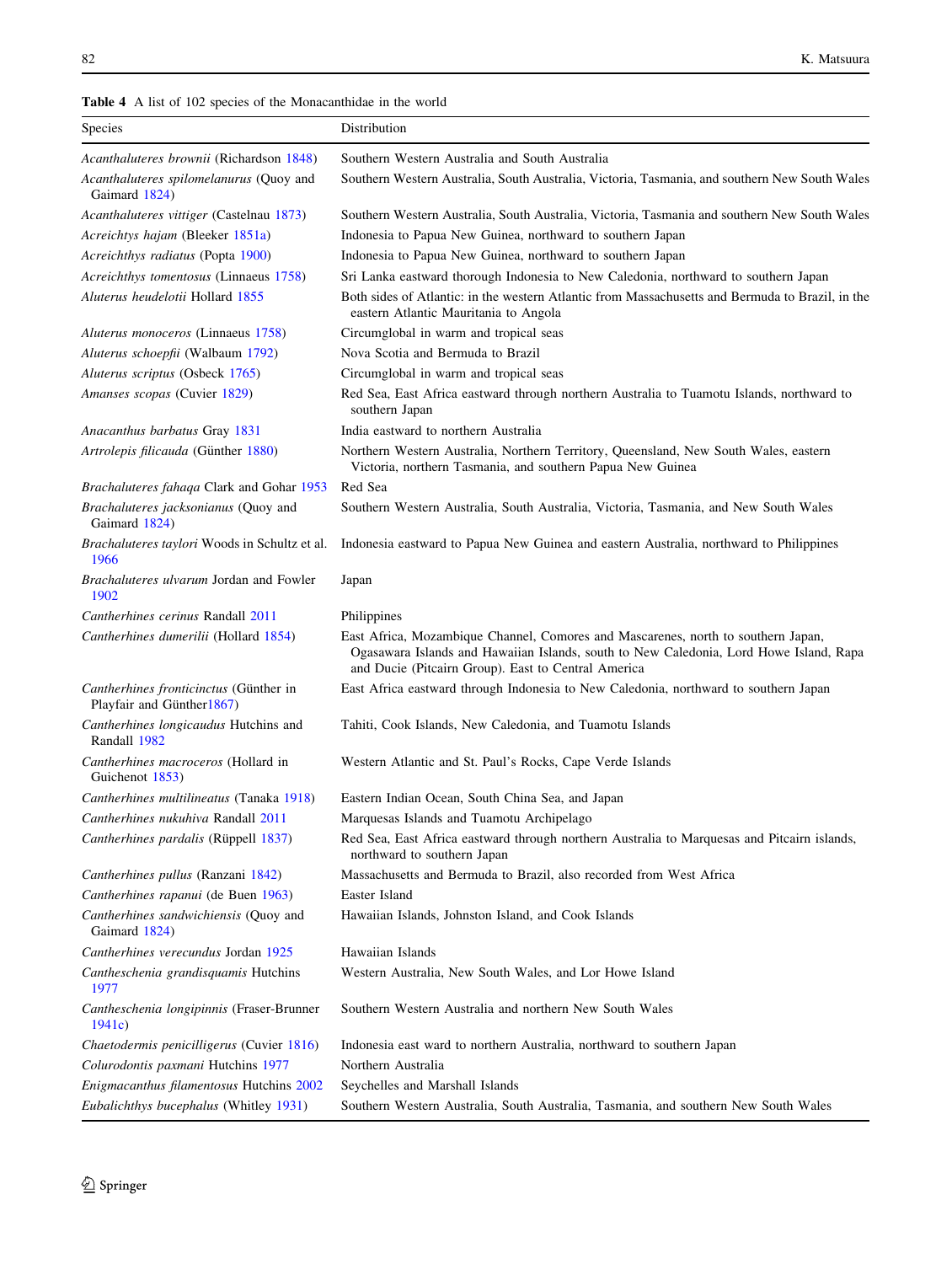#### Table 4 continued

| Species                                                                 | Distribution                                                                                                         |
|-------------------------------------------------------------------------|----------------------------------------------------------------------------------------------------------------------|
| Eubalichthys caeruleoguttatus Hutchins<br>1977                          | Northern Western Australia                                                                                           |
| Eubalichthys cyanoura Hutchins 1987                                     | Southern Western Australia and South Australia                                                                       |
| Eubalichthys gunnii (Günther 1870)                                      | Eastern South Australia, Victoria, and Tasmania                                                                      |
| Eubalichthys mosaicus (Ramsay and Ogilby<br>1886)                       | Southern Western Australia, South Australia, Victoria, Tasmania, New South Wales, and<br>southern Queensland         |
| Eubalichthys quadrispinis Hutchins 1977                                 | Southern Western Australia and South Australia                                                                       |
| Lalmohania velutina Hutchins 1994b                                      | Southeastern India                                                                                                   |
| Meuschenia australis (Donovan 1824)                                     | Eastern South Australia, Victoria, and Tasmania                                                                      |
| Meuschenia flavolineata Hutchins 1977                                   | Southern Western Australia, South Australia, Victoria, Tasmania, and southern New South Wales                        |
| Meuschenia freycineti (Quoy and Gaimard<br>1824)                        | Southern Western Australia, South Australia, Tasmania, and southern New South Wales                                  |
| Meuschenia galii (Waite 1905)                                           | Southern Western Australia, South Australia, and western Victoria                                                    |
| Meuschenia hippocrepis (Quoy and Gaimard<br>1824)                       | Southern Western Australia, South Australia, Victoria, and northeastern Tasmania                                     |
| Meuschenia scaber (Forster in Bloch and<br>Schneider1801)               | Southern Western Australia, South Australia, Tasmania, and southern New South Wales                                  |
| Meuschenia trachylepis (Günther 1870)                                   | New South Wales and Oueensland                                                                                       |
| Meuschenia venusta Hutchins 1977                                        | Southern Western Australia, South Australia, Tasmania, and southern New South Wales                                  |
| Monacanthus chinensis (Osbeck 1765)                                     | West Pacific northward to southern Japan and southward to Victoria                                                   |
| Monacanthus ciliates (Mitchill 1818)                                    | Newfoundland and Bermuda to the Antilles                                                                             |
| Nelusetta ayraud (Quoy and Gaimard 1824)                                | Southern Western Australia, South Australia, Victoria, northern Tasmania, New South Wale, and<br>southern Queensland |
| Oxymonacanthus halli Marshall 1952                                      | Red Sea                                                                                                              |
| Oxymonacanthus longirostris (Bloch and<br>Schneider 1801)               | East Africa eastward through northern Australia to Samoa, northward to southern Japan                                |
| Paraluteres argat Clark and Gohar 1953                                  | Red Sea                                                                                                              |
| Paraluteres prionurus (Bleeker 1851b)                                   | East Africa eastward through Indonesia to Nieu, northward to southern Japan                                          |
| <i>Paramonacanthus arabicus</i> Hutchins 1997                           | Arabian Gulf                                                                                                         |
| Paramonacanthus choirocephalus (Bleeker<br>1853)                        | Thailand eastward through Indonesia to Papua New Guinea                                                              |
| Paramonacanthus frenatus (Peters 1855)                                  | East Africa and Seychelles                                                                                           |
| Paramonacanthuys lowei Hutchins 1997                                    | Eastern Australia                                                                                                    |
| Paramonacanthus matsuurai Hutchins 1997                                 | Ogasawara Islands                                                                                                    |
| Paramonacanthus nematophorus (Günther<br>1870)                          | Red Sea, East Africa, and Seychelles                                                                                 |
| Paramonacanthus oblongus (Temminck and<br>Schlegel 1850)                | Indonesia through northern Australia to New Caledonia, northward to southern Japan                                   |
| Paramonacanthus otisensis Whitley 1931                                  | Eastern Australia                                                                                                    |
| Paramonacanthus pusillus (Rüppell 1828)                                 | Red Sea, East Africa eastward through Indonesia to northern Australia, northward to southern<br>Japan                |
| Paramonacanthus sulcatus (Hollard 1854)                                 | Malaysia, Indonesia, Thailand, Taiwan, and China                                                                     |
| Paramonacanthus tricuspis (Hollard 1854)                                | India eastward to west coast of Thailand                                                                             |
| Pervagor alternans (Ogilby 1899)                                        | Eastern Australia, Lord Howe Island, New Caledonia, and Marshall Islands                                             |
| Pervagor aspricaudus (Hollard 1854)                                     | Mauritius eastward to Marshall Islands, Hawaiian Islands, and New Caledonia, northward to<br>southern Japan          |
| Pervagor janthinosoma (Bleeker 1854)                                    | East Africa eastward through Indonesia to Fiji and Tonga, northward to southern Japan                                |
| Pervagor marginalis Hutchins 1986a                                      | Marquesas Islands and Line Islands                                                                                   |
| Pervagor melanocephalus (Bleeker 1853)                                  | Indonesia eastward through northern Australia to Samoa, northward to southern Japan                                  |
| Pervagor nigrolineatus (Herre 1927)<br>Pervagor randalli Hutchins 1986a | Indonesia eastward through Papua New Guinea to Solomon Islands, northward to southern Japan<br>Red Sea               |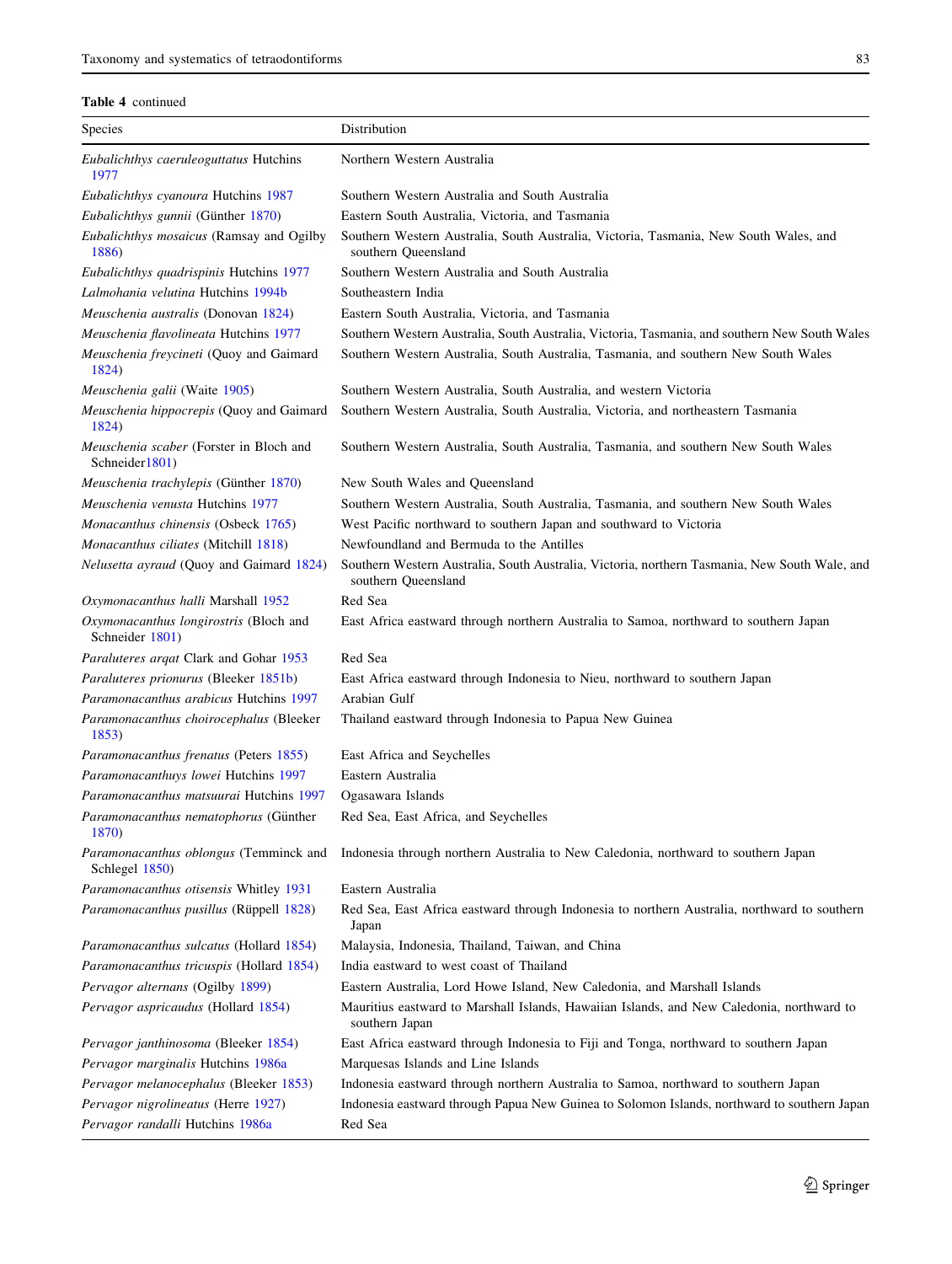#### Table 4 continued

| Species                                                   | Distribution                                                                                                                                                                          |  |
|-----------------------------------------------------------|---------------------------------------------------------------------------------------------------------------------------------------------------------------------------------------|--|
| Pervagor spilosoma (Lay and Bennett 1839)                 | Hawaiian Islands                                                                                                                                                                      |  |
| Pseudalutarius nasicornis (Temminck and<br>Schlegel 1850) | East Africa eastward through northern Australia to New Caledonia, northward to southern Japan                                                                                         |  |
| Pseudomonacanthus elongatus Fraser-<br>Brunner 1940       | Australia                                                                                                                                                                             |  |
| Pseudomonacanthus macruru (Bleeker<br>1856)               | Singapore, Malaysia, Brunei, Indonesia, Philippines, and Japan                                                                                                                        |  |
| Pseudomonacanthus peroni (Hollard 1854)                   | Australia and New Guinea                                                                                                                                                              |  |
| Pseudomonacanthus tweediei Fraser-<br>Brunner 1940        | Singapore                                                                                                                                                                             |  |
| <i>Rudarius ercodes</i> Jordan and Fowler 1902            | Japan, Korea, and China                                                                                                                                                               |  |
| <i>Rudarius excelsus</i> Hutchins 1977                    | Malaysia (Sabah), Papua New Guinea, Queensland, and Ryukyu Islands                                                                                                                    |  |
| Rudarius minutus Tyler 1970                               | Malaysia (Sabah), Indonesia, Palau, and Great Barrier Reef                                                                                                                            |  |
| Scobinichthys granulatus (Shaw in White<br>1790)          | Southern Western Australia, South Australia, Victoria, northern Tasmania, New South Wale, and<br>southern Queensland                                                                  |  |
| <i>Stephanolepis auratus</i> (Castelnau 1861)             | Eastern Western Australia, South Australia, Victoria, and Tasmania                                                                                                                    |  |
| Stephanolepis cirrhifer (Temminck and<br>Schlegel 1850)   | Japan, Korea, Taiwan, China, and northern Philippines                                                                                                                                 |  |
| Stephanolepis diaspros Fraser-Brunner 1940                | Red Sea, Gulf of Oman, and Persian Gulf                                                                                                                                               |  |
| Stephanolepis hispidus (Linnaeus 1766)                    | Both sides of Atlantic: western Atlantic from Nova Scotia and Bermuda to Brazil; eastern<br>Atlantic from Canary Islands to Angola                                                    |  |
| Stephanolepis setifer (Bennett 1831)                      | North Carolina and Bermuda to northern South America                                                                                                                                  |  |
| <i>Thamnaconus analis</i> (Waite 1904)                    | Southwestern Pacific                                                                                                                                                                  |  |
| Thamnaconus arenaceus (Barnard 1927)                      | Western Indian Ocean                                                                                                                                                                  |  |
| Thamnaconus degeni (Regan 1903)                           | Tasmania, Victoria and South Australia                                                                                                                                                |  |
| Thamnaconus fajardoi Smith 1953                           | Mozambique Channel, Madagascar, western Mascarenes                                                                                                                                    |  |
| Thamnaconus fijiensis Hutchins and<br>Matsuura 1984       | Fiji                                                                                                                                                                                  |  |
| Thamnaconus garretti (Fowler 1928)                        | Hawaiian Islands                                                                                                                                                                      |  |
| Thamnaconus hypargyreus (Cope 1871)                       | Western Pacific and southeastern Indian Ocean                                                                                                                                         |  |
| <i>Thamnaconus melanoproctes</i> (Boulenger<br>1889)      | Muscat, Oman, Gulf of Oman, Arabian Sea, northwestern Indian Ocean                                                                                                                    |  |
| <i>Thamnaconus modestoides</i> (Barnard 1927)             | Red Sea, Indo-West Pacific: East Africa, South Africa, Seychelles, Madagascar and Réunion<br>(Mascarenes) east to Indonesia, north to southern Japan, south to northwestern Australia |  |
| <i>Thamnaconus modestus</i> (Günther 1877)                | Japan, Korea, China                                                                                                                                                                   |  |
| <i>Thamnaconus paschalis</i> (Regan 1913)                 | Easter Island and southeastern Pacific                                                                                                                                                |  |
| <i>Thamnaconus septentrionalis</i> (Günther<br>1874)      | China, East China Sea, and Japan                                                                                                                                                      |  |
| <i>Thamnaconus tessellatus</i> (Günther 1880)             | Western Pacific and southeastern Indian Ocean                                                                                                                                         |  |

(Hutchins 1977) where the greatest diversity of filefishes is found (Hutchins 2001a).

Before Hutchins' (1977) review of Australian filefishes appeared, Fraser-Brunner (1941a) published a review paper on the Monacanthidae (his Aluteridae), recognizing 22 genera. Although de Beaufort and Briggs (1962) lumped Amanses Gray 1835, Chaetodermis Swainson 1839, Paramonacanthus Bleeker 1865–1869, Pervagor Whitley 1930a, and Pseudomonacanthus Bleeker 1865 into a single genus, Monacanthus Linnaeus 1758, they recognized Aluterus Cloquet 1816, Anacanthus Gray 1830 (their Psilocephalus Swainson 1839), Paraluteres Bleeker 1865, and Pseudalutarius Bleeker 1865 as distinctive genera. Berry and Vogele (1961) reviewed nine species of the Monacanthidae of the western North Atlantic with detailed accounts of Amanses pullus (Ranzani 1842), Aluterus monoceros (Linnaeus 1758), Aluterus heudelotii Hollard 1855, Aluterus schoepfi (Walbaum 1792), Aluterus scriptus (Osbeck 1765), Monacanthus ciliatus (Mitchill 1818), Monacanthus tuckeri Bean 1906, Stephanolepis hispidus (Linnaeus 1758), and Stephanolepis setifer (Bennett 1831). Although Berry and Vogele (1961) placed Monacanthus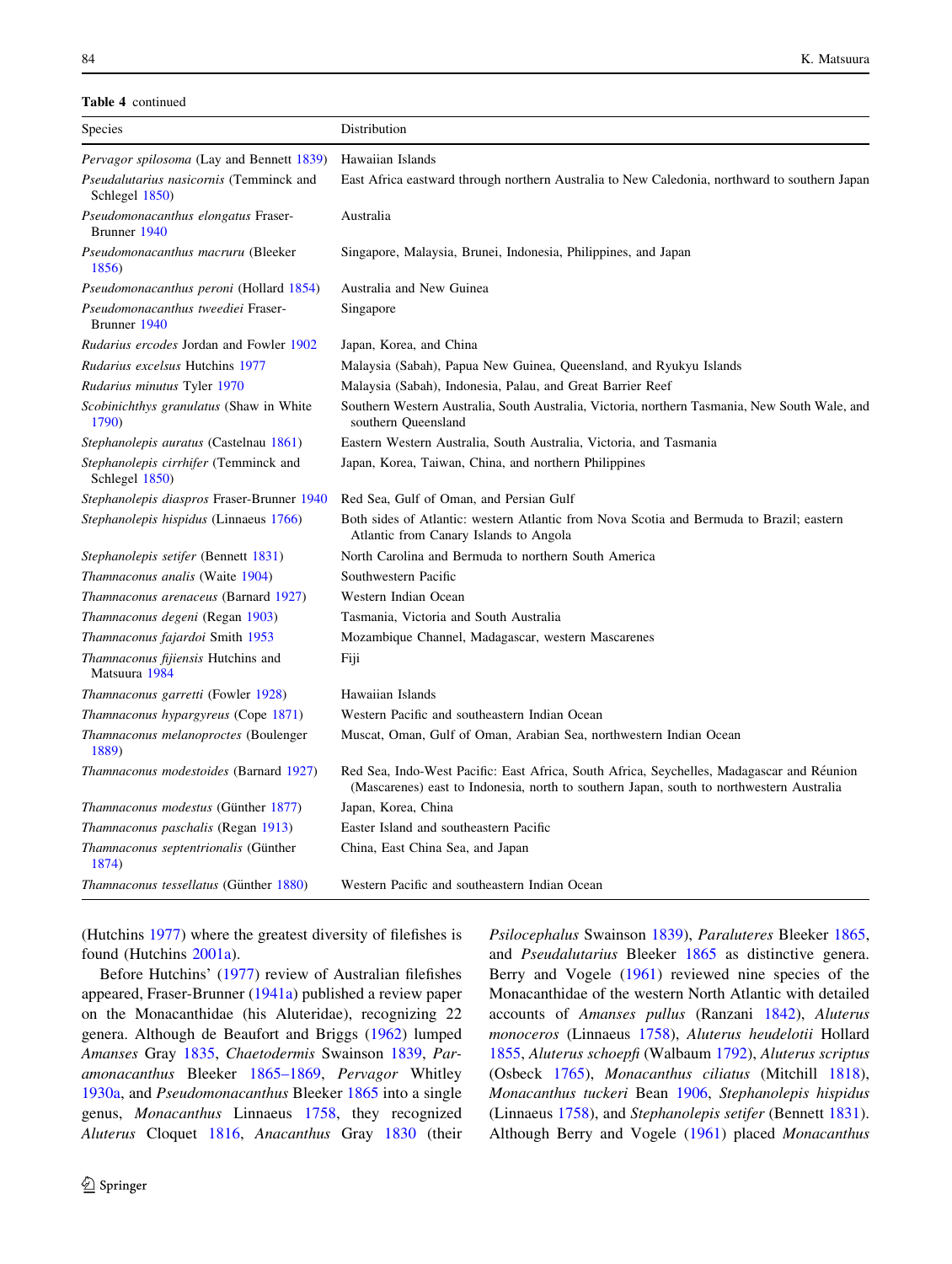pullus in the genus Amanses, they also pointed out that M. pullus should be classified in the subgenus Cantherhines Swainson 1839 because M. pullus does not have a patch of long spines on the mid-side of the body between the dorsal and anal fins, which is a diagnostic character of Amanses. When Randall (1964) reviewed the filefish genera Amanses (monotypic) and Cantherhines, he recognized 11 species of Cantherhines in the tropical seas of the world. He showed that Amanses possesses a patch of long stout spines (male) or a dense brushlike mass of long setae (female) on the mid-side of the body, whereas all species of Cantherhines lack long spines or long setae on the mid-side of the body. Randall (1964) described Cantherhines tiki as a new species based on a single specimen collected from Easter Island. Cantherhines tiki was said to be distinguishable from other species of Cantherhines by its strongly produced snout (Randall 1964). However, Caldwell and Randall (1967) showed Cantherhines tiki to be a junior synonym of Cantherhines rapanui (de Buen 1963) because of the considerable variation in the snout shape of Cantherhines rapanui.

Hutchins (1977) described three new genera, Bigener, Cantheschenia and Colurodontis, and eight new species from Australia. However, Hutchins (1994a) subsequently placed Aleuterius brownii Richardson 1848, the type species of Bigener, in Acanthaluteres Bleeker 1865, making Bigener a junior synonym of Acanthaluteres. Hutchins and Randall (1982) reviewed the Cantherhines fronticinctus complex and described Cantherhines longicaudus as a new species from Tahiti and Rarotonga. Matsuura (1984) provided brief accounts and color photographs of 26 monacanthids found in Japanese waters. Hutchins and Matsuura (1984) described Thamnaconus fijiensis from Fiji. In the following year, Hutchins (1985) reviewed the genus Brachaluteres Bleeker 1865 and recognized four species with comments on their ability to inflate the abdomen. Hutchins (1986a) published a revision of the genus Pervagor and recognized eight species including two new species, Pervagor randalli and Pervagor marginalis. Hutchins (1986b) provided a key and brief taxonomic accounts for 16 species of filefishes found along South Africa. Hutchins (1987) published Eubalichthys cyanoura as a new species from South Australia. Hutchins (1994b) described and illustrated Lalmohania velutina from India as a new genus and species. Hutchins (2002) reported another new genus and species, Enigmacanthus filamentosus, from the Seychelles and Marshall Islands. Enigmacanthus filamentosus is a very small filefish, 27-36 mm SL, resembling in size species of the genus Rudarius. Randall (2011) again reviewed the genus Cantherhines, recognizing 11 species, including two new species, Cantherhines cerinus from the Philippines and Cantherhines nukuhiva from the Marquesas Islands.

Based on the contributions shown above, I recognize 102 species in 27 genera worldwide (Table 4). I provisionally place Pseudomonacanthus multilineatus Tanaka 1918 in the genus Cantherhines following previous authors (Matsuura 1984; Kyushin et al. 1977; Lindberg et al. 1997). Although Randall (1964) placed Pseudomonacanthus multilineatus in Cantherhines, Hutchins and Randall (1982) said that Cantherhines multilineatus should be classified in the genus Thamnaconus Smith 1949b. However, they did not provide characters to justify the transfer from Cantherhines to Thamnaconus. To resolve the taxonomic status of Cantherhines multilineatus, a detailed study of diagnostic characters, including encasing scales of the posterior end of the pelvis, is needed. Hutchins suggested in his dissertation that Thamnaconus melanoproctes (Boulenger 1889) is a senior synonym of Pseudomonacanthus multilineatus. However, an examination of specimens from various localities in the Indo-West Pacific is necessary to properly access the relationships of the two nominal species. Although Barry Hutchins made great contributions to the better understanding of taxonomy and diversity of filefishes, in particular Australian filefishes, taxonomic problems in several genera such as Acreichthys Fraser-Brunner 1941c, Pseudomonacanthus, and Thamnaconus remain. As in the case of triggerfishes, many checklists and illustrated guidebooks have provided much useful information on the taxonomy, distribution, and biology of filefishes (see the section on the Balistidae).

### Aracanidae (Trunkfishes, Fig. 1e; Table 5)

Trunkfishes of the family Aracanidae occur in shallow to relatively deep waters in depths from 5 m to 300 m. The species of Aracana Gray 1833, Anoplocapros Kaup 1855, Caprichthys McCulloch and Waite 1915, Capropygia Kaup 1855 and Polyplacapros Fuji and Uyeno 1979 are found in temperate seas of southern Australia, whereas species of *Kentrocapros* Kaup 1855 are known from deep waters in the warm, tropical regions of the Indo-Pacific (Matsuura and Yamakawa 1982; Matsuura and Tyler 1997; Matsuura 2006, 2008).

Trunkfishes differ externally from other families of Tetraodontiformes by the following combination of characters: body almost completely encased in a bony shell or carapace formed of enlarged, thickened scale plates, usually hexagonal in shape and firmly sutured to one another; isolated bony plates on caudal peduncle; carapace triangular or hexagonal in cross section, with openings for mouth, eyes, gill slit, pectoral, dorsal, and anal fins, and for the flexible caudal peduncle; scale plates often with surface granulations and prolonged in some species into prominent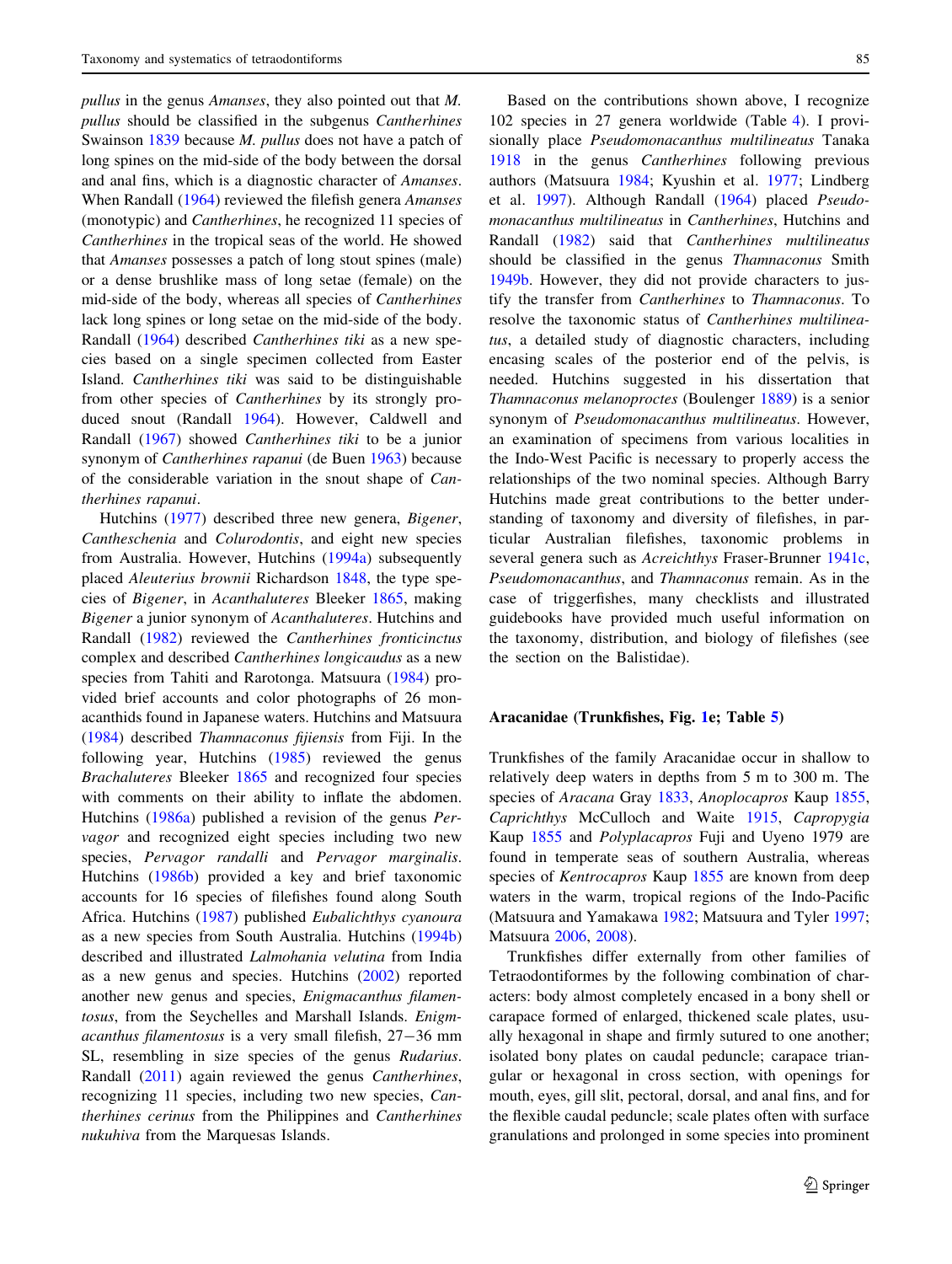| <b>Species</b>                                      | Distribution                                                                |  |
|-----------------------------------------------------|-----------------------------------------------------------------------------|--|
| Anoplocapros amygdaloides Fraser-Brunner 1941d      | Western Australia and South Australia                                       |  |
| Anoplocapros inermis (Fraser-Brunner 1935b)         | Southern Queensland, New South Wales and Victoria                           |  |
| Anoplocapros lenticularis (Richardson 1841)         | Western Australia, South Australia and Victoria                             |  |
| Aracana aurtia (Shaw in Shaw and Nodder 1798)       | Western Australia, South Australia, Victoria, Tasmania, and New South Wales |  |
| Aracana ornata (Gray 1838)                          | Western Australia, South Australia, Victoria, and Tasmania                  |  |
| <i>Caprichthys gymnura</i> McCulloch and Waite 1915 | Western Australia and South Australia                                       |  |
| Capropyguia unistriata (Kaup 1855)                  | Western Australia, South Australia, and Victoria                            |  |
| <i>Kentrocapros aculeatus</i> (Houttuyn 1782)       | Japan, Korea, China, and Hawaiian Islands                                   |  |
| <i>Kentrocapros eco Phillipps</i> 1932              | New Zealand                                                                 |  |
| <i>Kentrocapros flavofasciatus</i> (Kamohara 1938)  | Japan, New South Wales, Queensland, and New Caledonia                       |  |
| <i>Kentrocapros rosapinto</i> (Smith 1949a)         | Western Indian Ocean                                                        |  |
| <i>Kentrocapros spilonota</i> (Gilbert 1905)        | Hawaiian Islands                                                            |  |
| Polyplacapros tyleri Fujii and Uyeno 1979           | New South Wales and Norfolk Ridge                                           |  |

Table 5 Distributions of 13 species of the Aracanidae in the world

carapace spines over the eyes or along ventrolateral or dorsolateral angles of the body; mouth small, terminal, with fleshy lips; teeth of moderate size, conical, usually fewer than 15 in each jaw; gill opening moderately short, a vertical to oblique slit in front of pectoral-fin base; spinous dorsal fin absent; most dorsal-, anal-, and pectoral-fin rays branched; caudal fin with nine branched rays; pelvic fins absent (Matsuura 2001).

The Aracanidae and Ostraciidae have been placed in separate families by some authors (e.g., Winterbottom 1974; Tyler 1980; Matsuura 1984, 2001), but they have also been treated as two subfamilies of the family Ostraciidae by others (e.g., Winterbottom and Tyler 1983; Klassen 1995; Allen et al. 2006; Nelson 2006; Matsuura 2008). All the above authors recognized the two groups as closely related phylogenetic clades (sister groups), but placed them at different taxonomic ranks. Santini and Tyler (2003) studied fossils and extant members of the Tetraodontiformes extensively and recognized familial groupings for the Aracanidae and Ostraciidae. Recently, Santini et al. (2013a) investigated the phylogenetic relationships of the Aracanidae and Ostraciidae based on molecular analysis of many taxa (nine species of five genera of Aracanidae and 17 species of six genera of Ostraciidae). They demonstrated that the species examined in their studies (Santini and Tyler 2003; Santini et al. 2013a) have adequate characteristics to recognize two separate groups at the family level.

A problem exists with the spelling of the genus Aracana. When Gray (1833) published his article on Indian zoology, he used two different spellings for a species of trunkfish. At the beginning of the article, a section titled ''Directions for arranging the plates'' provided the name of animals in the plates where he presented the name of the trunkfish as ''Many Spined Coffin Fish. Ostracion (Acerana) auritus''; however, the legend of plate 98 spelled the name as "Ostracion (Acarana) auritus." Plate 98 provided a good illustration of the species showing appropriate characters to identify the species. It is the type species of the subgenus by monotypy. However, in 1838 John E. Gray published another paper in which he described three species, Ostracion (Aracana) ornata, Ostracion (Aracana) flavigaster, and Ostracion (Aracana) lineata. The second species is a junior synonym of Aracana ornata and the third Aracana aurita (Shaw in Shaw and Nodder 1798). Gray (1838) stated for his three species that ''I have formed a subgenus under the name of Aracana'' indicating his intention to establish the group at the subgeneric level. Although the name Aracana has long been used for the trunkfish genus, the two names Acerana and Acarana were published earlier than Aracana, thus creating a nomenclatural problem. If one follows the priority rule of the Code (ICZN 1999), the family name should be Aceranidae or Acaranidae. As Aracana has been used almost universally in the literature, with Acerana or Acarana virtually ignored by taxonomists, Aracana should be preserved under Article 33.3.1 of the Code, making the spelling of the family group name Aracanidae preserved under Article 35.4.1.

Trunkfishes have not yet been comprehensively reviewed. Although Fraser-Brunner (1935b, 1941d) provided brief reviews of the family, his accounts of genera and species were cursory as they were based on few specimens and did not provide adequate characteristics for the species treated. Kuiter (1994) and Matsuura (2008) diagnosed and illustrated seven species in four genera of Australian aracanids, covering many representatives of the family except for the genera *Kentrocapros* and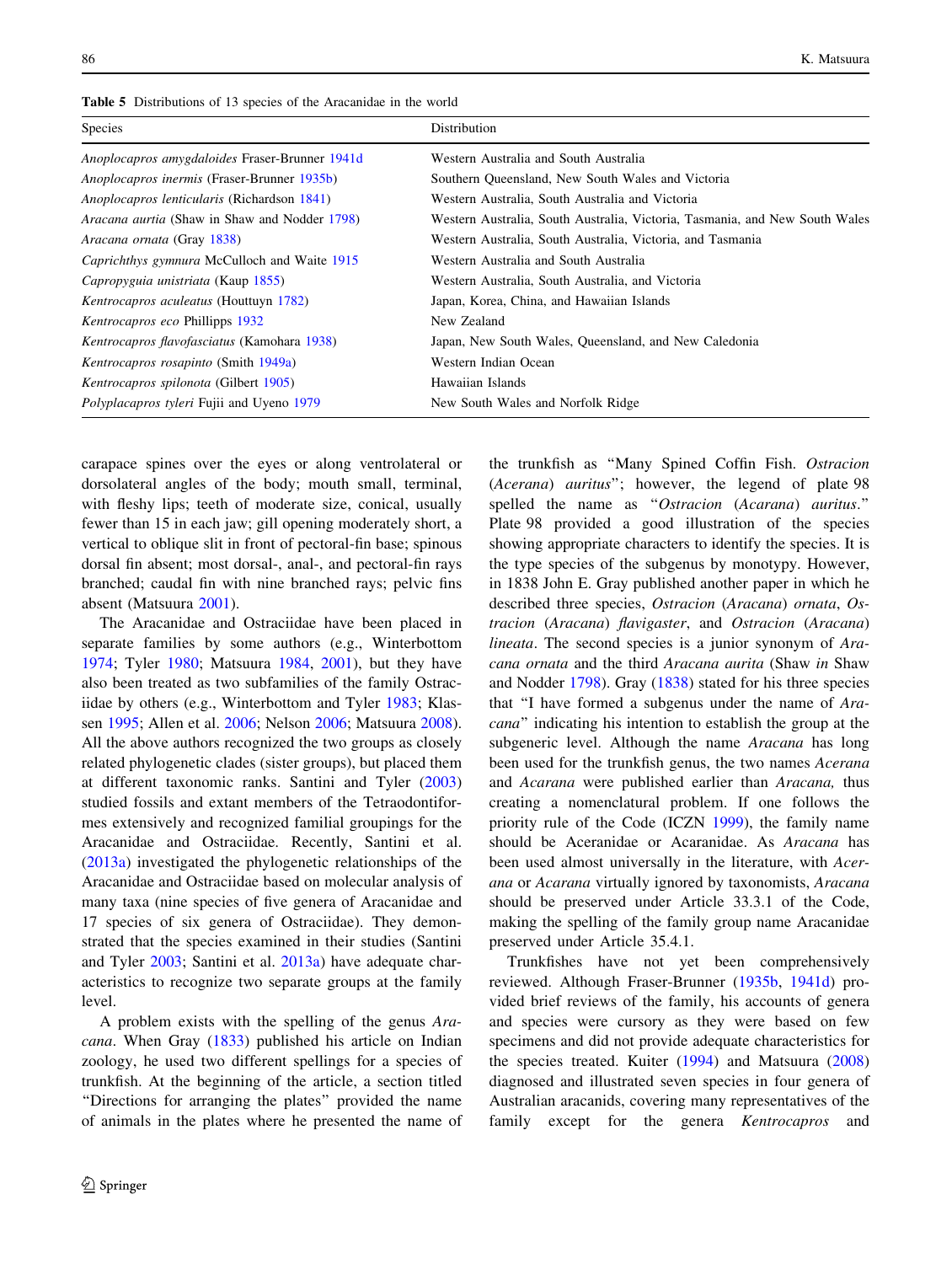Fig. 2 Kentrocapros eco (NMNZ P.903, 102 mm TL, from Pahia, Bay of Islands, New Zealand; a lateral view; b dorsal view) and an undescribed species of Kentrocapros (c NSMT-P 43344, 104 mm SL) collected from New Zealand



Polyplacapros. Polyplacapros tyleri Fujii and Uyeno 1979 is unique in having a fusiform body and the caudal peduncle nearly completely covered by discrete bony plates. In addition to Australian genera of Aracanidae, detailed descriptions and illustrations of all four known species of Kentrocapros were provided by Matsuura and Yamakawa (1982), Matsuura and Tyler (1997), and Matsuura (2006). Matsuura (1990) provided brief accounts and a color photograph of a species of Kentrocapros collected from the Tasman Sea  $(32^{\circ}43'S, 167^{\circ}30'E)$  under the name Kentrocapros eco (Phillipps 1932). However, an examination of the holotype (102 mm TL) of Ostracion eco (NMNZ P. 903) revealed Matsuura's (1990) Tasman Sea material to be an undescribed species (Fig. 2). This undescribed species has a spine on the dorsolateral ridge midway between the eye and the dorsal-fin origin, whereas the holotype of *O. eco* lacks this spine. This new species will be described and published elsewhere.

As discussed above, no major taxonomic problems remain in the Aracanidae. However, there still remains a need to clarify the nomenclature of some species of Anoplocapros as well as the intraspecific variation of morphological characters related to ontogenetic development of Kentrocapros.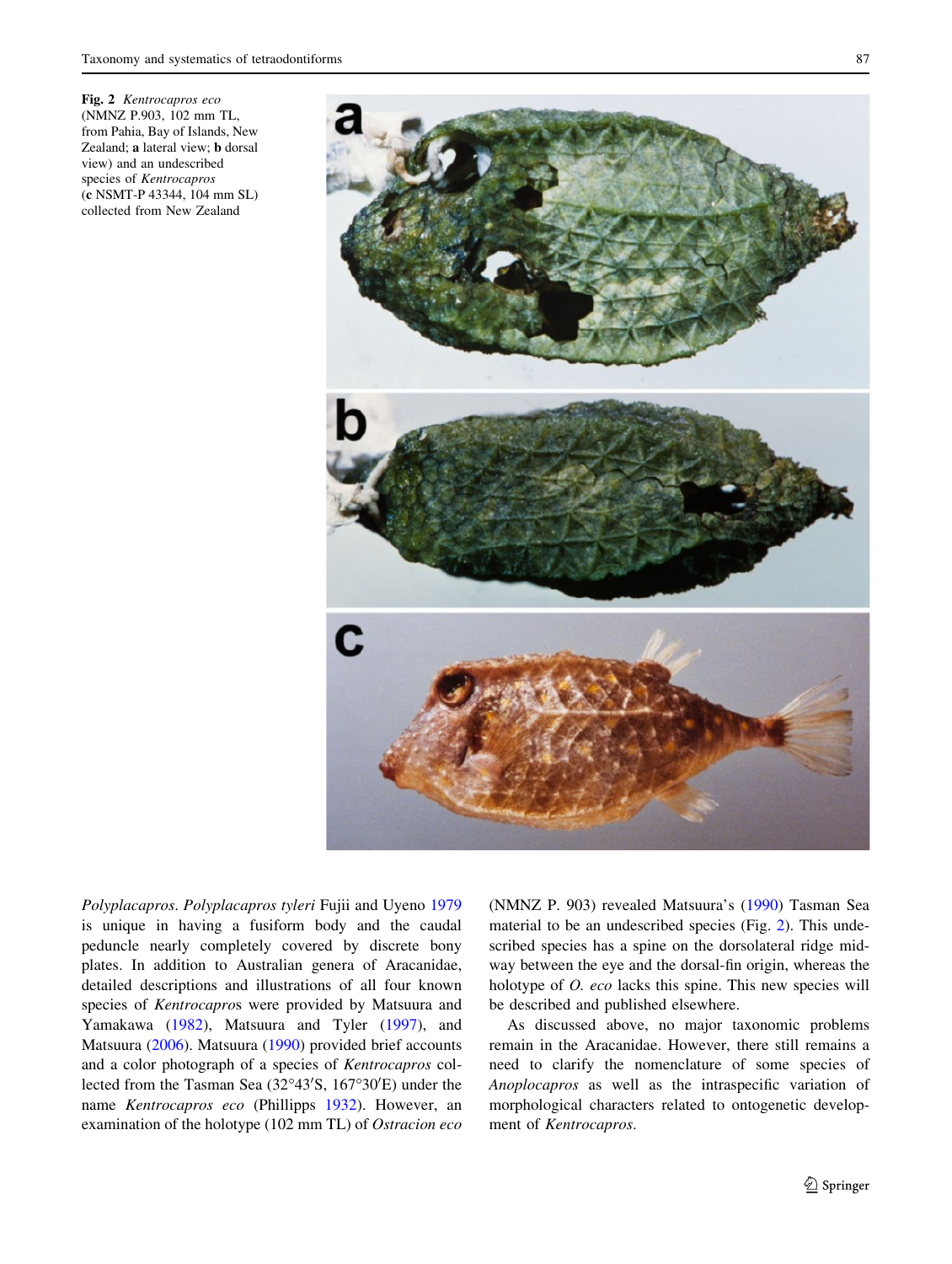| Species                                          | Distribution                                                                                                                                  |
|--------------------------------------------------|-----------------------------------------------------------------------------------------------------------------------------------------------|
| Acanthostracion guineensis Bleeker 1865          | Eastern Atlantic on West Coast of Africa from Guinea to Gabon                                                                                 |
| Acanthostracion notacanthus Bleeker 1863         | Eastern Atlantic from St. Helena, Ascension and Azores islands, Ghana and Angola                                                              |
| Acanthostracion polygonius Poey 1876             | Western Atlantic from New Jersey and Bermuda to Brazil                                                                                        |
| Acanthostracion quadricornis (Linnaeus 1758)     | Western Atlantic from Massachusetts and Bermuda to Brazil                                                                                     |
| Lactophrys bicaudalis (Linnaeus 1758)            | Western Atlantic from Florida to Brazil                                                                                                       |
| <i>Lactophrys trigonus</i> (Linnaeus 1758)       | Western Atlantic from Massachusetts and Bermuda to Brazil                                                                                     |
| <i>Lactophrys triqueter</i> (Linnaeus 1758)      | Western Atlantic from Massachusetts and Bermuda to Brazil                                                                                     |
| Lactoria cornuta (Linnaeus 1758)                 | Red Sea, East Africa eastward through northern Australia to Marquesas Islands,<br>northward to southern Japan                                 |
| Lactoria diaphana (Bloch and Schneider 1801)     | East Africa eastward through northern Australia to Hawaiian and Marquesas islands,<br>northward to southern Japan                             |
| Lactoria fornasini (Bianconi 1846)               | East Africa through Indonesia to Easter Island, southward to New South Wales,<br>northward to southern Japan                                  |
| Ostracion cubicus Linnaeus 1758                  | Red Sea, East Africa eastward through northern Australia to Tuamotu Islands (stray<br>found in Hawaiian Islands), northward to southern Japan |
| Ostracion cyanurus Rüppell 1828                  | Red Sea, Gulf of Oman, and Arabian Sea                                                                                                        |
| Ostracion immaculatus Temminck and Schelgel 1850 | Japan, Korea, China, and East China Sea                                                                                                       |
| Ostracion meleagris Shaw in Shaw and Nodder 1796 | East Africa eastward through Indonesia to Hawaiian and Pitcairn islands, northward to<br>southern Japan                                       |
| Ostracion nasus Bloch 1785                       | India eastward through Indonesia to Papua New Guinea, northward to Philippines                                                                |
| Ostracion rhinorhynchos Bleeker 1851a            | Sri Lanka eastward through Indonesia to Queensland, northward to southern Japan                                                               |
| Ostracion solorensis Bleeker 1853                | Philippines through Indonesia to Great Barrier Reef                                                                                           |
| Ostracion trachys Randall 1975                   | Réunion and Mauritius                                                                                                                         |
| Ostracion whitleyi Fowler 1931                   | Hawaiian, Society, Marquesas, and Tuamotu islands                                                                                             |
| Tetrosomus concatenatus (Bloch 1785)             | East Africa through Indonesia to New South Wales, northward to southern Japan                                                                 |
| Tetrosomus gibbosus (Linnaeus 1758)              | Red Sea, East Africa eastward through northern Australia to New Caledonia, northward<br>to southern Japan                                     |
| Tetrosomus reipublicae (Ogilby 1913)             | East Africa through Indonesia to New South Wales, northward to southern Japan                                                                 |

## Ostraciidae (Boxfishes, Fig. 1f; Table 6)

Boxfishes of the family Ostraciidae occur in shallow tropical and warm seas of the world. Boxfishes differ externally from other families of Tetraodontiformes by the following combination of characters: body almost completely encased in a bony shell or carapace formed of enlarged, thickened scale plates, usually hexagonal in shape and firmly sutured to one another; no isolated bony plates on caudal peduncle; carapace triangular, rectangular, or pentangular in cross section, with openings for mouth, eyes, gill slits, pectoral, dorsal, and anal fins, and for the flexible caudal peduncle; scale-plates often with surface granulations, which are prolonged in some species into prominent carapace spines over the eye or along the ventrolateral or dorsal angles of the body; mouth small, terminal, with fleshy lips; teeth moderate, conical, usually fewer than 15 in each jaw; gill opening, a moderately short, vertical to oblique slit in front of pectoral-fin base; spinous dorsal fin absent; most dorsal-, anal-, and pectoral-fin rays branched; caudal fin with eight branched rays; pelvic fins absent (Matsuura 2001).

Fraser-Brunner (1935b) published a brief review of the Aracanidae and Ostraciidae, recognizing six genera in the Ostraciidae: Acanthostracion Bleeker 1865, Lactophrys Swainson 1839, Lactoria Jordan and Fowler 1902, Ostracion Linnaeus 1758, Rhinesomus Swainson 1839, and Rhynchostracion Fraser-Brunner 1935b. Boxfishes found in the Indo-Australian Archipelago were studied by de Beaufort and Briggs (1962) who lumped Fraser-Brunner's (1935b) Indo-Pacific genera into the genus Ostracion. However, they recognized five subgenera in Ostracion: Lactoria, Ostracion, Rhynchostracion, Tetrosomus Swainson 1839, and Triorus Jordan and Hubbs 1925. Triorus is a junior synonym of Tetrosomus because the type species of the former, Lactophrys tritropis Snyder 1911, is a junior synonym of Tetrosomus concatenatus (Bloch 1786) (see Randall et al. 1997). Although Ostracion nasus Bloch 1785 and Ostracion rhinorhynchos Bleeker 1851a have been placed in the genus Rhynchostracion by some authors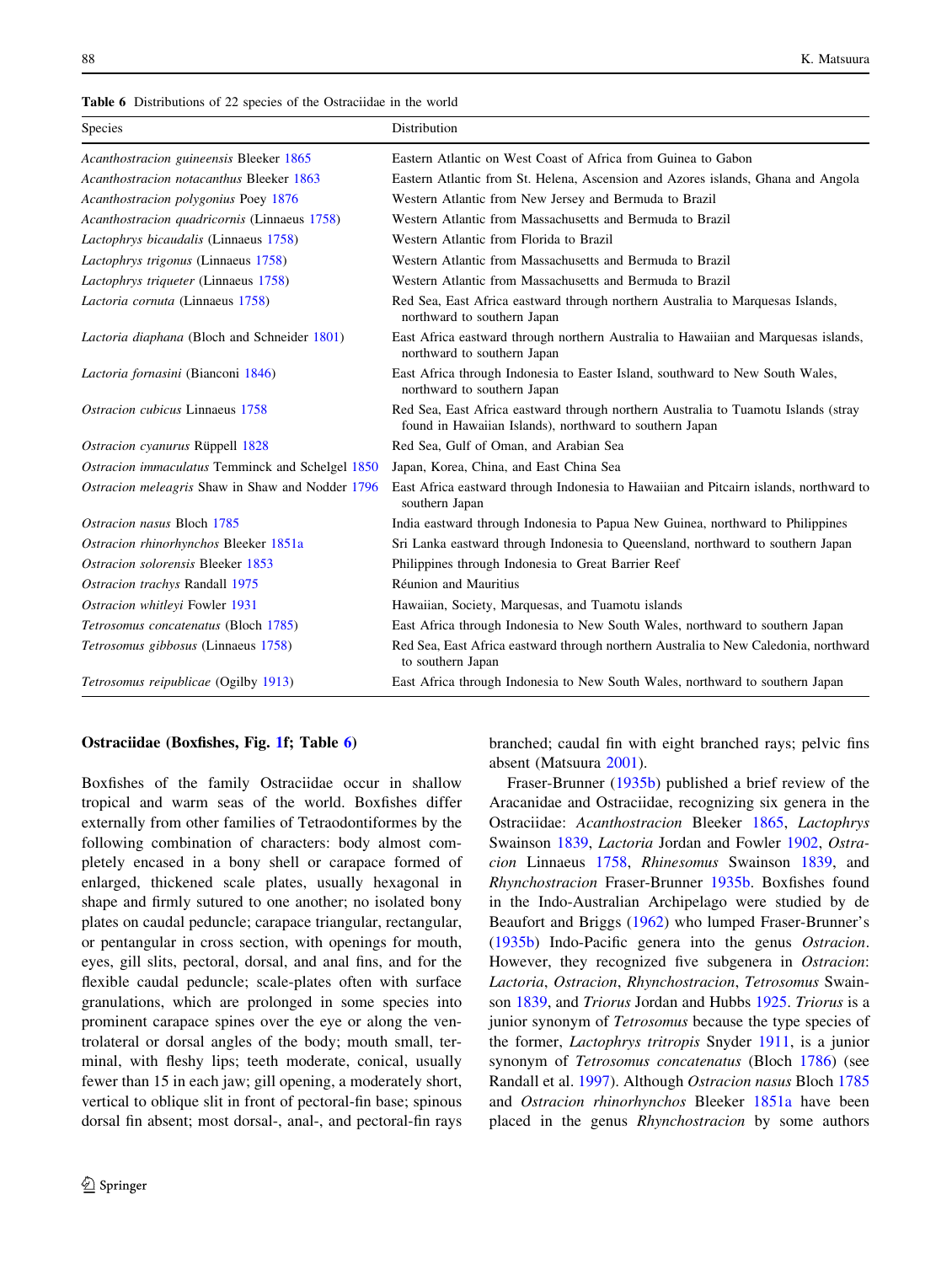

Fig. 3 Holotype of Acanthostracion bucephalus (AMS IB.6355) collected from Queensland, Australia. Photograph provided by Mark **McGrouther** 

(Kyushin et al. 1982; Gloerfelt-Tarp and Kailola 1984; Sainsbury et al. 1984; Mohsin and Ambak 1996; Randall et al. 1997; Allen et al. 2006), they were classified in the genus Ostracion by other authors (Klassen 1995; Matsuura 2001; Hayashi and Hagiwara 2013). When Fraser-Brunner (1935b) established Rhynchostracion, he differentiated it from other ostraciid genera by the degree of the development of the dorsal ridge, the convexity of the dorsal surface of the carapace, and the projection of the snout anterior to the mouth. However, the two characters involving the carapace do not clearly differentiate Rhynchostracion from other ostraciids and the snout of Ostracion nasus, the type species of Rhynchostracion, protrudes anteriorly beyond the mouth in adults but not juveniles. In addition, large adults of Ostracion cubicus Linnaeus 1758 have a snout protruding to some extent beyond the mouth. These factors led Matsuura (2001) to place *O. nasus* and *O. rhinorhyn*chos in their own genus in his key and brief accounts of ostraciids found in the western central Pacific. Klassen (1995) studied osteological characters of many species of the Ostraciidae extensively and provided evidence that Rhynchostracion is a junior synonym of Ostracion. Klassen (1995) also regarded Tetrosomus as a junior synonym of Lactoria because all species of Lactoria and Tetrosomus examined by him formed a single clade. If Klassen's (1995) proposal is accepted, Lactoria should be a junior synonym of Tetrosomus because the latter has priority over the former. However, it seems premature to accept his proposal because there are species-level taxonomic problems in several species of Tetrosomus (Allen and Erdman 2012).

Tyler (1965) revised the genus Acanthostracion in the Atlantic and recognized four species, Acanthostracion guineensis Bleeker 1865, Acanthostracion notacanthus (Bleeker 1863), Acanthostracion polygonus Poey 1876, and Acanthostracion quadricornis (Linnaeus 1758).

Böhlke and Chaplin (1968) provided keys and accounts accompanied by illustrations to boxfishes found in the western Atlantic. They recognized five species, A. polygonus, A. quadricornis, Lactophrys bicaudalis (Linnaeus 1758), Lactophrys trigonus (Linnaeus 1758), Lactophrys triqueter (Linnaeus 1758). Lactophrys bicaudalis and L. triqueter were placed in the genus Rhinesomus by Matsuura (2003b) and McEachran and Fechhelm (2005). However, Klassen (1995) argued that L. bicaudalis, L. triqueter, and L. trigonus are nested in a single clade on the basis of his extensive osteological analysis; I agree with this. Acanthostracion quadricornis is common in the western Atlantic, but strays were recorded from waters off South Africa (Tyler 1965). Whitley (1965) described Acanthostracion bucephalus on the basis of a specimen from Queensland, Australia. However, there seems little doubt that it is actually A. quadricornis (Fig. 3). The record of A. quadricornis from Australia may suggest that the specimen was transferred by ballast water from a ship or released from an aquarium. As with the Balistidae, many checklists and illustrated guidebooks have provided a great deal of information on the taxonomy, distribution, and biology of boxfishes (see the section on the Balistidae). On the basis of the above overview, I recognize 22 species in the Ostraciidae (Table 6). However the relationships of T. concatenatus and T. reipublicae need to be examined in detail based on a comparison of a large selection of specimens including the types from various localities of the Indo-West Pacific to better understand the morphological variations observed in T. reipublicae (Fig. 4).

### Triodontidae (Threetooth puffer, Fig. 1g)

The family Triodontidae is represented by a single extant species, Triodon macropterus Lesson 1831, but several fossil taxa referred to this genus date back to the Eocene (see Tyler and Patterson 1991). The family differs externally from others of the order Tetraodontiformes by the following combination of characters: body moderately elongate and moderately compressed, with a very large ventral flap that may be extended downward by a rotation of the long, shaft-like pelvis; jaws modified to form a beak of three heavy, massive teeth, two on the upper jaw and one on the lower jaw; two rudimentary dorsal-fin spines present or absent; and caudal fin deeply forked (Matsuura 2001).

Triodon macropterus is rare in museum collections and poorly known. It is a deep-water species collected at depths of 50-377 m (Kyushin et al. 1977; Matsuura and Tyler 1997). When Tyler (1967) redescribed T. macropterus in detail, only 20 specimens were available for his study: five from the Indian Ocean (Mauritius, Reunion and India) and 15 from the West Pacific (Indonesia, Philippines and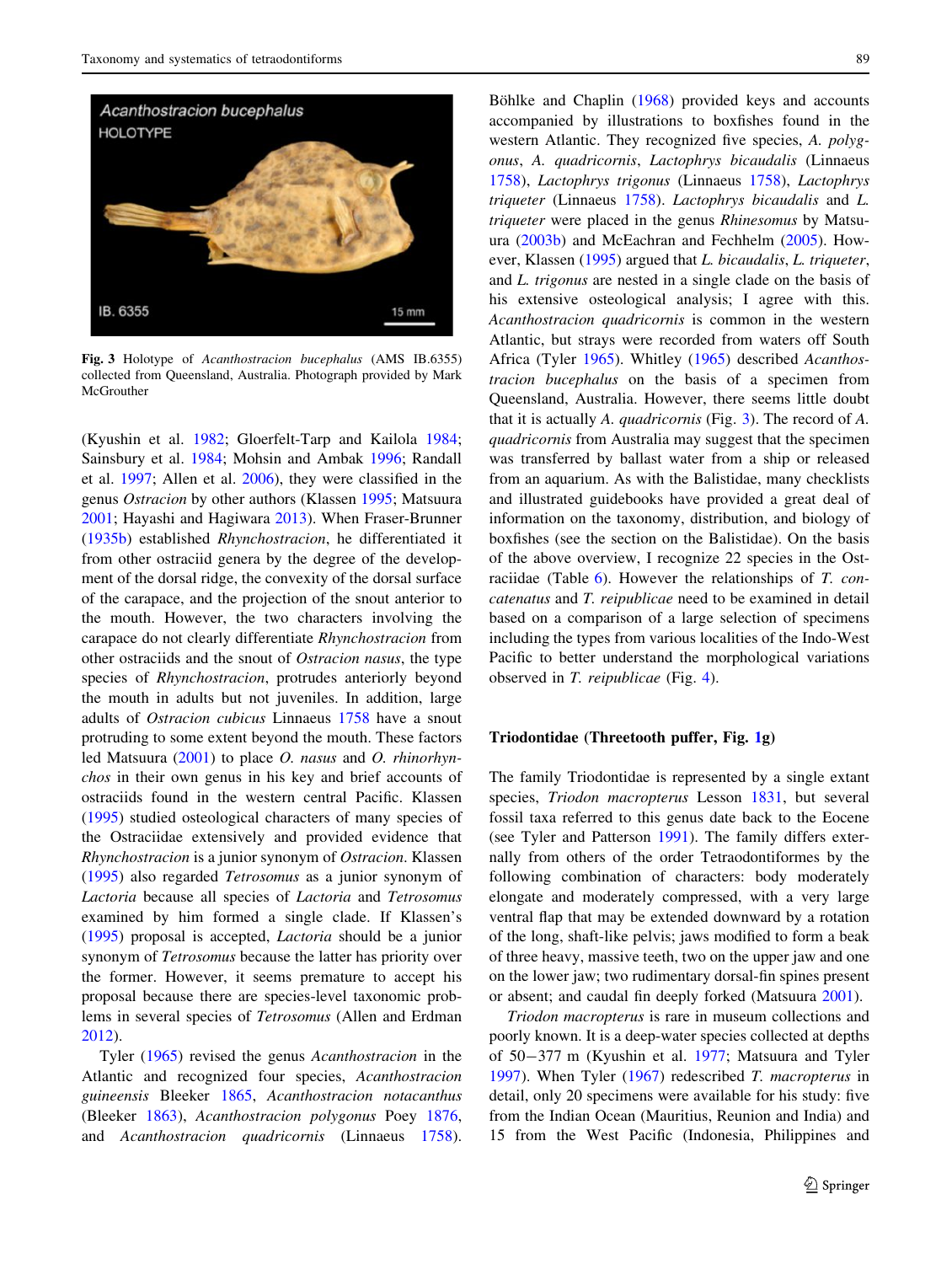Fig. 4 Two forms of Tetrosomus reipublicae collected from the Ryukyu Islands (a, b) and Kochi, Japan (c). a Deep body with no blue lines (BSKU 29663); b, c slender body with wavy blue lines (b BSKU 29697; c BSKU 59588)



Japan). Due to the poor condition of two specimens, Tyler (1967) used 18 specimens to determine whether the first dorsal fin, composed of one or two spines, is present or absent. His examination revealed 12 specimens from the West Pacific to have a first dorsal fin, and five Indian Ocean specimens and a specimen from the West Pacific to lack a

Table 7 Presence or absence of first dorsal fin (two spines) in Triodon macropterus. Tyler (1967) showed that a specimen (448.3 mm SL) collected from the Volcano Islands, south of the Ogasawara Islands, had a single spine

| First dorsal fin         |                  |                |  |
|--------------------------|------------------|----------------|--|
|                          | Present          | Absent         |  |
| Indian Ocean             |                  | $9 + 5^* = 14$ |  |
| West-Pacific             | $19 + 12^* = 31$ | 1∗             |  |
| * Data from Tyler (1967) |                  |                |  |

first dorsal fin (Table 7). However, he did not find other differences between the Indian Ocean specimens and those from the West Pacific. This led him to recognize the two groups as being conspecific. I have recently had the opportunity of examining 28 specimens of T. macropterus, nine from the Indian Ocean and 19 from the West Pacific (see Appendix). My examination revealed that the first dorsal fin to be absent in the nine specimens from the Indian Ocean, and present in the 19 specimens from the West Pacific (Table 7). Tyler (1967) also provided frequency distributions of fin-ray counts. My examination of 28 specimens produced almost the same frequency distributions of fin-ray counts as those of Tyler (1967), except for a count of 17 fin rays on the right side pectoral fin in a single specimen (Table 8).

Since Tyler's (1967) redescription was published, T. macropterus was reported (with color photographs) from several areas in the Indo-West Pacific: the Chagos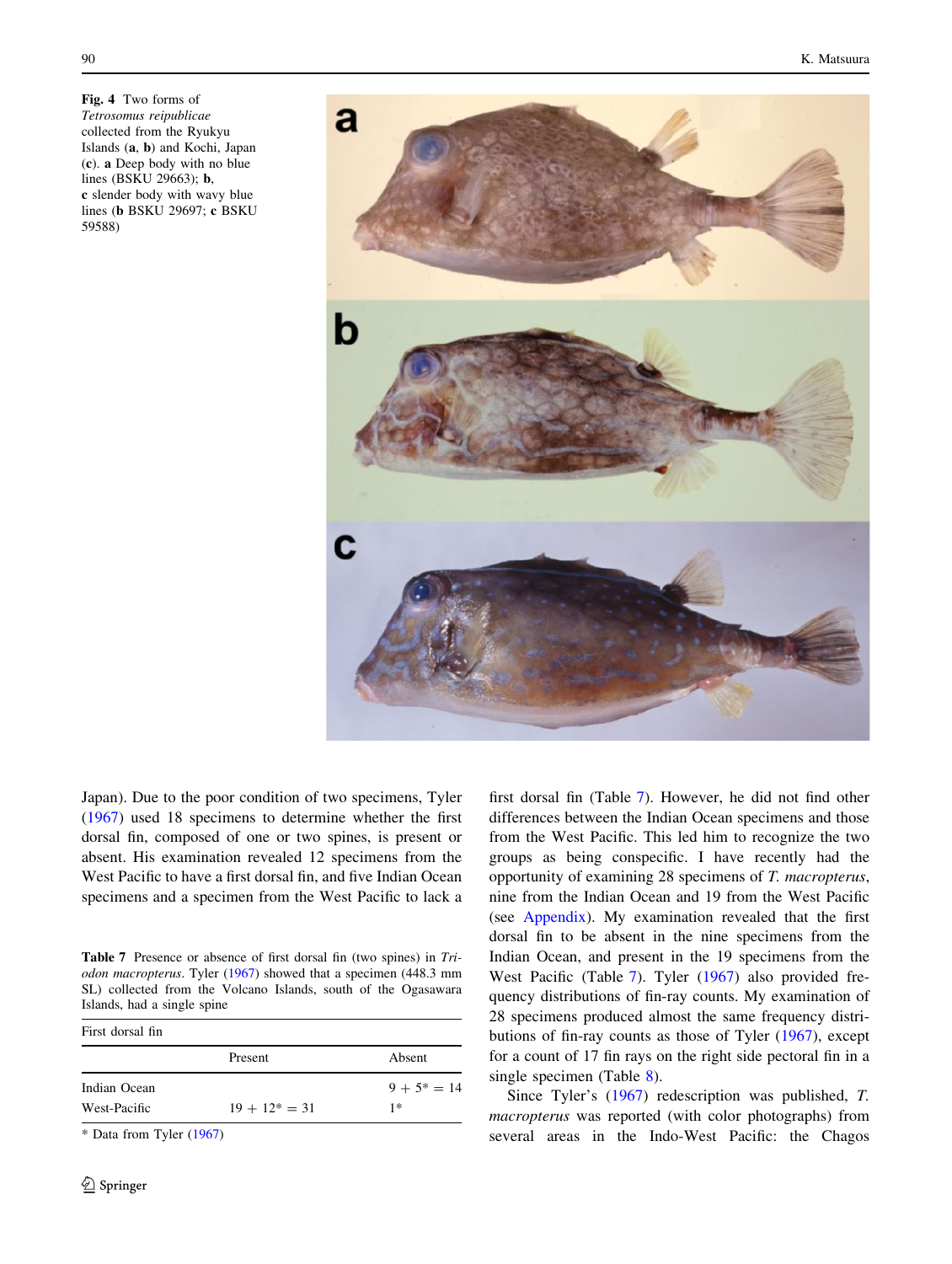Table 8 Frequency distributions of fin-ray counts in *Triodon macro*pterus. Counts of fin rays of damaged or abnormal fins are excluded. Counts of pectoral-fin rays were obtained from fins on both sides

| Dorsal-fin rays   |    |    |    |    |
|-------------------|----|----|----|----|
|                   | 10 | 11 | 12 |    |
| This study        | 3  | 24 | 1  |    |
| Tyler (1967)      | 2  | 14 | 1  |    |
| Total             | 5  | 38 | 2  |    |
| Anal-fin rays     |    |    |    |    |
|                   | 9  | 10 |    |    |
| This study        | 8  | 19 |    |    |
| Tyler (1967)      | 3  | 12 |    |    |
| Total             | 11 | 31 |    |    |
| Pectoral-fin rays |    |    |    |    |
|                   | 14 | 15 | 16 | 17 |
| This study        | 1  | 12 | 41 | 1  |
| Tyler (1967)      | 2  | 7  | 17 |    |
| Total             | 3  | 19 | 58 | 1  |

Archipelago (Kyushin et al. 1977), the South China Sea (Kyushin et al. 1982), the Kyushu-Palau Ridge (Okamura et al. 1985), the Timor Sea (Gloerfelt-Tarp and Kailola 1984), and the Japanese Archipelago (Matsuura 1984). Color photographs taken by research staff of the National Museum of Nature and Science show T. macropterus to have the following coloration: body yellowish brown dorsally, becoming white ventrally; ventral flap yellow in the ventral four-fifths and white in the proximal one-fifth; a large black ocellus with a narrow white edge in the proximal part of the ventral flap; second dorsal, anal, pectoral, and caudal fins yellow or yellowish brown; when present, membrane of first dorsal fin black (Fig. 1g). In addition to the above reports, T. macropterus has been recorded in checklists of fishes from several areas in the West Pacific: the Mariana Islands (Myers and Donaldson 2003), Tonga (Randall et al. 2004), off southern Taiwan (Shao et al. 2008), Northern Territory of Australia (Larson et al. 2013), and northern half of Australia (Hoese et al. 2006). Kim et al. (2005) provided a brief account and a color illustration of T. macropterus from Korea.

Johnson and Britz (2005b) reported the smallest known T. macropterus (20 mm SL), collected at Wallis and Futuna at a depth of 245-440 m. They provided detailed characters and the visceral anatomy of the early juvenile that differs from adults in having a huge head (45 % SL vs 28.5-32.7 % SL in adults), no ventral flap, and different scale structure. Juveniles also differ from adults in having a very large distended stomach.

Table 9 A list of 27 genera of the Tetraodontidae in the world

| Genus                                 | Number of species |
|---------------------------------------|-------------------|
| Amblyrhynchote Bibron in Duméril 1855 | 1                 |
| Arothron Müller 1841                  | 11                |
| Auriglobus Kottelat 1999              | 5                 |
| Canthigaster Swainson 1839            | 36                |
| Carinotetraodon Benl 1957             | 5                 |
| Chelonodontops Smith 1958             | $\overline{c}$    |
| Colomesus Gill 1884                   | 3                 |
| Contusus Whitley 1947                 | $\overline{2}$    |
| Dichotomyctere Duméril 1855           | 6                 |
| Ephippion Bibron in Duméril 1855      | 1                 |
| Feroxodon Su, Hardy and Tyler 1986    | 1                 |
| Guentheridia Gilbert and Starks 1904  | 1                 |
| Javichthys Hardy 1985                 | 1                 |
| Lagocephalus Swainson 1839            | 11                |
| Leiodon Swainson 1839                 | 1                 |
| Marilyna Hardy 1982a                  | 3                 |
| Omegophora Whitley 1934               | $\overline{2}$    |
| Pao Kottelat 2013                     | 14                |
| Pelagocephalus Tyler and Paxton 1979  | 2                 |
| Polyspina Hardy 1983a                 | 1                 |
| Reicheltia Hardy 1982a                | 1                 |
| Sphoeroides Anonymous 1798            | 20                |
| Takifugu Abe 1949c                    | 25                |
| Tetractenos Hardy 1983a               | 2                 |
| Tetraodon Linnaeus 1758               | 6                 |
| Torquigener Whitley 1930a             | 20                |
| Tylerius Hardy 1984a                  | 1                 |
| Total number of species               | 184               |

#### Tetraodontidae (Pufferfishes, Fig. 1h, Table 9)

Pufferfishes of the family Tetraodontidae usually occur in shallow warm, tropical seas, and freshwaters of the world, although some species may be found at depths over 350 m (Matsuura 1982; Tyler and Matsuura 1997). They differ externally from other families of the order Tetraodontiformes by the following combination of characters: head large and blunt; jaws modified to form a beak of four heavy, powerful teeth, two above and two below; eyes high on head; gill opening, a simple slit in front of pectoral fins; dorsal and anal fins located far posteriorly, containing seven to 15 soft rays; caudal fin truncate, rounded, or emarginate to somewhat lunate; pelvic fins absent; lateral line (when present) often indistinct, forming an interconnected pattern on sides of the head and body, but quite distinct in some genera (e.g., Lagocephalus and Torquigener Whitley 1930c); typical scales absent, but many spinules often present on back and/or belly, and sometimes on sides (Matsuura 2001).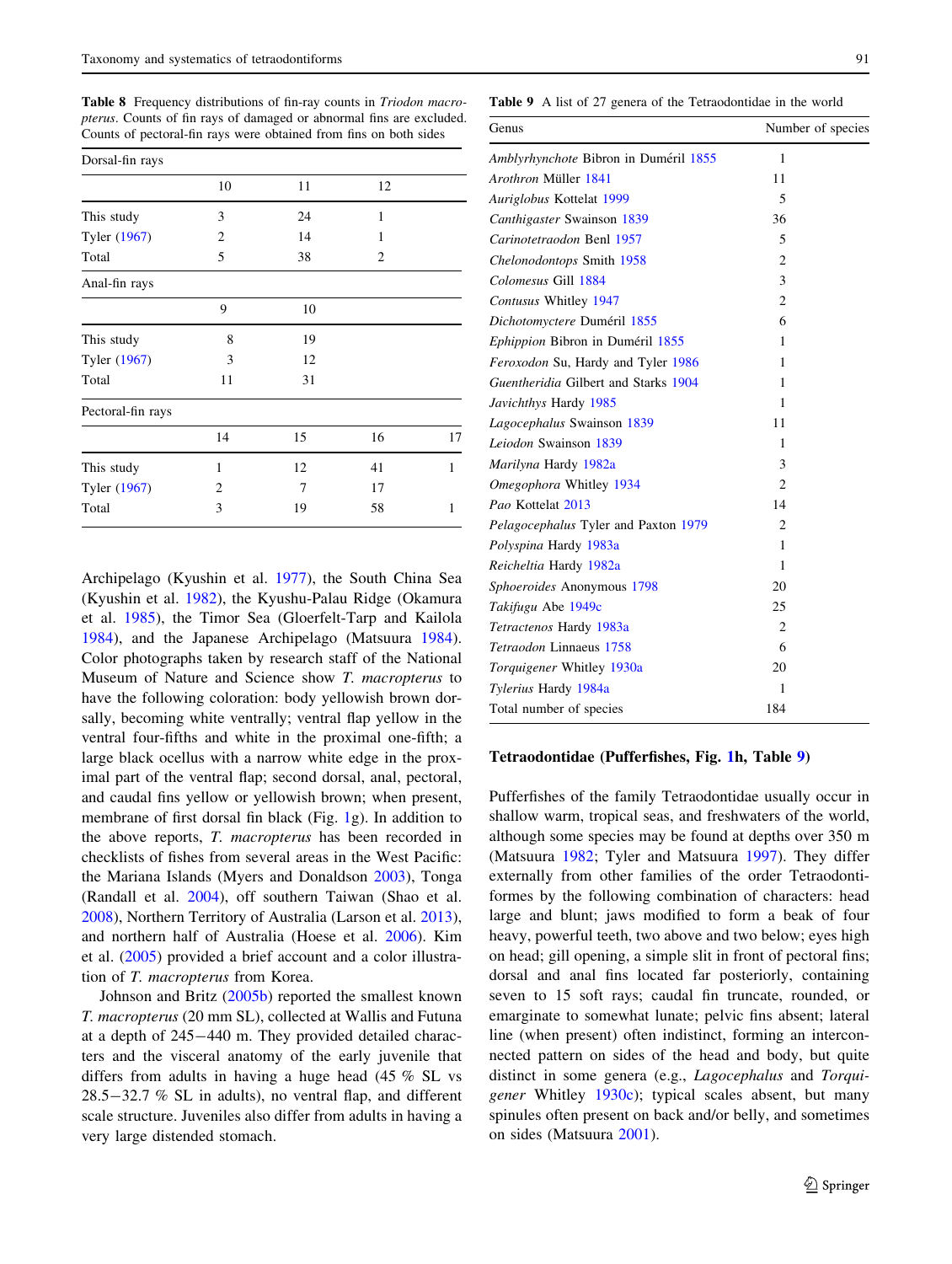The Tetraodontidae is the most speciose family in the Tetraodontiformes, including 184 species (Table 9). Because pufferfishes possess very few external characters useful for taxonomy and specimens are easily distorted when they are fixed in formalin and preserved in ethanol, it is often not easy for ichthyologists to recognize species limits and classify them into natural groups. Consequently, they have been poorly studied and taxonomic confusion remains. Although the Tetraodontidae has never been comprehensively reviewed, the taxonomy of pufferfishes has progressed since Fraser-Brunner's (1943) brief review of tetraodontid genera. He classified pufferfishes into 11 genera, Canthigaster Swainson 1839, Lagocephalus, Sphoeroides Anonymous 1798, Amblyrhynchote Bibron in Duméril 1855, Torquigener, Colomesus Gill 1884, Ephippion Bibron in Duméril 1855, Tetraodon Linnaeus 1758, Arothron Müller 1841, Chonerhinos Bleeker 1854, Xenoptere Bibron in Duméril 1855, based on osteological characters of the skull, the lateral-line system on the head and body, a skin fold on the ventrolateral side of the body, and spinule distributions on the body. Although Fraser-Brunner (1943) used the spellings Amblyrhynchotes and Xenopterus, I follow Kottelat's (2001, 2013) Amblyrhynchote and Xenoptere because Kottelat (2001) showed that Amblyrhynchotes and Xenopterus of Troschel (1856) are incorrect spellings.

When Alec Fraser-Brunner studied pufferfishes during World War II, Abe (1939, 1942, 1944, 1949a, b, c, 1950, 1952, 1954) independently studied pufferfishes found in Japan and adjacent regions. Abe (1949c) provided keys and accounts of pufferfishes in the seas around Japan. Subsequently, Abe (1952) proposed Fugu as a new genus to include five subgenera Akamefugu, Higanfugu, Shosaifugu, Takifugu, and Torafugu, which had been previously proposed and made available by Abe (1949c, 1950). However, the genus  $Fugu$  is an objective synonym of the subgenus Torafugu Abe 1950, because the type species of these genus group names is Tetraodon rubripes Temminck and Schlegel 1850. Matsuura (1990) clarified the nomenclatural problems concerning the genus group names proposed by Abe (1949c, 1950, 1952) and showed that Takifugu Abe 1949c is the appropriate generic name for warmwater pufferfishes found mainly around Japan, Korea, and China. As with other tetraodontiform families, de Beaufort and Briggs (1962) lumped Fraser-Brunner's (1943) Indo-Pacific genera, Amblyrhynchote, Lagocephalus, and Torquigener into the genus Sphoeroides although they recognized Canthigaster, Chelonodon Müller 1841, Chonerhinos, and Tetraodon. As shown by subsequent authors, Amblyrhynchote, Lagocephalus, and Torquigener are distinctive genera.

Marine pufferfishes occurring in warm and tropical regions of the world were studied by many authors from the

1970s to present. Allen and Randall (1977) reviewed Canthigaster and described seven new species, bringing the total number of species to 22. Since Allen and Randall's (1977) revisionary study was published, six Indo-Pacific species have been described as new as follows: *Canthigaster leop*arda Lubbock and Allen 1979 from the Indo-West Pacific, Canthigaster flavoreticulata Matsuura 1986 from the Tonga Submarine Ridge, South Pacific, Canthigaster cyanetron Randall and Cea-Egaña 1989 from Easter Island, Canthigaster punctata Matsuura 1992 from the Mascarene Submarine Ridge in the western Indian Ocean, Canthigaster cyanospilota Randall, Williams and Rocha 2008 from the Red Sea, and Canthigaster criobe Williams, Delrieu-Trottin, Planes 2012 from the Gambier Archipelago in French Polynesia. In addition, Randall et al. (2008) reviewed Canthigaster coronata (Vaillant and Sauvage 1875) and recognized Canthigaster axiologa Whitley 1931 as a separate species. Although Allen and Randall (1977) synonymized Canthigaster papua (Bleeker 1848) with Canthigaster solandri (Richardson 1845), Randall (1995) and Allen and Erdman (2012) recognized it as a distinctive species. Moura and Castro (2002) reviewed Canthigaster in the Atlantic where many authors recognized only a single species *Can*thigaster rostrata (Bloch 1786). Moura and Castro (2002) extensively studied specimens collected from various localities from both sides of the Atlantic and recognized six species, three of which they described as new: Canthigaster figueiredoi from the east coast of South America, Canthigaster jamestyleri from the southeast coast of the United States and the Gulf of Mexico, and Canthigaster supramacula from the west coast of Africa. The above studies bring the total number of species of Canthigaster to 36, making it the largest genus in the Tetraodontidae.

Shipp (1974) reviewed pufferfishes of the Atlantic belonging to Canthigaster, Colomesus Gill 1884, Ephippion Bibron in Duméril 1855, Lagocephalus, and Sphoeroide. Prior to Shipp's (1974) publication, Tyler (1964) reviewed two species of *Colomesus*, *Colomesus asellus* (Müller and Troschel 1848), and Colomesus psittacus (Bloch and Schnedier 1801) in detail. Amaral et al. (2013) described Colomesus tocantinensis from the Tocantins River, Brazil. Shipp (1974) recognized 13 species of Sphoeroides in the Atlantic and provided a key to the species, along with detailed accounts of all Atlantic species. Walker and Bussing (1996) described the eastern Pacific Sphoeroides lispus Walker in Walker and Bussing 1996 and Sphoeroides rosenblatti Bussing in Walker and Bussing 1996 as new species. Prior to Shipp (1974) and Walker and Bussing (1996), five species of Sphoeroides had already been reported from the eastern Pacific. With 20 species, Sphoeroides is the third largest genus in the Tetraodontidae. Most species of Sphoeroides occur in shallow waters of the Atlantic and the eastern Pacific, but Sphoeroides pachygaster (Müller and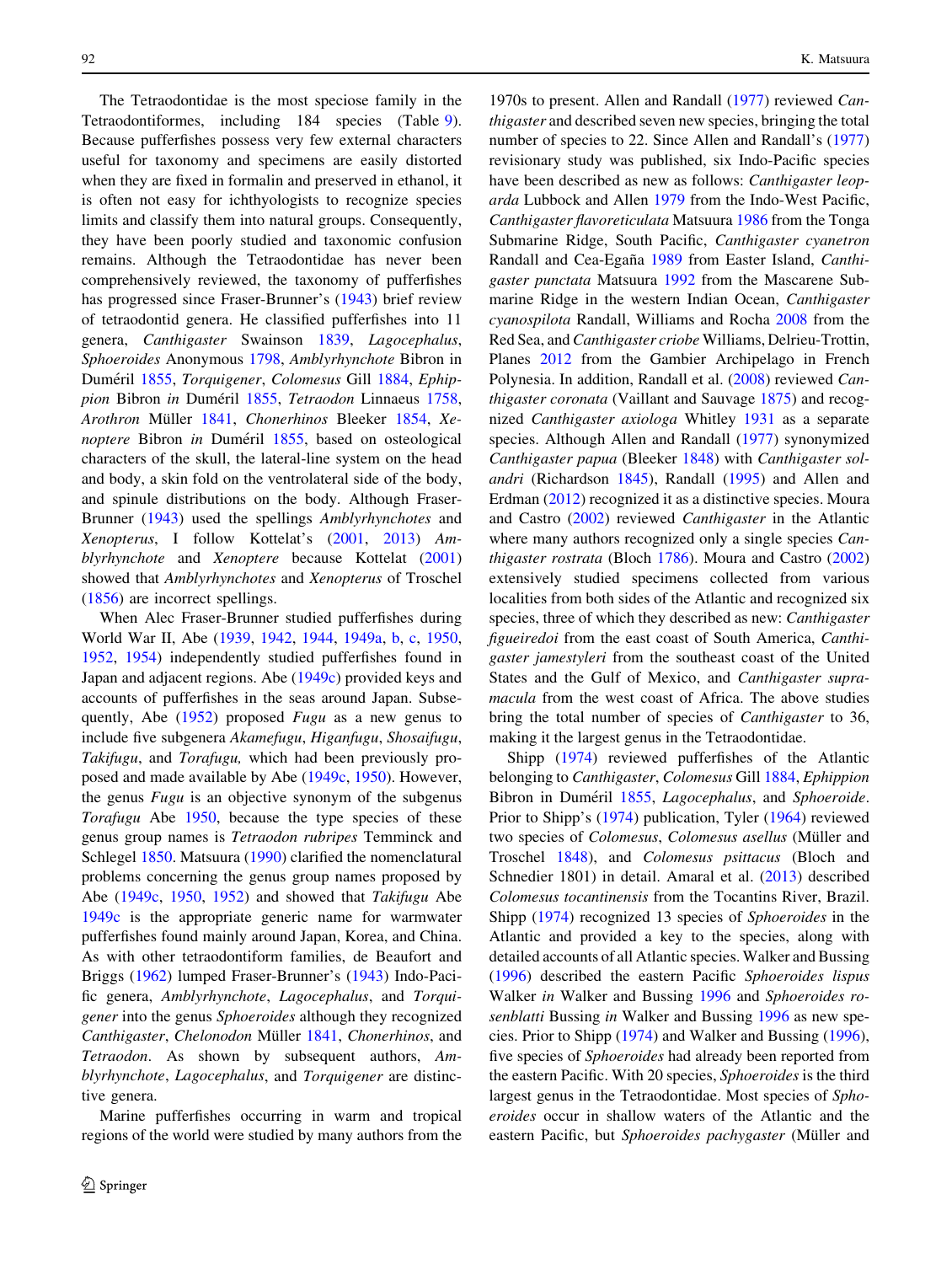Troschel in Schomburgk 1848) is found in deep waters exceeding 350 m in all oceans.

Shipp (1974) also provided detailed accounts and photographs of Lagocephalus laevigatus (Linnaeus 1766) and Lagocephalus lagocephalus (Linnaeus 1758). The former is endemic to the Atlantic and the latter is distributed in tropical and other warm seas of the world. Abe and Tabeta (1983) described Lagocephalus gloveri as a new species from Japan. Abe et al. (1984) described another new species, Lagocephalus wheeleri, from Japan, but Matsuura (2010) showed it to be a junior synonym of Lagocephalus spadiceus (Richardson 1845). Matsuura et al. (2011) redescribed Lagocephalus guentheri (Miranda Ribeiro 1915) based on an examination of the holotype and many specimens from the Red Sea. Although the genus Lagocephalus has not been comprehensively reviewed, an ongoing study by the author has revealed 11 valid species in the genus. This study will be published elsewhere.

Although Abe (1949a, b, c, 1950, 1952, 1954) made progress on the taxonomy of Takifugu, many species found along the coast of China were not included in his articles. Cheng et al. (1975) reviewed pufferfishes found in Chinese waters and described Takifugu flavidus (Li, Wang and Wang in Cheng et al. 1975) and Takifugu reticularis (Tian, Cheng and Wang in Cheng et al. 1975). Subsequently, Chinese authors described four species of Takifugu from China: Takifugu orbimaculatus Kuang, Li and Liang 1984 from a creek in Lianhuashan, Guangdong; Takifugu coronoides Ni and Li 1992 from an estuary of Chang Jiang; Takifugu plagiocellatus Li in Su and Li 2002 from the coast of Hainan Island; and Takifugu variomaculatus Li in Su and Li 2002 from brackish waters of Modaomen Zhuhai, Guangdong. These Chinese and Japanese authors increased the number of Takifugu species making it the second largest genus in the Tetraodontidae, with 25 species. However, taxonomic problems still remain in Takifugu, such as Takifugu basilevskianus (Basilewsky 1855) and Takifugu pseudommus (Chu 1935), which show significant variation in morphological features including ontogenetic color changes.

Benl (1957) described Carinotetraodon chlupatyi as a new genus and species from Thailand. However, Dekkers (1975) synonymized Carinotetraodon chlupatyi with Carinotetraodon lorteti (Tirant 1885), making that species the type of the genus. Carinotetraodon is similar to Canthigaster in having a laterally compressed body and several derived osteological features, as well as a shared derived behavioral peculiarity in their skin ridge-lifting along the midline of the body (Tyler 1978, 1980). Additional new species of Carinotetraodon were described: Carinotetraodon salivator Lim and Kottelat 1995 from Sarawak, Carinotetraodon irrubesco Tan 1999 from Sumatra, and Carinotetraodon imitator Britz and Kottelat 1999 from India.

Tyler and Paxton (1979) described Pelagocephalus coheni as a new genus and species based on a single specimen collected at Norfolk Island. Pelagocephalus is externally distinguished from other pufferfishes by its nasal apparatus in the form of an open, flat, and relatively unornamented disk. Heemstra and Smith (1981) described a second species of Pelagocephalus, Pelagocephalus marki from South Africa. Hardy (1982b) recorded P. marki from New Zealand.

In the period from 1980 to 1989, Graham S. Hardy published a series of papers on the taxonomy of pufferfishes that are distributed mainly in the Southern Hemisphere. Hardy (1980) reviewed the antitropical species Arothron firmamentum (Temminck and Schlegel 1850) indicating that it should be classified in Arothron, whereas it had previously been classified in Boesemanichthys by Abe (1952). The monotypic genus Contusus Whitley 1947 was reviewed by Hardy (1981), who described a second species Contusus brevicaudus restricted to southern Australia. Hardy and Hutchins (1981) recognized the validity of Omegophora Whitley 1934 with the description of Omegophora cyanopunctata from the southwestern part of Australia. Hardy (1982a) erected two new genera, Marilyna and Reicheltia, based on detailed morphological comparisons including skull osteology. Hardy (1983a) reviewed the Australian species of Torquigener and established two new generic names, Polyspina with one species and Tetractenos with two species. He recognized 12 species of *Torquigener*, including five new species from Australia. Hardy and Randall (1983) described Torquigener flavomaculosus as a new species from the Red Sea. Hardy described Torquigener randalli Hardy 1983b from the Hawaiian Islands and Torquigener gloerfelti Hardy 1984b from Indonesia. Hardy (1989) described Torquigener balteus as a new species from South Africa and provided a key to 19 species of Torquigener, although he overlooked Sphoeroides marleyi Fowler 1929, which is a member of *Torquigener*. My examination of the holotypes of Torquigener balteus and S. marleyi from South Africa revealed them to be conspecific, making the former a junior synonym of the latter. Matsuura (2014) recently described Torquigener albomaculosus as a new species from Amamioshima Island, Ryukyu Islands. Torquigener albomaculosus is unique in building large spawning nests, called "mystery circles" by local SCUBA divers. Thus, the above studies of Torquigener bring the total number of species of Torquigener to 20, the co-equal third largest genus in the Tetraodontidae along with Sphoeroides. Hardy (1984a) recognized Sphoeroides spinosissimus Regan 1908 as being distinctive from other genera of the Tetraodontidae and established a new genus Tylerius for it. Hardy (1985) described *Javichthys kailolae* as a new genus and species from Indonesia. Su et al. (1986) established a new genus,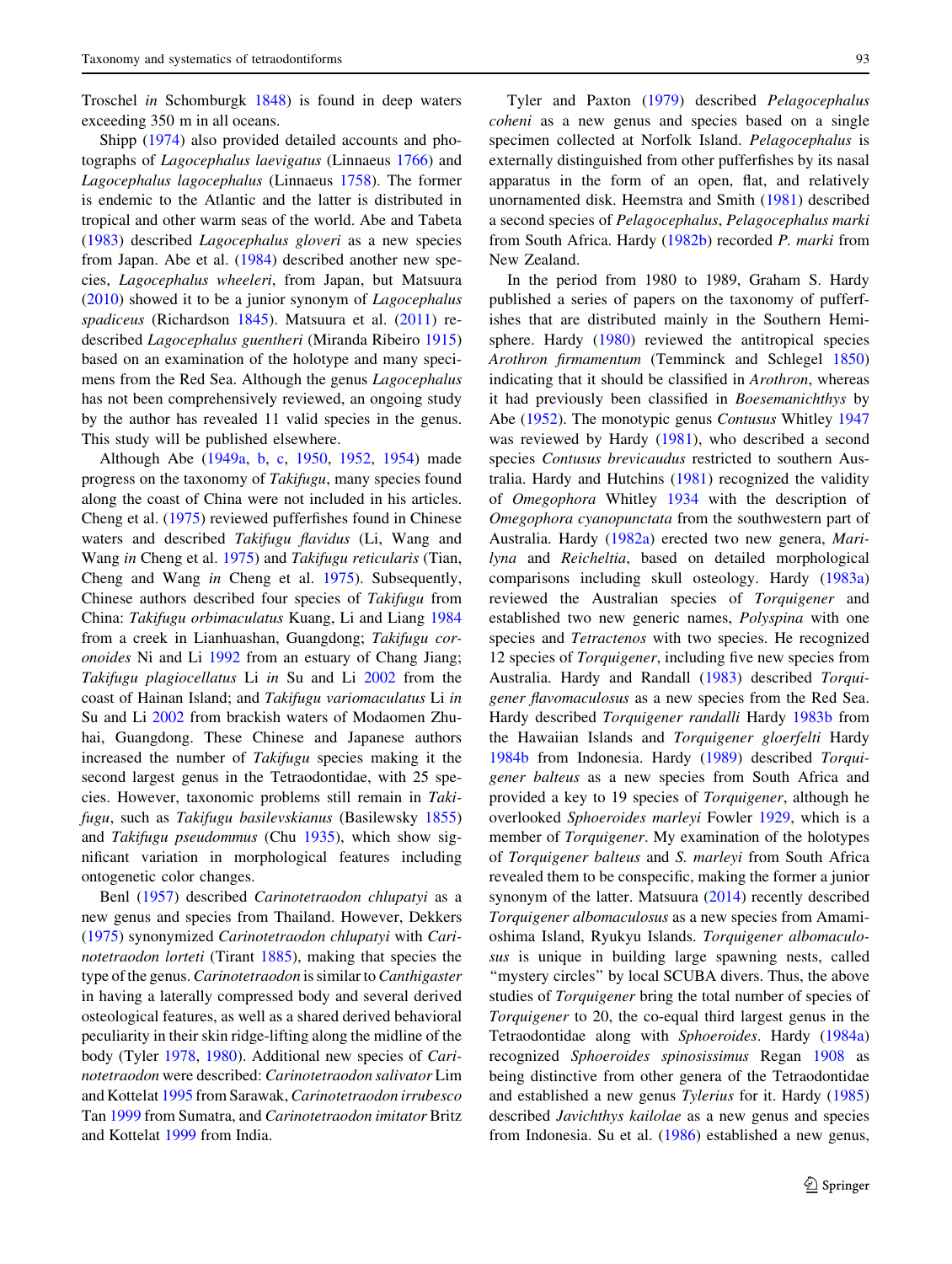Feroxodon, for Anchisomus multistriatus Richardson 1854 from Australia.

The taxonomy of freshwater pufferfishes in Asia was in a confused state until Dekkers (1975) reviewed the genus Tetraodon. Subsequently, Sontirat and Soonthornsatit (1985) described Tetraodon suvattii as a new species from Thailand, and Roberts (1988) described Tetraodon abei as a new species from Laos. Roberts (1982) reviewed the genus Chonerhinos Bleeker 1854 and described three species from Borneo, Chonerhinos amabilis, Chonerhinos nefastus, and Chonerhinos silus. Still, complex nomenclatural problems involving Chonerhinos and Xenoptere remained until Kottelat (1999) proposed the new genus, Auriglobus, to rectify these problems. Kottelat (2013) discussed nomenclatural issues of the Tetraodontidae found in Southeast Asia in detail. He established the new genus Pao (type species, Tetraodon leiurus Bleeker 1850a) that includes 13 species previously placed in Tetraodon and Monotrete, but differentiated from other pufferfishes by their unique color pattern and a very elongate premaxillary pedicel that creates a greatly enlarged open space between their dorsomedial edges. Thus, the generic name Tetraodon is now applied to only six species of African freshwater pufferfishes. Kottelat (2013) also recognized Leiodon Swainson 1839 as a valid genus that includes Tetrodon cutcutia Hamilton 1822 distributed in freshwaters of southern Asia. Kottelat (2013) recognized *Dichotomyctere* Duméril 1855 for six species: Dichotomyctere erythrotaenia (Bleeker 1853), Dichotomyctere fluviatilis (Hamilton 1822), Dichotomyctere kretamensis(Inger 1953), Dichotomyctere nigroviridis(Marion de Procé 1822), Dichotomyctere ocellatus (Steindachner 1870), and Dichotomyctere sabahensis (Dekkers 1975). Saenjudaeng et al. (2013) described Tetraodon palustris as a new species from the Mekong basin of Thailand. Because of its publication date, July 2013, the authors were unaware of Kottelat's (2013) article proposing the genus Pao. However, it is clear from the original description of Tetraodon palustris, that it is a species of *Pao*, bringing the total number of species in that genus to 14.

Kottelat (2013) also commented on genera of marine pufferfishes. Although Tetrodon patoca Hamilton 1822 has long been placed in *Chelonodon* Müller 1841, Kottelat (2013) pointed out that Tetrodon cutcutia Hamilton 1822, the type species of Chelonodon, had been placed in the same genus as Tetraodon fluviatilis Hamilton 1822 and related species by Tyler (1980). Tyler (1980) called this group Chelonodon but Kottelat (2013) stated that the oldest available name for a genus including Tetraodon fluviatilis is Dichotomyctere. Tetrodon patoca and Tetraodon fluviatilis have a sufficient number of character differences to warrant being placed in separate genera. The type species of Chelonodontops Smith 1958 is Chelonodontops pulchellus Smith 1958, a junior synonym of Chelonodon pleurospilus (Regan 1919) and congeneric with Tetraodon patoca (see Smith 1986). Thus, Tetraodon patoca is a species of *Chelonodontops* (Kottelat 2013). Matsuura (2002) reviewed two species of Chelonodon, Chelonodon laticeps Smith 1948, and Chelonodon patoca, both of which belong in *Chelonodontops*. Kottelat (2013) showed that Gastrophysus Müller 1843 is an objective synonym of Takifugu Abe 1949, as the type species of both genus group names is Tetrodon oblongus Bloch 1786. However, this is likely to cause confusion not only in pufferfish taxonomy, but also in the fisheries of East Asia where pufferfishes are treated as important and expensive fishes (e.g., several species of Takifugu cost about US\$100 per kilogram at fish markets). In addition, because pufferfishes have fatal poison in their viscera, scientific names are very important for food security management in East Asia. As suggested by Kottelat (2013), Gastrophysus can be suppressed under the International Code of Zoological Nomenclature (ICZN 1999). I will ask the International Commission on Zoological Nomenclature to suppress Gastrophysus.

Matsuura and Okuno (1991) redescribed a rare pufferfish, Arothron carduus (Cantor 1849), on the basis of the holotype from Penang and two additional specimens from the West Pacific. Matsuura (1994) described Arothron caeruleopunctatus as a new species from the tropical region of the Indo-West Pacific. Matsuura (1999) briefly reviewed Arothron with a key to species and accounts of all members of the genus including two undescribed species.

As indicated above, there has been a great deal of progress in taxonomy of the Tetraodontidae during the past several decades, especially in the period from the mid-1970s to the present. However, there remain taxonomic problems in genera such as Arothron, Chelonodontops, Lagocephalus, Pao, Takifugu, and Torquigener where many species await description and detailed morphological and molecular comparisons to classify them into appropriate groups. The taxonomy of pufferfishes in Southeast Asia is important not only for the understanding of fish diversity of the region, but also for the welfare and food management for humans. Dao et al. (2012) reported that the number of victims of food poisoning by eating pufferfishes reached 737, with 127 mortalities from 1999 to 2003. Due to the lack of knowledge about pufferfishes and their toxicity, pufferfishes are still found in Southeast Asian fish markets (Fig. 5), although local and state governments in countries around the South China Sea have prohibited the sale of pufferfishes for food.

# Diodontidae (Porcupinefishes, Fig. 1i)

Many species of the family Diodontidae are benthic inhabitants around coral or rocky reefs, but some occur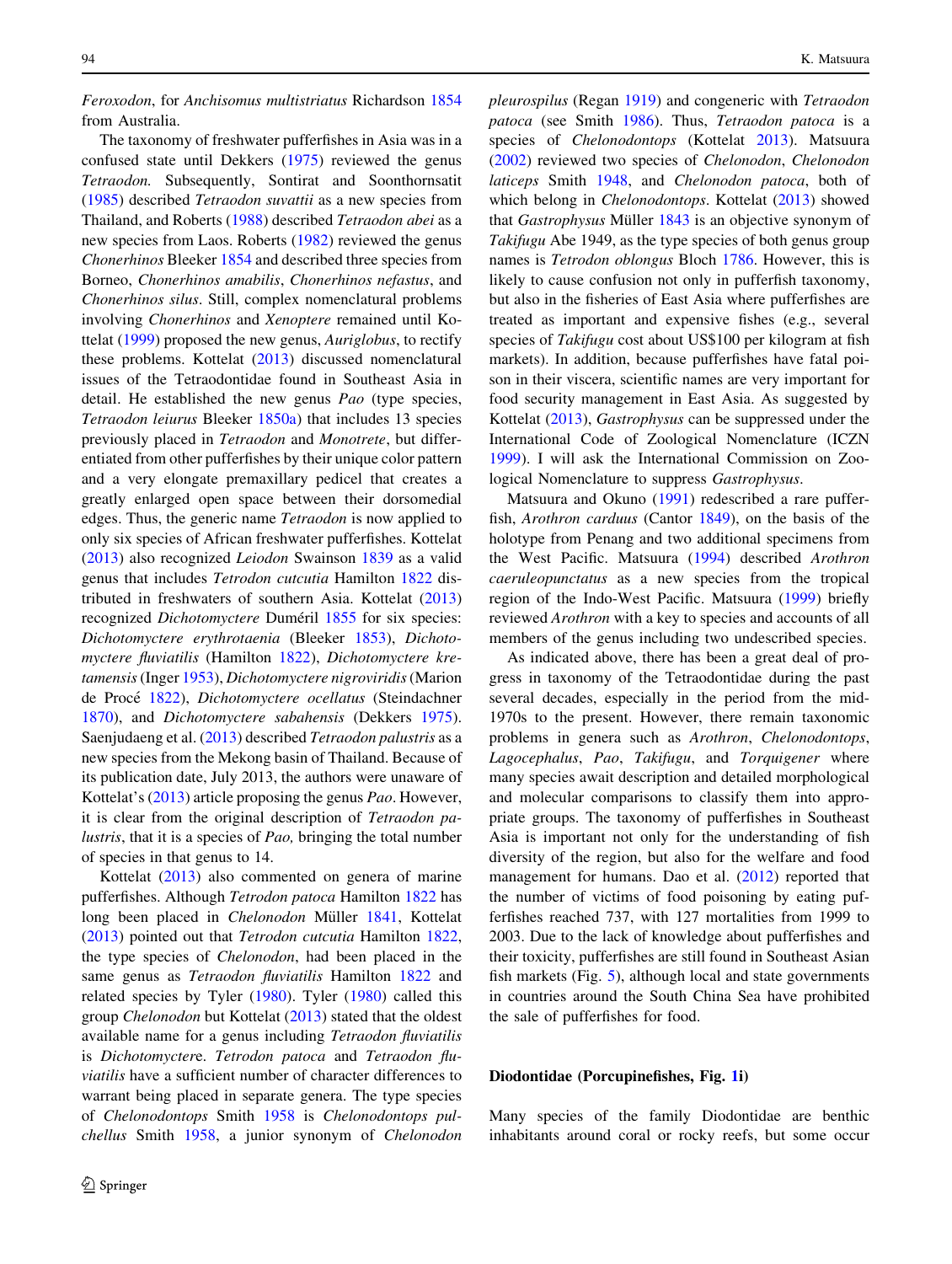Arothron hispidus, A. reticularis, and A. stellatus



frequently in seagrass beds and on sand or mud bottom to depths of 150 m, with one species being found in pelagic waters. They differ externally from other families of the order Tetraodontiformes by the following combination of characters: body wide and capable of great inflation, covered with massive spines, which may be quite long; spines with large bases or roots, which are beneath the skin; long spines that are usually erectile and doublerooted, or short spines fixed in an erect position by their triple-rooted bases; head broad and blunt; nasal organ usually appearing as small tentacles located in front of the large eyes; mouth large, wide, and terminal, teeth fused to

form a strong, beak-like crushing structure without a median suture dividing the upper and lower jaws into left and right halves; gill opening, a relatively small, vertical slit immediately preceding the pectoral-fin base; shortbased dorsal and anal fins with soft rays, set far back on body, and like caudal fin, generally rounded; most fin rays branched; bases of fins often thick and fleshy; no pelvic fins (Leis 2001).

Porcupinefishes were well studied by Leis (1978, 1986, 2001, 2003, 2006). Leis (1978) reviewed Diodon Linnaeus 1758 and provided detailed accounts of five species: Diodon eydouxii Brisout de Barneville 1846, Diodon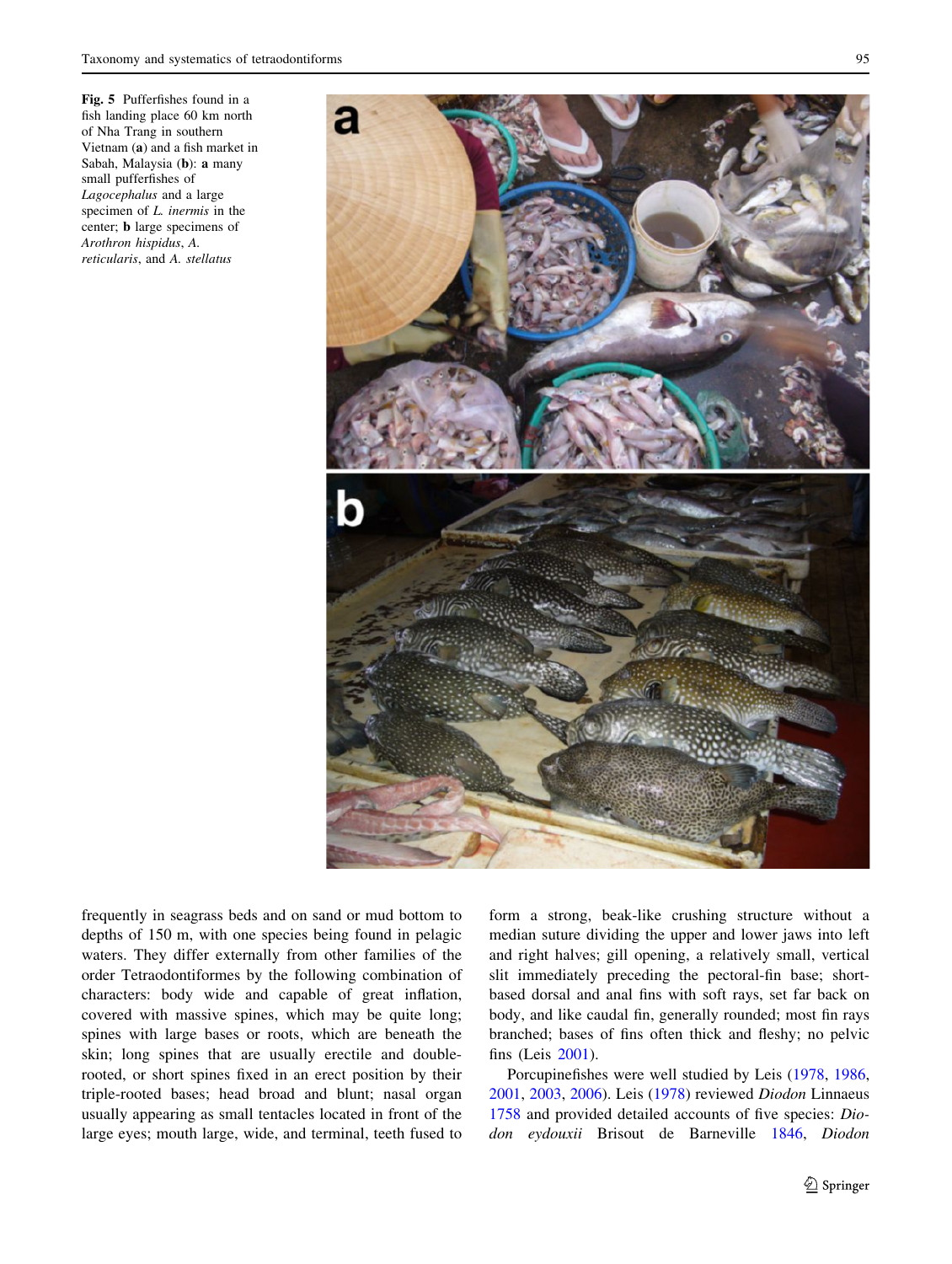holocanthus Linnaeus 1758, Diodon hystrix Linnaeus 1758, Diodon liturosus Shaw 1804, and Diodon nicthemerus Cuvier 1818. Leis (2006) provided a list of synonyms and keys for all species of the Diodontidae. Keys to regional species were also provided by Leis (1986, western Indian Ocean; 2001, eastern Indian Ocean and western central Pacific; 2003, western Atlantic). Accounts and color photographs for species of the eastern Pacific were provided by Allen and Robertson (1994). Australian species were diagnosed and illustrated by Gomon (2008). As pointed out by Leis (2006), taxonomic problems remain for some species, such as Chilomycterus reticulatus (Linnaeus 1758) and species of ''Atlantic Chilomycterus.''

# Molidae (Ocean sunfishes, Fig. 1j)

Ocean sunfishes of the family Molidae occur in tropical and other warm seas of the world. They are usually pelagic, descending to a depth of over 200 m. The ocean sunfishes differ externally from other families of Tetraodontiformes by the following combination of characters: body short and deep or oblong, prominently compressed; caudal peduncle and typical caudal fin absent; eyes small; mouth terminal, small; teeth united and beak-like in each jaw without a median suture; no palatine teeth; gill opening small, porelike, located in front of pectoral-fin base; dorsal and anal fins of similar shape, generally triangular, dorsal fin located opposite anal fin; dorsal and anal fins spineless, each with 15 to 21 soft rays; pectoral fins of small to moderate size, located midlaterally, fitting into a shallow concavity in side of body in some; pelvic fins absent; caudal fin replaced by a leathery, rudder-like lobe known as a pseudocaudal fin or clavus (supported mostly by fin-ray elements originally belonging to dorsal and anal fins); skin leathery, with many small scales (small juveniles may also have some larger scattered spiny scales) (Hutchins 2001b).

Fraser-Brunner (1951) reviewed ocean sunfishes and recognized five species in the Molidae: Masturus lanceolatus (Liénard 1840), Masturus oxyuropterus (Bleeker 1873), Mola mola (Linnaeus 1758), Mola ramsayi (Giglioli 1883), and Ranzania laevis (Pennant 1776). Because species of Mola and Masturus reach more than 3 m in length and two tons in weight, it is difficult to preserve specimens of adults in museums. It is also difficult for ichthyologists to obtain measurements and counts on large adult ocean sunfishes in the field, and specimens of Mola and Masturus are not frequently collected and returned to museum collections. Ranzania laevis is relatively small, reaching around 80 cm TL, but specimens of Ranzania have also been rarely collected. Since ichthyologists have few opportunities to study an adequate number of adult specimens of ocean sunfishes, authors have been unable to agree how many species in the family, some believing a single species exists in each genus, and others recognizing two species each in Mola and Masturus and one species in Ranzania (Bray 2008).

Parenti (2003) published a list of nominal species in the Molidae. Bass et al (2005) published a molecular analysis of ocean sunfishes and recognized two clades in Mola, M. mola and M. ramsayi. They demonstrated that M. ramsayi occurs in South Africa and Australia, whereas M. mola is found in all oceans. However, they were unable to differentiate among specimens of Masturus from the West Pacific (Taiwan) and the western Atlantic (Florida). Yoshita et al. (2009) studied ocean sunfishes within the genus Mola around Japan. They took measurements and counted 99 specimens of young and adults (maximum size 332 cm TL, Fig. 6). They showed convincingly that there are two species with clear morphological differences: a well-developed head bump (head bump height 12.1 % TL) in group A vs. with no distinct head bump (head bump height 7.8 % TL) in group B, number of clavus fin rays  $14-17$  in group A vs  $10-13$  in group B, number of clavus ossicles 8-15 in group A vs. 8-9 in group B, and edge of clavus not wavy in group A vs. wavy in group B. Yoshita et al. (2009) suggested strongly that their group A was M. ramsayi and group B was M. mola. However, a clearer view of intra- and interspecific relationships of Mola must await the availability of more specimens from other regions of the world's oceans for study by both morphological and molecular methods.

# **Systematics**

Cuvier (1816) pioneered the classification of tetraodontiform fishes by placing them in the order Plectognathi based on his detailed anatomical studies. Since Cuvier's (1816) work was published, there have been various arrangements of tetraodontiform classification (see Tyler 1980 for a history of tetraodontiform classification), but the Plectognathi or Tetraodontiformes has nearly always been considered a monophyletic group, except for Le Danois (1955, 1959, 1961). As appropriately criticized by Tyler (1963), Yseult Le Danois tried to destroy the order Tetraodontiformes. She stated that the triacanthoids and balisoitds are of acanthurid origin and that the other plectognaths (her Orbiculati) are not even of percoid derivation, being related to the isospondylous fishes, and that *Canthigaster* is related to the ostracioids rather than the tetraodontids. However, her statements were based on erroneous observations and interpretations of the osteological and myological characters of tetraodontiforms (Tyler 1963; Winterbottom 1974). No comprehensive phylogenetic studies of tetraodontiforms appeared prior to studies by Winterbottom (1974) and Tyler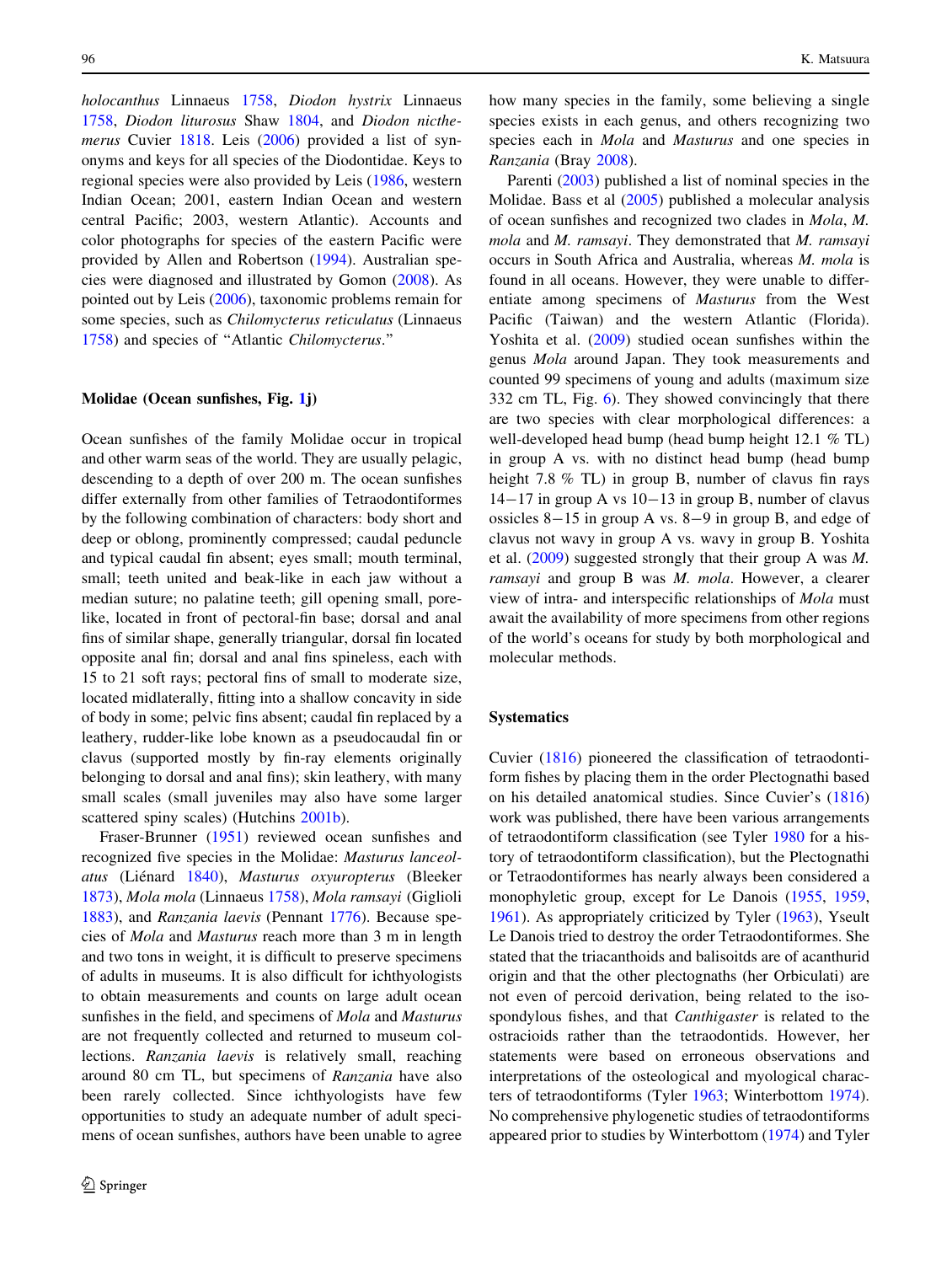Fig. 6 A large specimen of Mola ramsayi (330 cm TL) captured with a set net along the Pacific coast of northern Honshu, Japan



(1980). Morphological synapomorphies of tetraodontiforms have been provided by Winterbottom (1974), Tyler (1980), Rosen (1984), Tyler and Sorbini (1996), and Santini and Tyler (2003). In their review of the interrelationships of actinopterygian fishes, Lauder and Liem (1983) supported the monophyly of Tetraodontiformes by adding to the already substantial list of synapomorphies. In addition, Wiley and Johnson (2010) provided a list of 10 synapomorphies for fossil and extant tetraodontiforms.

On the basis of a comprehensive myological study, Winterbottom (1974) analyzed relationships of Tetraodontiformes using cladistic methods. He recognized three major clades: (1) Triacanthodidae  $+$  Triacanthidae, (2)  $(Balistidae + Monacanthidae) + (Aracanidae + Ostracii$ dae), and (3) Triodontidae  $+$  [(Tetraodontidae  $+$  Dio- $\phi$  dontidae)  $+$  Molidae] (Fig. 7). The first clade, including the Triacanthodidae and Triacanthidae, was considered to be the sister group of all other tetraodontiforms. Tyler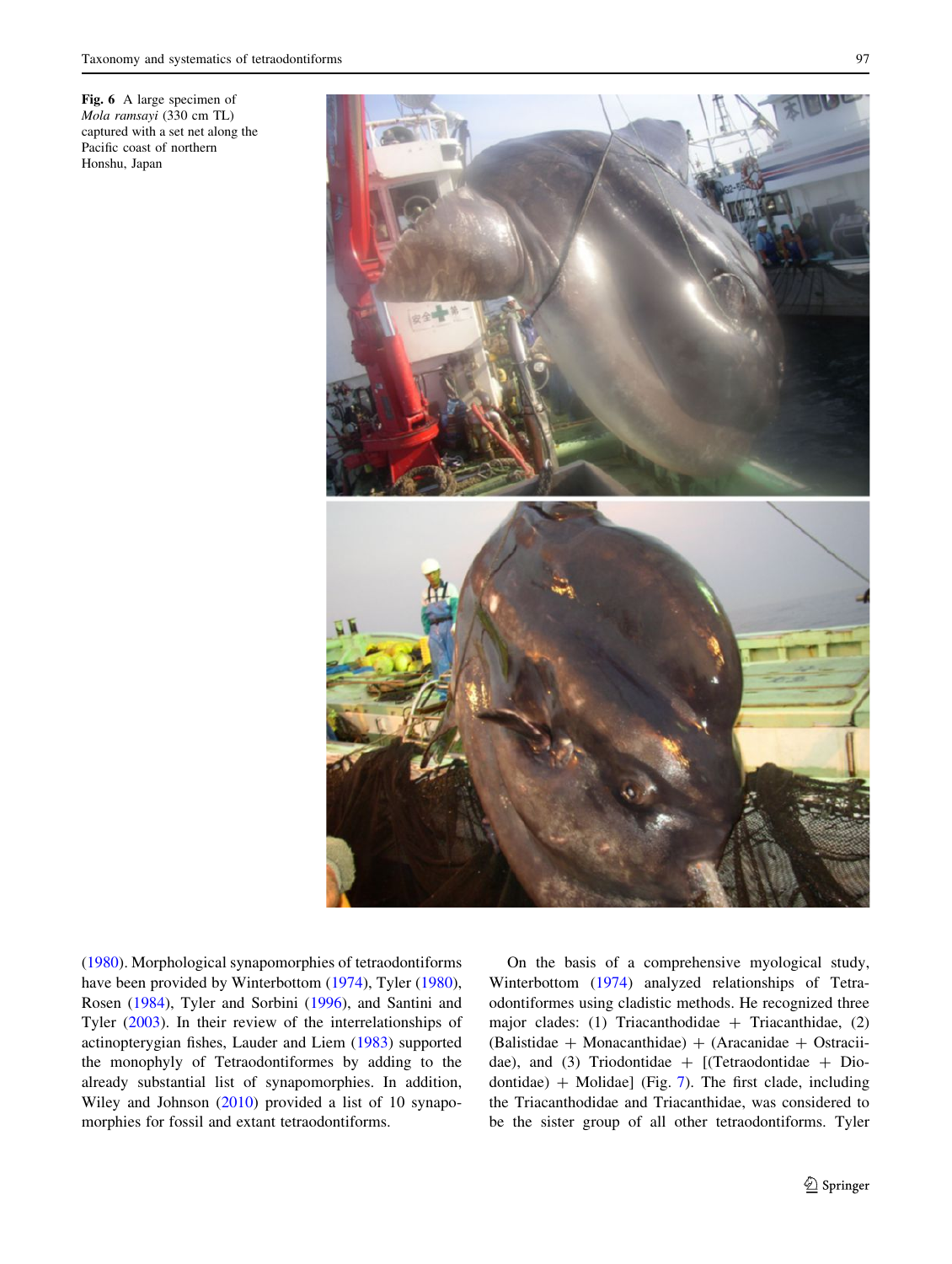

Fig. 7 Phylogenetic relationships of the extant families of Tetraodontiformes inferred from cladistic analyses of morphological characters. a Winterbottom 1974; b Leis 1984 (larvae of the Aracanidae and Triodontidae not available for Leis); c Santini and Tyler 2003

(1980) studied tetraodontiforms extensively and provided a huge number of osteological descriptions, comparative diagnoses, and illustrations for all extant families, major representatives of extant genera, and most of the known fossil taxa of the Tetraodontiformes. Tyler (1980) analyzed phylogenetic relationships of the Tetraodontiformes by an evolutionary (traditional) method and his systematic arrangements of families are similar to those of Winterbottom (1974), except for placing the superfamily Triacanthoidea (Triacanthodidae  $+$  Triacanthidae) as the basal sister group to the two superfamilies, the Balistoidea (Balistidae and Monacanthidae) and the Ostracioidea (Aracanidae and Ostraciidae).

Winterbottom (1974) and Tyler (1980) stated that tetraodontiforms were probably related to acanthuroid fishes of the Perciformes, although Winterbottom (1974) suggested that some zeiforms might also be related to tetraodontiforms. Rosen (1984) proposed on the basis of his osteological analysis that zeoids have a sister-group relationship with tetraodontiforms and the two groups are sister to the caproids. Leis (1984) used characters of eggs and larvae to investigate tetraodontiform relationships. Although no aracanid and triodontid larvae were available for his study, Leis (1984) showed relationships of tetraodontiform families that were similar to those of Winterbottom (1974) and Tyler (1980), except for the phylogenetic position of the Ostraciidae. Leis (1984) placed the Ostraciidae in an unresolved trichotomy, Ostraciidae  $+$  Diodontidae  $+$  Molidae, and placed the three families as a sister clade to the Tetraodontidae (Fig. 7b). This was the first time that the Ostraciidae was placed in the gymnodonts (Triodontidae, Tetraodontidae, Diodontidae, and Molidae). Winterbottom and Tyler (1983) also provided many synapomorphies involving osteological and myological characters that supported a sister-group relationship of balistoids and ostracioids. Klassen (1995) similarly supported the relationship of the two groups.

James C. Tyler and other authors published many papers on fossil tetraodontiforms (e.g., Tyler and Patterson 1991; Tyler and Banikov 1992, 1994, 2011, 2012; Tyler et al. 1992, 1993, 2000, 2003, 2006; Tyler and Sorbini 1996, 1998; Tyler and Winterbottom 1999; Tyler and Santini 2001, 2002; Sorbini and Tyler 2004; Bannikov and Tyler 2008a, b; Gregorova et al. 2009; Carnevale and Tyler 2010; Tyler and Kriznar 2013; Miyajima et al. 2014).

Santini and Tyler (2003) used osteological data on fossil and extant tetraodontiform fishes accumulated by previous contributions to generate a new classification of all known families represented by fossil and extant forms. For extant families, Santini and Tyler (2003) placed the Triacanthodidae as a sister group to all other families of the Tetraodontiformes (Fig. 7). They arranged the other families into two suborders, the Balistoidei and Tetraodontoidei. The former is composed of the Triacanthidae  $+$  [(Balisti $dae + Monacanthidae) + (Aracanidae + Ostraciidae)].$ The latter suborder is composed of the Triodontidae  $+$  $[(Tetraodontidae + Diodontidae) + Molidae].$  This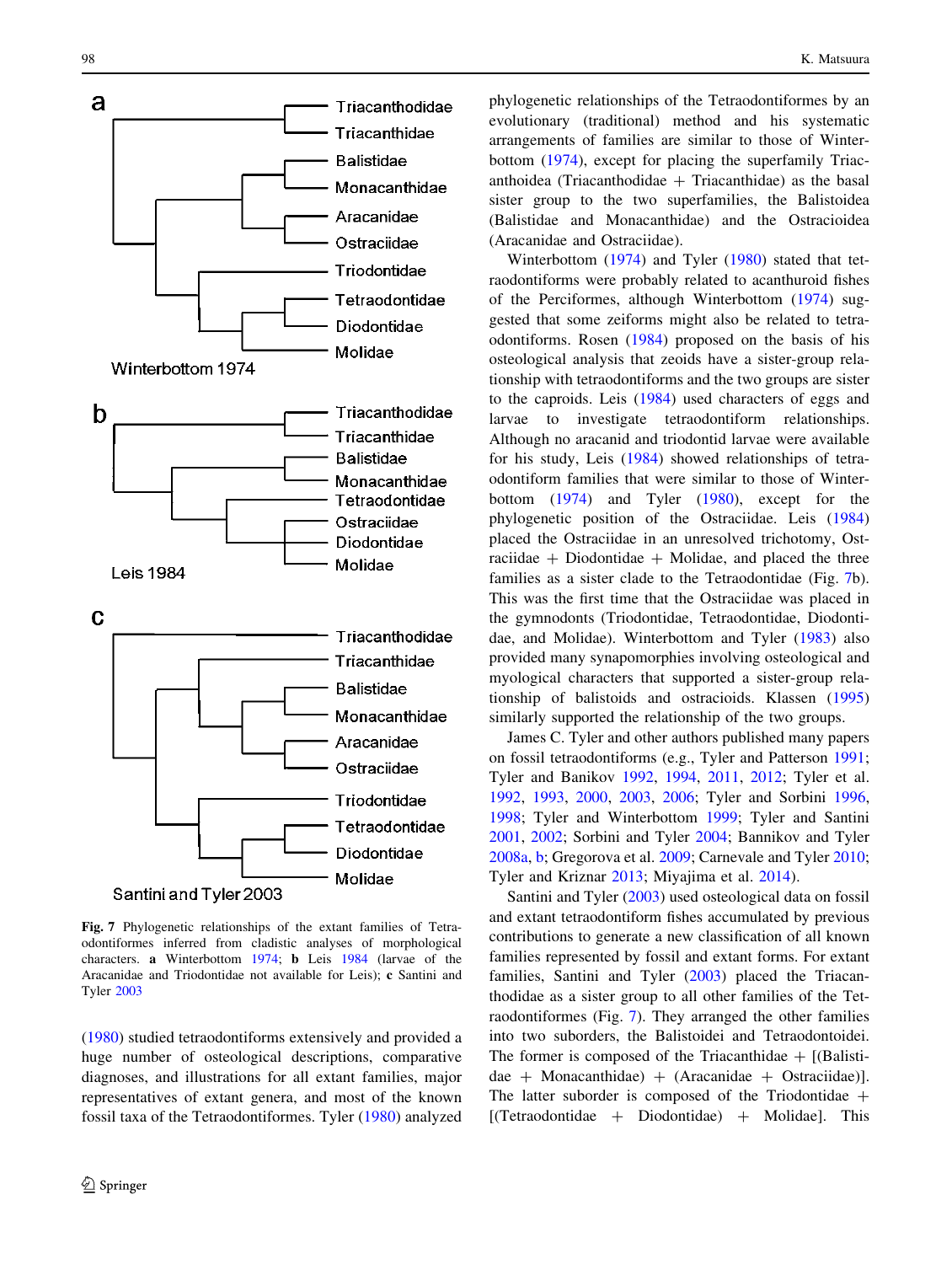classification is similar to those of Winterbottom (1974) and Tyler (1980).

Miya et al. (2003) analyzed molecular data for 100 species of higher teleosteans. Their study was the first to hypothesize close relationships among lophiiforms, tetraodontiforms, and caproids. They retrieved phylogenetic topologies placing caproids as a sister group with tetraodontiforms and the two groups as sister to lophiiforms. However, they used few taxa: one species of Caproidae, two species of Tetraodontiformes, and six species of Lophiiformes. Yamanoue et al. (2007) analyzed more species of the three groups and provided a robust phylogenetic topology that placed the Caproidei as sister to the Lophiiformes, and the two groups as a clade that is sister to the Tetraodontiformes.

Nakae and Sasaki (2010) studied the lateral-line system and its innervations of nine species of tetraodontiforms (representing all families examined except for the Molidae) and a single species each from the Lophiidae, Zeidae, Caproidae, and Siganidae. Their analysis supported a close relationship of the Tetraodontiformes with the Lophiidae, but not with the Zeidae, Caproidae, or Siganidae. Recently, Chanet et al. (2013) presented synapomorphies of tetraodontiforms and lophiiforms involving soft anatomical characters: rounded and anteriorly disposed kidneys, a compact thyroid included in a blood sinus, an abbreviated spinal cord, an asymmetric liver, and clusters of supramedullary neurons in the rostral part of the spinal cord. Baldwin (2013) also provided a putative synapomorphy of some tetraodontiforms and lophiiforms: they are strikingly similar in having the trunk enclosed in an inflated sac covered with xanthophores. Although Nakae and Sasaki (2010), Chanet et al.  $(2013)$ , and Baldwin  $(2013)$  did not study many species of tetraodontiform and outgroup fishes, and the relationship between the Tetraodontiformes and Lophiiformes is now supported both by molecular and morphological characters.

Molecular studies by various authors have generally supported the monophyly of tetraodontiform families (Holcroft 2005; Alfaro et al. 2007; Yamanoue et al. 2007, 2008), although conflicts exist between the constructed topologies of familial relationships by morphological and molecular analyses (Figs. 7, 8). In the morphological studies by Winterbottom (1974), Tyler (1980), and Santini and Tyler (2003), the Triodontidae, Tetraodontidae, Diodontidae, and Molidae form a monophyletic group, whereas Holcroft (2005) placed the Molidae with Aracanidae  $+$  Ostraciidae, treating them as subfamilies. Alfaro et al. (2007) placed the Molidae as the basal sister group to  $Triodontidae + (Aracanidae + Ostraciidae)$ . Britz and Johnson (2005) and Johnson and Britz (2005a) found the fusion of anterior vertebral centra in the occipital region and a thick band of cartilage on the side of the pterygiophores of the vertical fins in an ostraciid and molids suggestive of a close relationship between the Ostraciidae and Molidae. However, because they studied only one species of Ostraciidae and two species of Molidae, it seems premature to hypothesize a close relationship of the two families until further support for it may be forthcoming. In contrast, the Molidae was recovered as the sister group to a clade comprising the Tetraodontidae and Diodontidae by Santini et al. (2013c) as previously indicated by morphological studies. The Triodontidae was considered to be close to the Tetraodontidae, Diodontidae, and Molidae by morphological studies (Winterbottom 1974; Tyler 1980; Santini and Tyler 2003), whereas molecular studies recovered close relationship of the Triodontidae with the Aracanidae and Ostraciidae (Alfaro et al. 2007; Yamanoue et al. 2008; Santini et al. 2013c).

Despite differences in molecular trees of familial relationships among authors, several sister group relationships are generally supported by molecular studies (Holcroft 2005; Alfaro et al. 2007; Yamanoue et al. 2007; Santini et al.  $2013c$ ) as follows: Triacanthodidae + Triacanthidae, Balistidae  $+$  Monacanthidae, Aracanidae  $+$  Ostraciidae, and Tetraodontidae  $+$  Diodontidae, as previously seen in morphological studies. On the basis of whole mitochondrial genome sequences, Yamanoue et al. (2008) documented different phylogenetic relationships from those of other authors. Whereas the Triacanthidae was usually placed close to the Triacanthodidae, Balistidae, and Monacanthidae in other studies (Winterbottom 1974; Tyler 1980; Leis 1984; Santini and Tyler 2003; Holcroft 2005; Alfaro et al. 2007; Santini et al. 2013c), Yamanoue et al. (2008) recovered a relationship of the Triacanthidae with the Tetraodontidae and Diodontidae.

Phylogenetic relationships of genera and species were studied by various authors in the Triacanthidae, Balistidae, Monacanthidae, Aracanidae, Ostraciidae, Tetraodontidae, and Molidae, but the numbers of taxa studied differed greatly and resulted in different resolutions of phylogenetic analyses. Santini and Tyler (2002b) analyzed phylogenetic relationships of species and genera of the Triacanthidae using morphological characters. They found two clades, one composed of two species of Triacanthus Oken 1817, and the other composed of three species of Tripodichthys Tyler 1968 and one species each of Pseudotriacanthus Fraser-Brunner 1941b and Trixiphichthys Fraser-Brunner 1941b. Matsuura (1979, 1981) analyzed cladistic relationships of all extant genera of the Balistidae and 22 genera of the Monacanthidae using osteological characters. Although many balistid genera showed no significant differences in osteological characters, Matsuura (1979) found that a derived condition of the interhyal was shared by Rhinecanthus and Sufflamen. He also recovered Canthidermis as sister to all other balistid genera based on a scale bone in the posterior part of the skull. However, Tyler and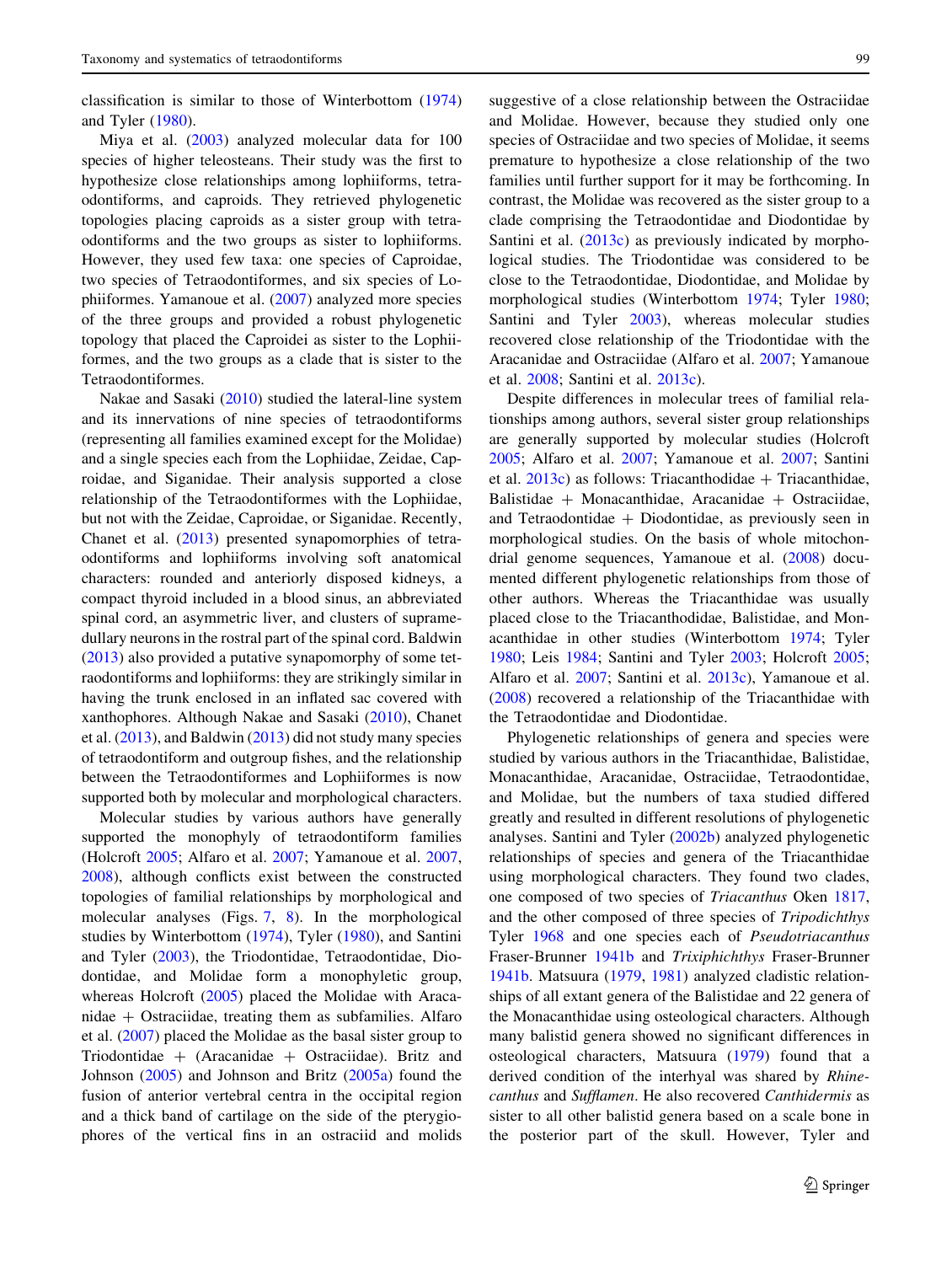

Fig. 8 Phylogenetic relationships of the Tetraodontiformes inferred from molecular analyses. a Holcroft 2005; b Alfaro et al. 2007; c Yamanoue et al. 2007; d Santini et al. 2013c. The Triodontidae was not included in Holcroft (2005), and the Ostraciidae of Holcroft

Matsuura (1981) revealed Matsuura's (1979) ''scale bone'' to be the posterior part of the sphenotic that appears separated from the major portion of the sphenotic. Matsuura (1981) found derived conditions of the pectoral girdle and the skull in Xenobalistes, making it a sister group to all other balistid genera. Matsuura (1979) recognized two clades in the Monacanthidae: the first composed of Arotrolepis Fraser-Brunner 1941c, Paramonacanthus, Monacanthus, Stephanolepis Gill 1861, Chaetodermis, Acreichthys, and Pervagor; the second Cantherhines, Eubalichthys Whitley 1930b, Thamnaconus (= Navodon Whitley 1930b of Matsuura 1979), Pseudomonacanthus, Scobinichthys Whitley 1931, Nelusetta Whitley 1939, Meuschenia Whitley 1929, Rudarius, Aluterus, Oxymonacanthus Bleeker 1865, Pseudalutarius, Brachaluteres, Paraluteres, and Anacanthus. The second clade possesses more advanced characters than the first clade and is composed of three subclades: (1) Amanses and Cantherhines, (2) Eubalichthys, Thamnaconus, Pseudomonacanthus, Scobinichthys, Nelusetta, Meuschenia and Rudarius, and (3) Aluterus, Oxymonacanthus, Pseudalutarius, Brachaluteres, Paraluteres, and Anacanthus.



(2005) and Yamanoue et al. (2007) included two subfamilies the Aracaninae and Ostraciinae, which were classified as families in the other papers

In her molecular analyses of tetraodontiforms, Holcroft (2005) also recovered the close relationship of Rhinecanthus and Sufflamen found by Matsuura (1979). She further showed that three species of Balistes form a sister group to Pseudobalistes fuscus (Bloch and Schneider 1801) and that Xanthichthys auromarginatus (Bennett 1832) is sister to Balistoides viridescens. Her analysis revealed that Balistoides conspicillum is sister to other balistids, including Balistes, Pseudobalistes, Rhinecanthus, Sufflamen, Abalistes, Canthidermis, Xanthichthys, and Balistoides viridescens. In addition, she found Melichthys niger (Bloch 1786) to be the first lineage to diverge in the Balistidae. Although Holcroft (2005) studied phylogenetic relationships of nine genera of Monacanthidae, her study covered relatively small numbers of monacanthid genera making it difficult to compare her phylogenetic tree with that constructed by Matsuura (1979). Yamanoue et al. (2009) studied the phylogenetic relationships of 12 species of Balistidae and 21 genera of Monacanthidae, involving one species each from 33 genera of the two families. The molecular analysis placed Balistes as sister to all other balistid genera that were separated into two clades, the first comprising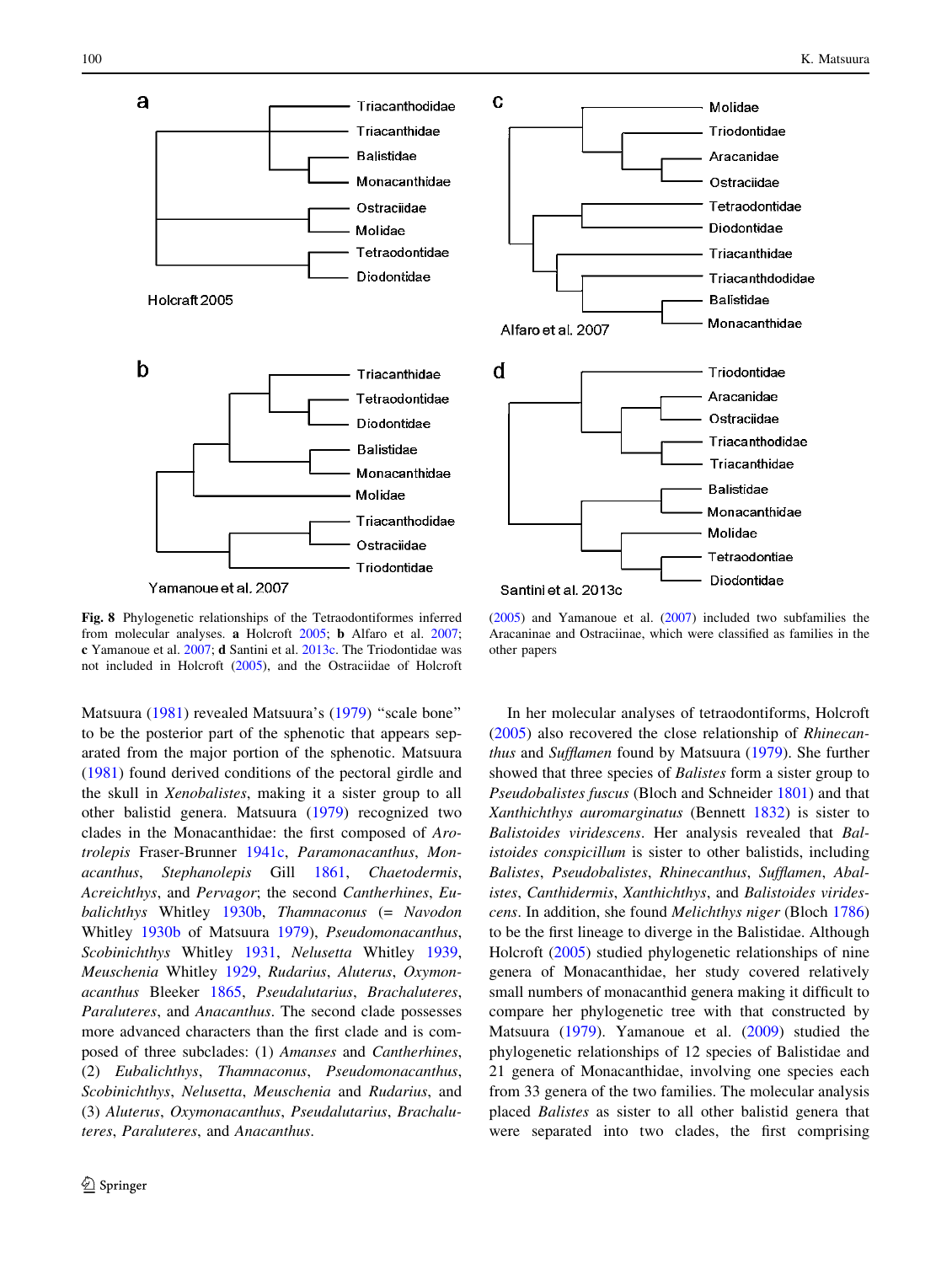Canthidermis, Abalistes, Rhinecanthus, and Sufflamen, and the second Pseudobalistes, Xanthichthys, Xenobalistes, Odonus, Balistapus, Balistoides, and Melichthys. In the Monacanthidae they found the clade that included two genera, Oxymonacanthus and Pseudalutarius, form a sister group to other genera that are divisible into two major clades, the first composed of Rudarius, Brachaluteres, Paraluteres, Pervagor, Stephanolepis, Acreichthys, Chaetodermis, Monacanthus, and Paramonacanthus, and the second Aluterus, Pseudomonacanthus, Amanses, Cantherhines, Eubalichthys, Thamnaconus, Nelusetta, Scobinichthys, Meuschenia, and Acanthaluteres.

Santini et al. (2013a) provided the largest molecular dataset for the Balistidae and Monacanthidae based on two mitochondrial and three nuclear loci of 33 species of Balistidae and 53 species of Monacanthidae. The molecular analysis supported monophylies of the following genera: Odonus, Balistapus, Melichthys, Xanthichthys, Canthidermis, Balistes, Abalistes, Rhinecanthus, and Sufflamen. Species of Balistoides and Pseudobalistes were recovered in separate clades with Balistoides conspicillum sister to Melichthys, and B. viridescens forming a clade with P. flavimarginatus. The latter two species share at least two morphological characters, a small naked area on the cheek just behind the mouth, and a large maximum size, reaching over 60 cm TL. In the balistid tree Xenobalistes tumidipectoris was deeply nested in a clade composed of five species of Xanthichthys, strongly supporting Xenobalistes as a junior synonym of Xanthichthys (see Santini et al. 2013b). Santini et al. (2013b) recovered virtually all of the subclades of Yamanoue et al. (2009), except for Chaetodermis and Acreichthys relationships. In the phylogenetic topology of Santini et al. (2013b), Chaetodermis and Acreichthys are sequential sister taxa to the clade composed of three species of Paramonacanthus and Monacanthus chinensis, whereas Yamanoue et al. (2009) presented sister-group relationships of Chaetodermis and Acreichthys. Santini et al. (2013b) supported monophylies or close relationships of most genera, but species of Monacanthus and Paramonacanthus were separated into different clades suggesting strongly that these genera require revision.

A cladistic analysis of the external characters, osteology, and myology of all genera of Aracanidae led Winterbottom and Tyler (1983) to recognize two clades in the Aracanidae, the first composed of Kentrocapros and Polyplacapros, and the second Aracana, Strophiurichthys Fraser-Brunner 1935b, Anoplocapros, Caprichthys, and Capropygia. In the second clade Aracana was sister to the remaining genera, Strophiurichthys and Anoplocapros diverged sequentially, and Caprichthys and Capropygia were placed in a small terminal clade. Santini et al. (2013a) studied the phylogenetic relationships of Kentrocapros

(two species), Caprichthys (monotypic), Capropygia (monotypic), Aracana (two species), and Anoplocapros (three species), with Polyplacapros (monotypic). The two monotypic genera Caprichthys and Capropygia were found to represent a clade to other genera. Kentrocapros was placed as sister to the subclade composed of Aracana and Anoplocapros.

Klassen (1995) studied the osteological characters of 19 species of the Ostraciidae extensively. His phylogenetic analysis found two clades in the Ostraciidae, the first composed of Acanthostracion and Lactophrys Swainson 1839, and the second Ostracion and Lactoria, having synonymized Rhynchostracion with Ostracion and Tetrosomus with *Lactoria*. Santini et al. (2013a) studied the phylogenetic relationships of 17 species of Ostraciidae by molecular analysis. The resultant phylogenetic tree closely resembled that of Klassen (1995), but where Klassen (1995) found Rhynchostracion nasus (Bloch 1785) deeply nested within Ostracion, Santini et al. (2013a) presented it as sister to Ostracion.

On the basis of many osteological characters, nasal organ, and lateral-line system, Tyler (1980) inferred three groups of pufferfish genera: (1) Lagocephalus, Colomesus, Guentheridia Gilbert and Starks 1904, and Sphoeroides; (2) Amblyrhynchote, Torquigener, and  $Fugu (= Takifugu)$ ; and (3) all other genera. Holcroft (2005) and Alfaro et al. (2007) analyzed the phylogenetic relationships of 19 species of 10 genera (Arothron, Canthigaster, Lagocephalus, Marilyna, Monotreta, Sphoeroides, Takifugu, Tetractenos, Tetraodon, and Torquigener). Their results are similar, placing Lagocephalus at the base of the topologies. Yamanoue et al. (2011) studied the phylogenetic relationships of 50 species of Tetraodontidae by molecular analysis. The study found four major clades, the first composed of species of Lagocephalus, the second Colomesus and three species of Sphoeroides, the third Marilyna, Tetractenos, Tylerirus, Polyspina, Torquigener, and Takifugu, and the fourth and the largest clade Carinotetraodon, Tetraodon, Auriglobus, Pelagocephalus, Canthigaster, Chelonodon, Omegophora, and Arothron. The phylogenetic tree of Yamanoue et al. (2011) recognized many monophyletic lineages, but Colomesus and species of Tetraodon fell into distantly related clades. A relaxed molecular-clock Bayesian divergence time estimation calculated three invasions to freshwater by pufferfishes during their evolution: the first 48-78 million years ago in Southeast Asia, the second  $17-38$  million years ago in Africa, and the third  $0-10$  million years ago in South America.

Igarashi et al. (2013) studied the phylogenetic relationships of 17 species of Tetraodon by molecular analysis. The study clearly showed that they did not form a monophyletic group. Except for T. cutcutia, 16 species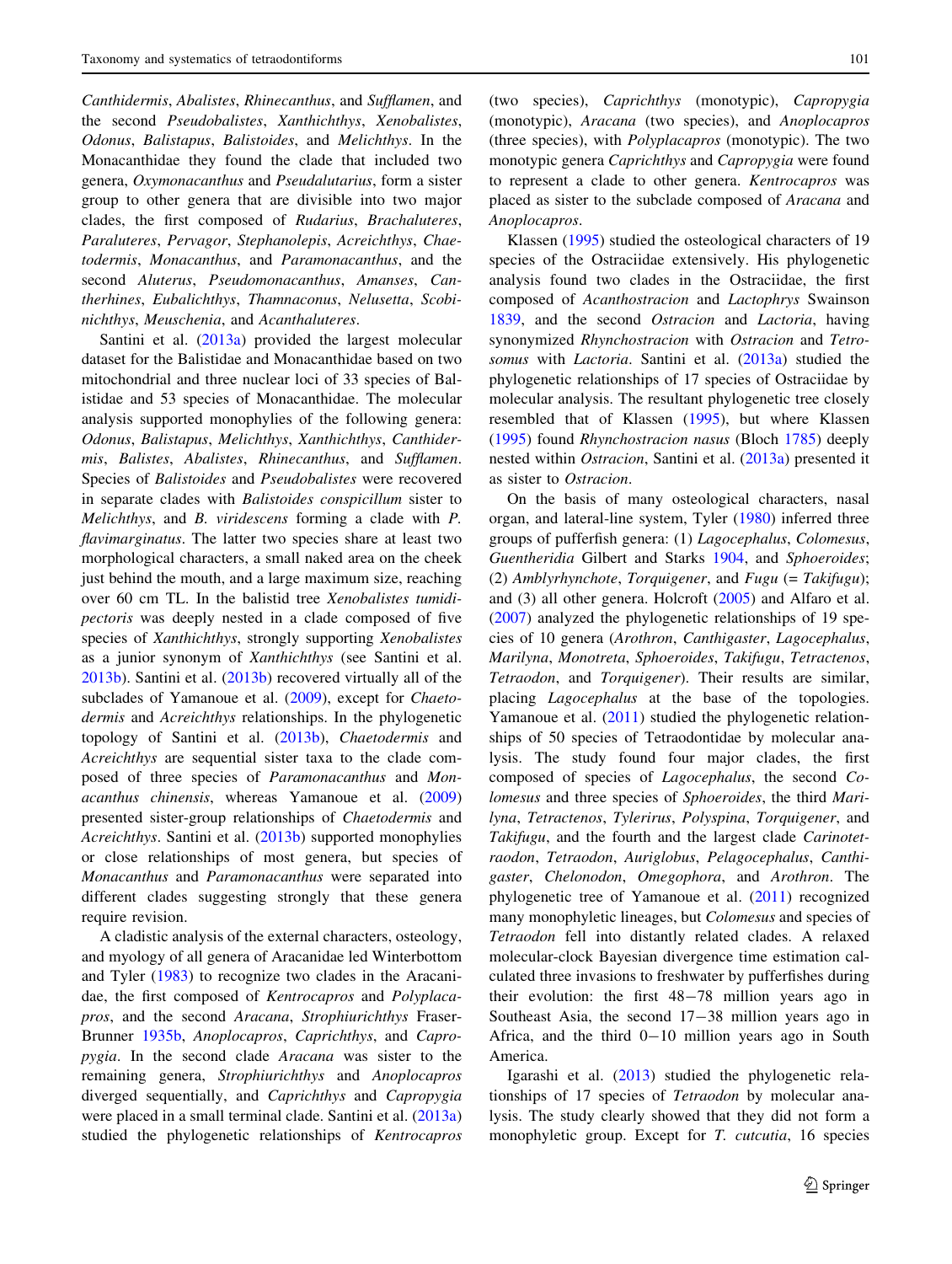were placed into three major clades: an Asian freshwater group composed of T. leiurus, Tetraodon palembangensis Bleeker 1850b, T. abei, Tetraodon baileyi Sontirat 1985, Tetraodon cochinchinensis Steindachner 1866, T. suvattii, and Tetraodon turgidus Mitchill 1815; an Asian brackish water group of Tetraodon erythrotaenia Bleeker 1853, Tetraodon biocellatus Tirant 1885, T. fluviatilis, and Tetraodon nigroviridis Marion de Procé 1822; and an African freshwater group of Tetraodon lineatus Linnaeus 1758, Tetraodon pustulatus Murray 1857, Tetraodon mbu Boulenger 1899, Tetraodon miurus Boulenger 1902, and Tetraodon duboisi Poll 1959. Two molecular studies by Yamanoue et al. (2011) and Igarashi et al. (2013) produced essentially the same phylogenetic tree for freshwater pufferfishes.

In his review of ocean sunfishes, Fraser-Brunner (1951) found Masturus Gill 1884 and Mola to be more closely related to each other than to Ranzania. Tyler's (1980) extensive surveys of osteological characters supported the phylogenetic tree of Fraser-Brunner (1951). Santini and Tyler (2002a) performed the first cladistic analysis of the phylogenetic relationships of ocean sunfishes, using 48 morphological characters. Their study supported the results of the previous studies. Yamanoue et al. (2004) used mitochondrial genomes to analyze the phylogenetic relationships of ocean sunfishes. Their study resulted in the same phylogenetic tree as recovered by previous morphological studies. Molecular studies on tetraodontiform relationships by Alfaro et al.  $(2007)$  also produced the same result. Bass et al. (2005) examined many specimens of ocean sunfishes captured from various localities worldwide. The molecular analysis found that M. ramsayi is distributed in the Southern Hemisphere and M. mola in both the Northern and Southern hemispheres. Yoshita et al. (2009) studied ocean sunfishes of Mola around Japan employing both morphological and molecular characters. As discussed in the section of Molidae, the study clearly showed two species of *Mola* around Japan, probably identifiable as M. mola and M. ramsayi.

## Concluding remarks

The taxonomy of tetraodontiforms has progressed greatly since the mid-1960s. On the basis of contributions to date, this paper identifies 412 extant species in the 10 living families of Tetraodontiformes, with an allocation of species and genera as follows: Triacanthodidae including 23 species in 11 genera, Triacanthidae with seven species in four genera, Balistidae with 37 species in 12 genera, Monacanthidae with 102 species in 27 genera, Aracanidae with 13 species in six genera, Ostraciidae with 22 species in five genera, monotypic Triodontidae, Tetraodontidae with 184 species in 27 genera, Diodontidae with 18 species in seven genera, and Molidae with five species in three genera. However, many taxonomic problems involving species and genera of various families still remain. In particular, taxonomic anomalies exist in the Monacanthidae and Tetraodontidae, which have the greatest number of species and diversity within the order. Studies of spikefishes of the Triacanthodidae reveal clarity on the number of genera and species, but poorly surveyed deep areas of the world's oceans exist where new species may occur. Several genera of Balistidae, Aracanidae, and Ostraciidae require study both by morphological and molecular analyses to clarify generic and species limits. The large size attained by ocean sunfishes has made it difficult for us to have a clear understanding of species limits, although a combination of molecular and morphological approaches have clarified that the presence of several populations probably represent species of *Mola* (see Bass et al. 2005; Yoshita et al. 2009). When the taxonomic levels of these populations are established, difficult nomenclatural challenges still remain: many nominal species of ocean sunfishes were published in the old days without type specimens.

With regard to the systematics of the Tetraodontiformes overall, familial relationships have been clarified by morphological and molecular analyses, providing us with a firm understanding of the sister relationships of the following family groups: Triacanthodidae and Triacanthidae, Balistidae and Monacanthidae, and Tetraodontidae and Diodontidae. However, the phylogenetic positions of the Triodontidae and Molidae remain unclear because of conflicts about their positions in morphological and molecular studies (the position of Molidae differs even among molecular studies). More taxon sampling is needed for molecular analyses to produce more robust phylogenetic topologies. Although generic and specific phylogenetic relationships for the families Triacanthidae, Balistidae, Monacanthidae, Aracanidae, Ostraciidae, and Molidae have been studied using morphological and/or molecular analyses, the genera and species of the Triacanthodidae and Diodontidae have never been studied cladistically and await future studies.

Acknowledgments I am grateful to the members of the Organizing Committee of the 9th Indo-Pacific Fish Conference for inviting me to write this paper. I thank numerous people in museums and universities for supporting my research on tetraodontiform fishes. Ralf Britz in the Natural History Museum kindly provided access to old literature. Martin F. Gomon of the Museum Victoria and Edward O. Murdy of the George Washington University kindly provided comments on the draft manuscript. My thanks go to James C. Tyler and an anonymous reviewer for providing helpful comments to the manuscript. Mark McGrouther of the Australian Museum kindly photographed the holotype of Acanthostracion bucephalus. I also thank Hiromitsu Endo and Naohide Nakayama of BSKU, Hiroyuki Motomura and his students of KAUM, Eri Katayama of NSMT, and Hideki Sugiyama, for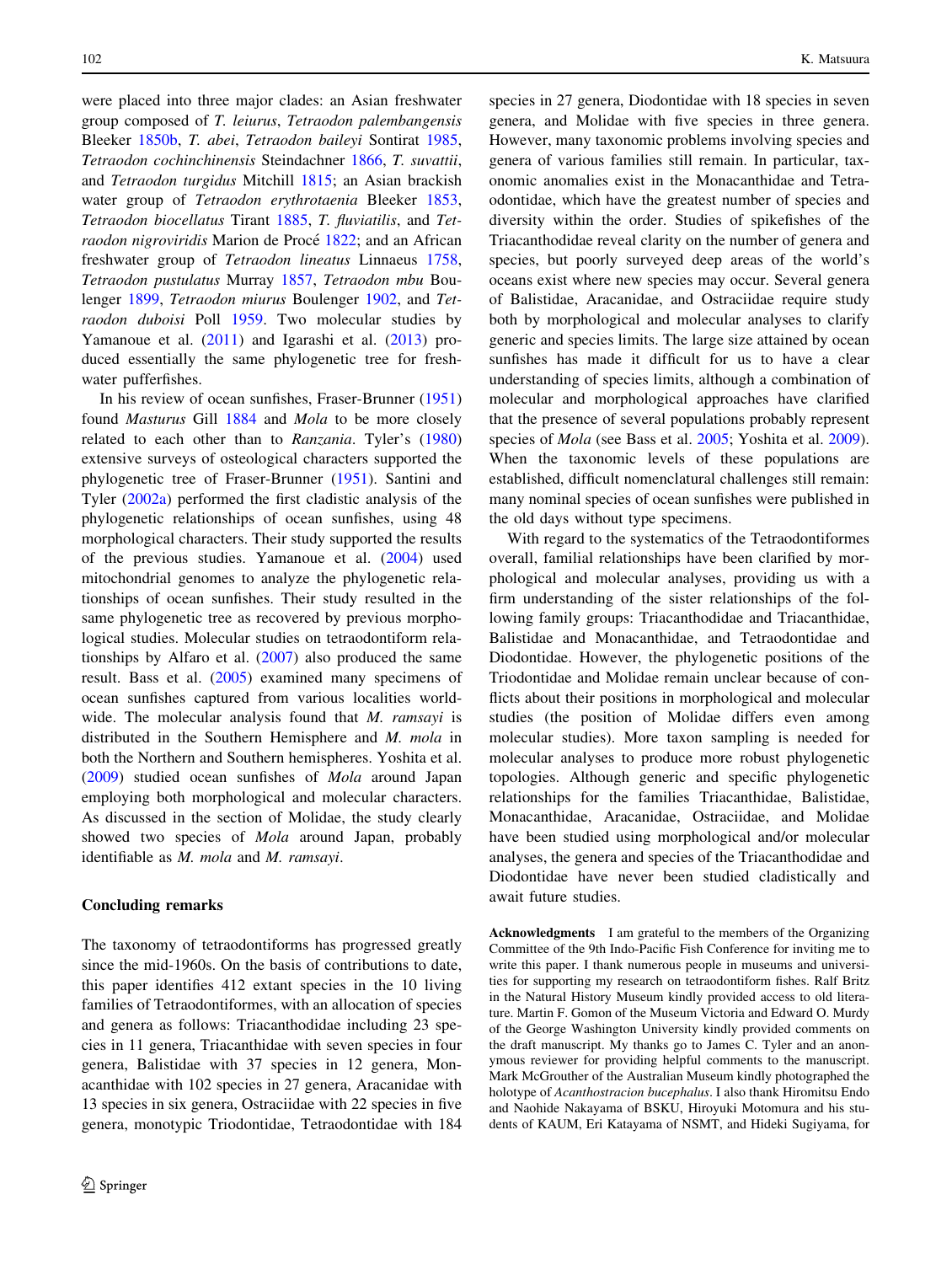providing me with beautiful photographs of tetraodontiforms. This study was partially supported by Grant-in-Aids for Scientific Researches, A (19208019) and B (24370041) from the Japan Society for the Promotion of Science; Grant-in-Aid for Scientific Research on Innovative Areas of the Ministry of Education, Culture, Sports, Science and Technology (MEXT), 24120001; Health Labour Sciences Research Grant (FY2013-2014) of the Ministry of Health, Labour and Welfare, Japan; and the ''Biological Properties of Biodiversity Hotspots in Japan'' Project of the National Museum of Nature and Science.

Open Access This article is distributed under the terms of the Creative Commons Attribution License which permits any use, distribution, and reproduction in any medium, provided the original author(s) and the source are credited.

# Appendix

Specimens of Triodon macropterus examined in this study. Twenty eight specimens, 87.6-488 mm SL. INDIAN OCEAN: Saya de Malha Bank, HUMZ 73183 (281 mm SL), HUMZ 73927 (178 mm SL), HUMZ 74281 (HUMZ 229 mm SL); Chagos Archipelago, HUMZ 87242 (488 mm SL), HUMZ 89466 (386 mm SL), HUMZ 89467 (384 mm SL), HUMZ 89468 (367 mm SL), HUMZ 89469 (345 mm SL); Seychelles, NSMT-P 117608 (165 mm SL). WEST PACIFIC: Shikoku Island, Tosa Bay, BSKU 2279 (351 mm SL), BSKU 22422 (306 mm SL), BSKU 22423 (254 mm SL), BSKU 60657 (307 mm SL), HUMZ 39151 (334 mm SL); Ryukyu Islands, Amami-oshima Island, HUMZ 38975 (240 mm SL), HUMZ 41444 (353 mm SL), HUMZ 49825 (223 mm SL); Ryukyu Islands, Ishigaki-jima Island, HUMZ 38716 (388 mm SL), HUMZ 38731 (398 mm SL); Kyushu-Palau Ridge, BSKU 29011 (374 mm SL), BSKU 29016 (402 mm SL); east of Ogasawara Islands, HUMZ 71886 (426 mm SL); Queensland, north of Townsville, AMS-I. 25811-002 (94.3 mm SL), AMS-I. 25812-002 (87.6 mm SL), AMS-I. 258820-002 (97.5 mm SL); New South Wales, Sawtell, AMS-I. 38286-001 (378 mm SL); New Caledonia, MNHN 1994-592 (235 mm SL), MNHN 1994-853 (377 mm SL).

# References

- Abe T (1939) Notes on Sphoeroides xanthopterus (Temminck et Schlegel) (Tetraodontidae, Teleostei). Zool Mag 51:334-337
- Abe T (1942) Taxonomic studies on the puffers (Tetraodontidae, Teleostei) from Japan and adjacent regions—I. Vertebral variation. Palao Tropical Biol Stn Stud 2:477-496
- Abe T (1944) Taxonomic studies on the puffers (Tetraodontidae, Teleostei) from Japan and adjacent regions—II. Variation of dorsal fin. Ann Zool Japon 22:200-234
- Abe T (1949a) Taxonomic studies on the puffers (Tetraodontidae, Teleostei) from Japan and adjacent regions—III. Variation of anal fin. Bull Jpn Soc Sci Fish 14:123-144
- Abe T (1949b) Taxonomic studies on the puffers (Tetraodontidae, Teleostei) from Japan and adjacent regions—IV. Variation of caudal fin. Bull Jpn Soc Sci Fish 15:19-27
- Abe T (1949c) Taxonomic studies on the puffers (Tetraodontidae, Teleostei) from Japan and adjacent regions—V. Synopsis of the puffers from Japan and adjacent regions. Bull Biogeogr Soc Japan 14:89-140, pls 1-2
- Abe T (1950) Taxonomic studies on the puffers (Tetraodontidae, Teleostei) from Japan and adjacent regions—VI. Variation of pectoral fin (with some additions to the previous reports of the present series). Jpn J Ichthyol 1:198-206
- Abe T (1952) Taxonomic studies on the puffers (Tetraodontidae, Teleostei) from Japan and adjacent regions—VII. Concluding remarks, with the introduction of two new genera, Fugu and Boesemanichthys. Jpn J Ichthyol 1:35-44
- Abe T (1954) Taxonomic studies on the puffers (Tetraodontidae, Teleostei) from Japan and adjacent regions–Corrigenda and addenda. Jpn J Ichthyol 1:121-128, pl 1
- Abe T, Tabeta O (1983) Description of a new swellfish of the genus Lagocephalus (Tetraodontidae, Teleostei) from Japanese waters and the East China Sea. Uo 32:1-8, pls 1-3
- Abe T, Tabeta O, Kitahama K (1984) Notes on some swellfishes of the genus Lagocephalus (Tetraodontidae, Teleostei) with description of a new species from Japan. Uo  $34:1-10$ , pls  $1-3$
- Adam MS, Merrett NR, Anderson RC (1998) Additions to the fish fauna of the Maldive Islands. Part 1: An annotated checklist of the deep demersal fishes of the Maldive Islands. Ichthyol Bull JLB Smith Inst Ichthyol 67:1-19
- Alcock AW (1894) Natural history notes from H. M. Indian marine survey steamer 'Investigator,' Commander C. F. Oldham, R. N., commanding. Series II, No. 11. An account of a recent collection of bathybial fishes from the Bay of Bengal and from the Laccadive Sea. J Asiatic Soc Bengal 63:115-137, pls 6-7
- Alcock AW (1899) Halimochirurgus centriscoides, a new deep-sea fish from the Gulf of Manár. Proc Asiatic Soc Bengal 1899:78
- Alfaro ME, Santini, Brock CD (2007) Do reefs drive diversification in marine teleosts? Evidence from the pufferfish and their allies (Order Tetraodontiformes). Evolution 61:2104–2126
- Allen GR (1997) Marine fishes of tropical Australia and south-east Asia. Western Australian Museum, Perth
- Allen GR, Erdman MV (2012) Reef fishes of the East Indies. Volumes I-III. Tropical Reef Research, Perth
- Allen GR, Randall JE (1977) Review of the sharpnose pufferfish (Subfamily Canthigasterinae) of the Indo-Pacific. Rec Aust Mus 30:475-517
- Allen GR, Robertson DR (1994) Fishes of the tropical eastern Pacific. University of Hawai'i Press, Honolulu
- Allen GR, Swainston R (1988) The marine fishes of north-western Australia. A field guide for anglers and divers. Western Australian Museum, Perth
- Allen GR, Cross NJ, Allen CJ (2006) Ostraciidae. In: Beesley PL, Wells A (eds) Zoological Catalogue of Australia. Volume 35, Part 3. Fishes. ARBS & CSIRO Publishing, Collingwood, pp 1901-1909
- Amaoka (1982) Triacanthodidae. In: Okamura O, Amaoka K, Mitani F (eds) Fishes of the Kyushu-Palau Ridge and Tosa Bay. The intensive research of unexploited fishery resources on continental slopes. Japan Fisheries Resource Conservation Association, Tokyo, pp 302-304, 409
- Amaral CRL, Brito PM, Silva DA, Carvalho EF (2013) A new cryptic species of South American freshwater pufferfish of the genus Colomesus (Tetraodontidae), based on both morphology and DNA data. PLoS ONE 8:1-15
- Anonymous (1798) 'Histoire naturelle des poissons' by Lacepède (1798). Allgemeine Literatur-Zeitung 3(287): columns 673-680
- Baldwin CC (2013) The phylogenetic significance of colour patterns in marine teleost larvae. Zool J Linn Soc 168:496-563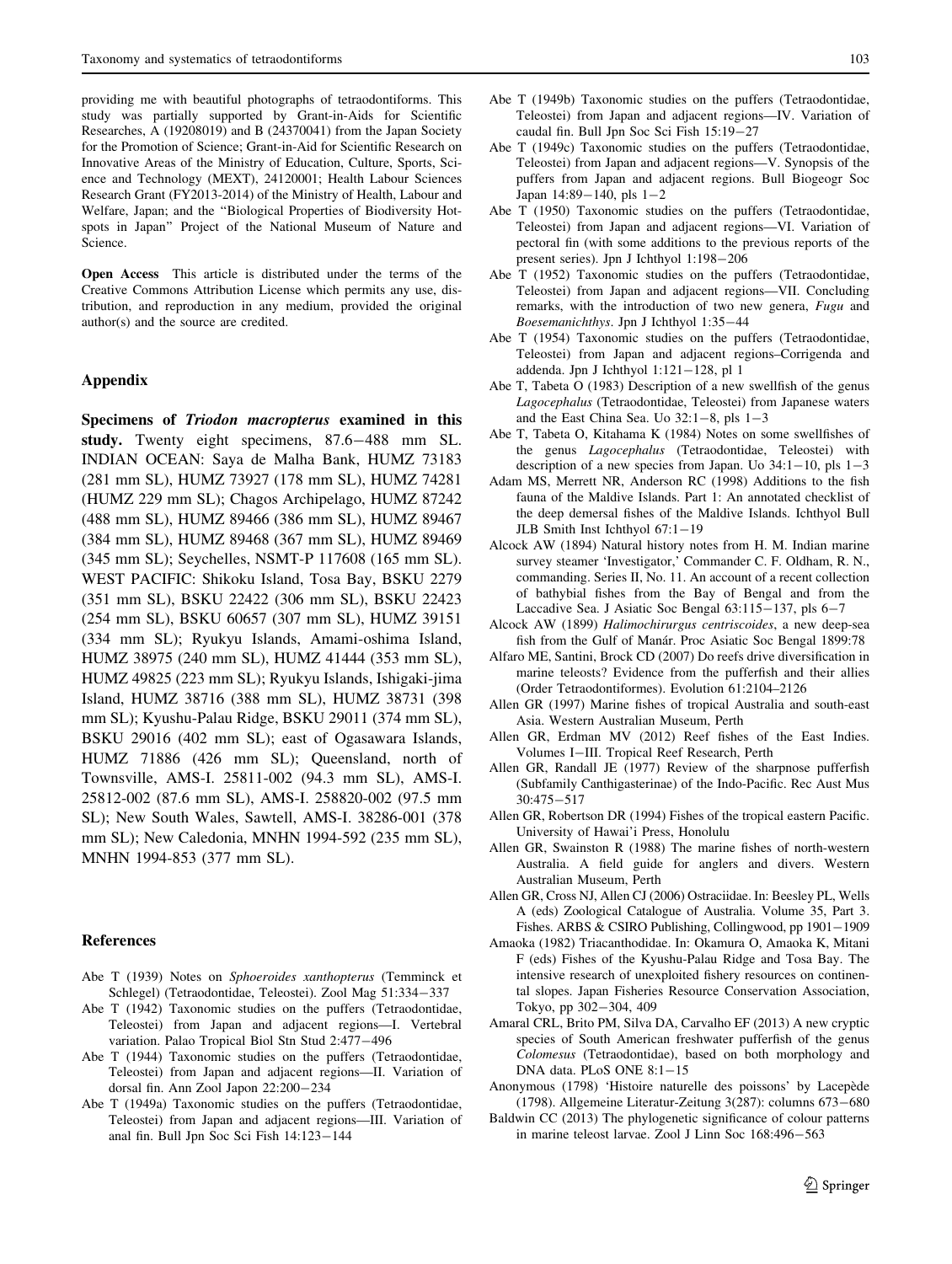- Bannikov AF, Tyler JC (2008a) A new genus and species of triggerfish from the middle Eocene of the northern Caucasus, the earliest member of the Balistidae (Tetraodontiformes). Paleontol J (Moscow) 42:615-620
- Bannikov AF, Tyler JC (2008b) A new species of the pufferfish Eotetraodon from the Eocene of the northern Caucasus (Tetraodontiformes, Tetraodontidae). Paleontol J (Moscow) 42:526-530
- Barnard KH (1927) Diagnoses of new genera and species of South African marine fishes. Ann Mag Natr Hist (Ser 9) 20:66–79
- Basilewsky S (1855) Ichthyographia Chinae borealis. Nouveaux mémoires de la Société impériale des naturalistes de Moscou  $10:215-263$ , pls  $1-9$
- Bass AL, Dewar H, Thys T, Streelman JT, Karl SA (2005) Evolutionary divergence among lineages of the ocean sunfish family, Molidae (Tetraodontiformes). Mar Biol 148:405–414
- Bean TH (1906) Descriptions of new Bermudan fishes. Proc Biol Soc Wash 19:29-33
- Beaufort LFde, Briggs J C (1962) The fishes of the Indo-Australian Archipelago XI. Scleroparei, Hypostomides, Pediculati, Plectognathi, Opisthomi, Discocephali, Xenopterygii. EJ Brill, Leiden
- Benl G (1957) Carinotetraodon chlupatyi nov. gen., nov. spec., ein Kugelfisch mit Kamm und Kiel [Pisces, Fam. Tetraodontidae] (vorläufige Mitteilung). Opscula Zool 5:1-4
- Bennett ET (1831) A small collection of fishes, formed during the voyage of H.M.S. Chanticleer, and presented to the Society by the Lords Commissioners of the Admiralty, together with numerous other Zoological specimens obtained during the same voyage, was laid upon the table. It contained among others a young individual of the Scyllium cirratum, in the state in which it is described by Schneider as the Saualus punctatus: a specimen of the Blennius pilicornis, Cuv., described originally by Marcgrave, and remarkable for the long acicular tooth at the back of the lower jaw on each side, a peculiarity which may hereafter cause it to be regarded as the type of a distinct genus: a specimen of the Antennarius scaber, Chironectes scaber, Cuv., also described by Marcgrave: and two species which appeared to be new to science, and which were thus characterized by Mr. Bennett. Proc Commit Sci Correspond Zool Soc London 1830-31:112
- Bennett ET (1832) Observations on a collection of fishes from the Mauritius, presented by Mr. Telfair, with characters of new genera and species. Proc Commit Sci Correspond Zool Soc London 1830-31:165-169
- Berry FH, Baldwin WJ (1966) Triggerfishes (Balistidae) of the eastern Pacific. Proc Calif Acad Sci (Ser 4) 34:429–474
- Berry FH, Vogele LE (1961) Filefishes (Monacanthidae) of the western North Atlantic. Fish Bull 61:61–109
- Bianconi GG (1846) Lettera [sul Ostracion fornasini, n. sp. de pesce del Mosambico]. Nuovi Annali delle Scienze naturali Bologna (Ser 2) 5:113–115, pl 1
- Bleeker, P. (1848) A contribution to the knowledge of the ichthyological fauna of Sumbawa. J Ind Archipel Eastern Asia (Singapore) 2:632–639
- Bleeker P (1850a) Over drie nieuwe soorten van Tetraödon van den Indischen Archipel. Natuurkundig Tijdschrift voor Nederlandsch Indie¨ 1:96-97
- Bleeker P (1850b) Bijdrage tot de kennis der Blootkakige visschen van den Soenda-Molukschen Archipel. Verhandelingen van het Bataviaasch Genootschap van Kunsten en Wetenschappen.  $24:1-20 + 21-26$
- Bleeker P (1851a) Bijdrage tot de kennis der Balistini en Ostraciones van den Indischen Archipel. Verhandelingen van het Bataviaasch Genootschap van Kunsten en Wetenschappen 24:1-38, pls  $1-7$
- Bleeker P (1851b) Bijdrage tot de kennis der ichthyologische fauna van de Banda-eilanden. Natuurkundig Tijdschrift voor Nederlandsch Indië 2:225-261
- Bleeker P (1851c) Bijdrage tot de kennis der ichthyologische fauna van Riouw. Natuurkundig Tijdschrift voor Nederlandsch Indië 2: 469-497
- Bleeker P (1852a) Bijdrage tot de kennis der ichthyologische fauna van Singapore. Natuurkundig Tijdschrift voor Nederlandsch Indie¨ 3:51-86
- Bleeker P (1852b) Bijdrage tot de kennis der ichthyologische fauna van het eiland Banka. Natuurkundig Tijdschrift voor Nederlandsch Indië 3: 443-460
- Bleeker P (1853) Vierde bijdrage tot de kennis der ichthyologische fauna van Celebes. Natuurkundig Tijdschrift voor Nederlandsch Indie¨ 5:153-174
- Bleeker P (1854) Vijfde bijdrage tot de kennis der ichthyologische fauna van Celebes. Natuurkundig Tijdschrift voor Nederlandsch Indie¨ 7:225-260
- Bleeker P (1856) Bijdrage tot de kennis der ichthyologische fauna van het eiland Nias. Natuurkundig Tijdschrift voor Nederlandsch Indie¨ 12:211–228
- Bleeker P (1857) Vierde bijdrage tot de kennis der ichthyologische fauna van Japan. Acta Soc Sci Indo-Neerlandicae 3:1-46, pls  $1 - 4$
- Bleeker P (1863) Mémoire sur les poissons de la côte de Guinée. Natuurkundige Verhandelingen van de Hollandsche Maatschappij der Wetenschappen te Haarlem (Ser 2) 18:1–136, pls 1–28
- Bleeker P (1865) Systema Balistidorum, Ostracionidorum, Gymnodontidorumque revisum. Nederlandsch Tijdschrift voor de Dierkunde 3:8–19
- Bleeker P (1865-1869) Atlas ichthyologique des Indes Orientales Néêrlandaises, publié sous les auspices du Gouvernement colonial néêrlandais. Tome V. Baudroies, Ostracions, Gymnodontes, Balistes. Frédemic Muller, Éditeur, Amsterdam
- Bleeker P (1873) Description et figure d'une espèce insulindienne d'Orthagoriscus. Verslagen en Mededeelingen der Koninklijke Akademie van Wetenschappen. Afdeeling Natuurkunde (Ser 2)  $7:151 - 153$
- Bloch ME (1785) Naturgeschichte der ausländischen Fische. Vol 1. Schlesinger, Berlin
- Bloch ME (1786) Naturgeschichte der ausländischen Fische. Vol 2. Schlesinger, Berlin
- Bloch ME, Schneider JG (1801) M. E. Blochii, Systema Ichthyologiae Iconibus cx Ilustratum. Post obitum auctoris opus inchoatum absolvit, correxit, interpolavit Jo. Gottlob Schneider, Saxo. Berolini. Sumtibus Auctoris Impressum et Bibliopolio Sanderiano Commissum, Berlin.
- Böhlke JE, Chaplin CG (1968) Fishes of the Bahamas and adjacent tropical waters. University of Texas Press, Austin
- Bonnaterre JP (1788) Tableau encyclopédique et methodique des trois règnes de la nature. Ichthyologie. Panckoucke, Paris
- Boulenger GA (1888) An account of the fishes obtained by Surgeon-Major A.S.G. Jayakar at Muscat, east coast of Arabia. Proc Zool Soc London 1887: 653-667, pl 54
- Boulenger GA (1889) Second account of the fishes obtained by Surgeon-Major A.S.G. Jayakar at Muscat, east coast of Arabia. Proc Zool Soc London 1889:236-246, pls 25-28
- Boulenger G A (1899) Matériaux pour la faune du Congo. Poissons nouveaux du Congo. Troisième Partie. Silures, Acanthoptérygiens, Mastacembles, Plectognathes. Annales du Musee du Congo (Ser Zool) 1:39–58, pls 20–29
- Boulenger GA (1902) Additions à la faune ichthyologique de bassin du Congo. Matériaux pour la faune du Congo. Annales du Musee du Congo (Ser Zool) 2:19–57, pls 7–16
- Bray D (2008) Family Molidae. In: Gomon M, Bray D, Kuiter R (eds) Fishes of Australia's southern coast. New Holland Publishers Pty Ltd, Sydney, pp 858–861
- Brisout de Barneville CNF (1846) Note sur les Diodoniens. Revue Zoologique par la Société Cuvierienne (Paris) 1846:136-143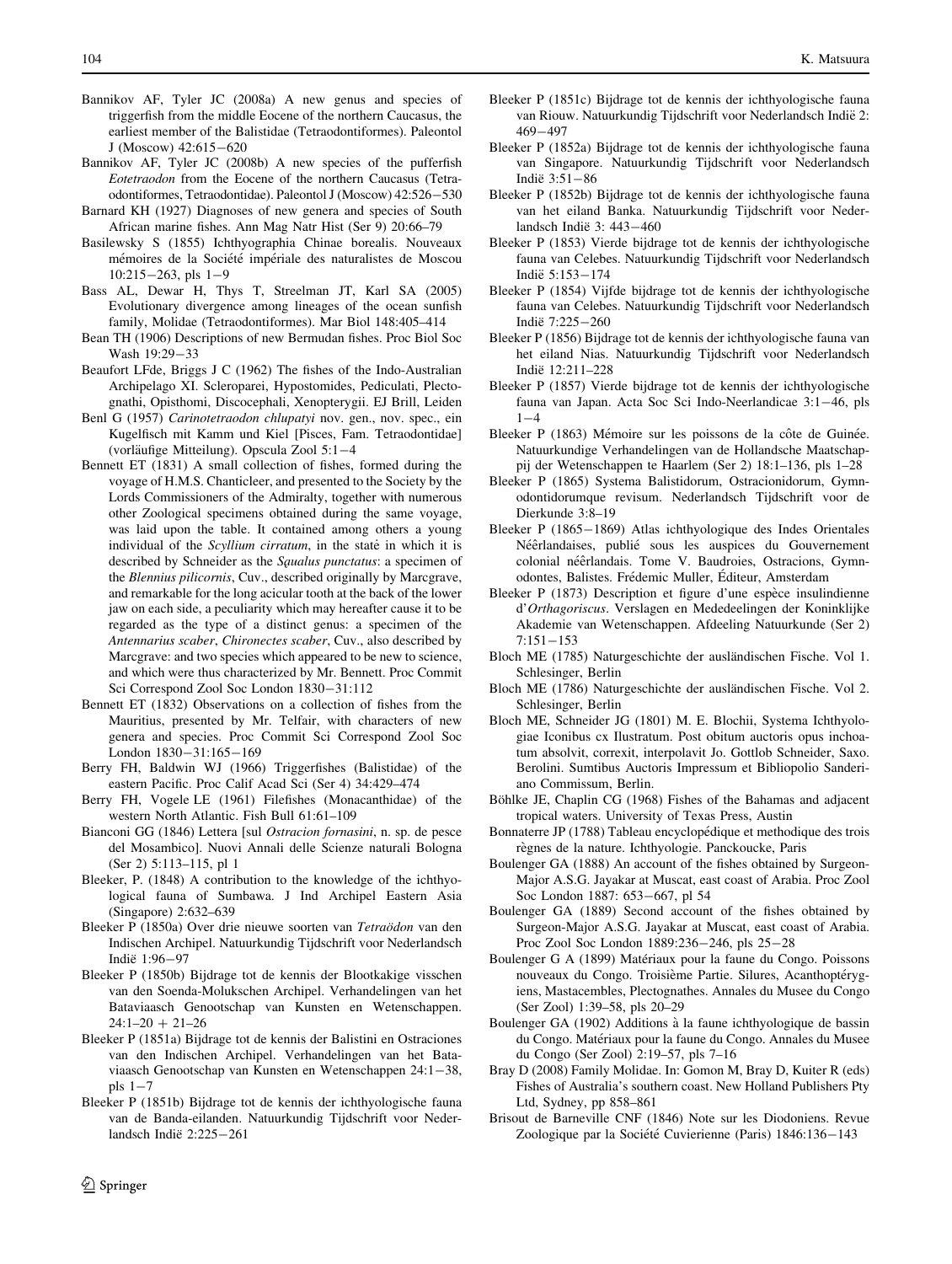- Britz R, Johnson GD (2005) Occipto-vertebral fusion in ocean sunfishes (Teleostei: Tetraodontiformes: Molidae) and its phylogenetic implications. J Morphol 266:74-79
- Britz R, Kottelat M (1999) Carinotetraodon imitator, a new freshwater pufferfish from India (Teleostei: Tetraodontiformes). J South Asian Natr Hist 4:39-47
- Caldwell DK, Randall JE (1967) Cantherhines tiki, a junior synonym of the Easter Island filefish, Cantherhines rapanui. Copeia 1967:857-858
- Cantor TE (1849) Catalogue of Malayan fishes. J Asiatic Soc Bengal  $18:i-xii + 983-1443$ , pls 1-14
- Carnevale G, Tyler JC (2010) Review of the fossil pufferfish genus Archaeotetraodon (Teleostei, Tetraodontidae), with description of three new taxa from the Miocene of Italy. Giobios 43:283–304
- Castelnau FL (1861) Mémoire sur les poissons de l'Afrique australe. J.-B. Bailliere, Paris
- Castelnau FL (1873) Contribution to the ichthyology of Australia. Proc Zool Acclim Soc Vic Melbourne 2:37-158
- Chanet B, Guintar C, Betti E, Gallut C, Dettaï, Lecointre G (2013) Evidence for a close phylogenetic relationship between the teleost orders Tetraodontiformes and Lophiiformes based on an analysis of soft anatomy. Cybium 37:179-198
- Chaudhuri BL (1910) Triacanthus weberi, sp. nov. J Proc Asiatic Soc Bengal (New Ser) 6:497-501
- Chen, QC, Cai YZand Ma XM (eds) (1997) Fishes from Nansha Islands to South China coastal waters 1. Science Press, Beijing
- Cheng QT, Wang CX, Tian MC, Li CS, Wang YG, Wang Q (1975) Studies on the Chinese tetraodonoid fishes of the genus Fugu. Acta Zool Sinica 21:359-378
- Chu YT (1935) Description of a new species of Lagocephalus from Chusan, China. China J 22:87
- Clark E, Gohar HAF (1953) The fishes of the Red Sea: Order Plectognathi. Publ Mar Biol Stat Al Ghardaqa 8:1-80, pls 1-5
- Cloquet H (1816) Dictionnaire des sciences naturelles, vol. 1 (Pisces accounts). F.G. Levrault, Strasbourg
- Cope ED (1871) Contribution to the ichthyology of the Lesser Antilles. Trans Amer Phil Soc (New Ser) 14:445–483
- Cuvier G (1816) Le Règne Animal distribué d'après son organisation pour servir de base a` l'histoire naturelle des animaux et d'introduction à l'anatomie comparée. Les reptiles, les poissons, les mollusques et les annélides. Edition 1. Déterville, Paris
- Cuvier G (1818) Sur les Diodons, vulgairement orbes-épineux. Mémoires du Muséum National d'Histoire Naturelle, Paris 4:121-138, pls 6-7
- Cuvier G (1829) Le Règne Animal, distribué d'après son organisation, pour servir de base a` l'histoire naturelle des animaux et d'introduction à l'anatomie comparée. Edition 2. Déterville, Paris
- Dao VH, Nguyen TD, Nguyen TH, Takata Y, Sato S, Kodama M, Fukuyo Y (2012) High individual variation in the toxicity of three marine puffer in Vietnam. Coastal mar Sci 35:1-6
- de Buen F (1963) Los peces de la Isla de Pascua. Catálogo descriptivo e ilustrado. Boletin de la Sociedad de Biologia de Concepción 35/36:3-80
- Dekkers WJ (1975) Review of the Asiatic freshwater puffers of the genus Tetraodon Linnaeus, 1758 (Pisces, Tetraodontiformes, Tetraodontidae). Bijdragen tot de Dierkunde 45:87-142
- Donovan E (1823-27) The naturalist's repository; or Monthly miscellany ... 5 vols. London
- Duméril C (1855) Note sur un travail inédit de Bibron relative aux poisons plectognathes gymnodontees (diodons et tétrodons). Rev Mag Zool (Sér 2) 8:274-282
- Forsskål PS (1775) Descriptiones animalium, avium, amphibiorum, piscium, insectorum, vermium; quae in itinere orientali observavit Petrus Forskål. Post mortem auctoris edidit Carsten

Niebuhr. Adjuncta est materia medica kahirina atque tabula maris Rubri geographica. ex officina Mölleri, Hauniae

- Fowler HW (1928) The fishes of Oceania. Mem B P Bishop Mus  $10:i-iii + 1-540$ , pls  $1-49$
- Fowler HW (1929) New and little-known fishes from the Natal coast. Ann Natal Mus 6:245-264
- Fowler HW (1931) The fishes of Oceania—Supplement I. Mem Bernice P. Bishop Mus 11:313–381
- Fowler HW (1934) Descriptions of new fishes obtained 1907 to 1910, chiefly in the Philippine Islands and adjacent seas. Proc Acad Natl Sci Philad 85:233-367
- Fraser-Brunner A (1935a) Notes on the Plectognath fishes—I. A synopsis of the genera of the family Balistidae. Ann Mag Natr Hist Ser 10, 15:658-663
- Fraser-Brunner A (1935b) Notes on the Plectognath fishes—II. A synopsis of the genera of the family Ostraciontidae. Ann Mag Natr Hist Ser 10, 16:313-320
- Fraser-Brunner A (1940) The fishes of the genus Pseudomonacanthus with descriptions of two new species. Bull Raffles Mus 16:62–67, pls 21–23
- Fraser-Brunner A (1941a) Notes on the plectognath fishes —IV. A synopsis of the genera of the family Aluteridae, and descritptions of seven new species. Ann Mag Natr Hist Ser 11 8:176-199
- Fraser-Brunner A (1941b) Notes on the plectognath fishes —V. The families of triacanthiform fishes, with a synopsis of the genera and description of a new species. Ann Mag Natr Hist Ser 11 7:420-430
- Fraser-Brunner A (1941c) Notes on the plectognath fishes—VI. A synopsis of the genera of the family Aluteridae, and descriptions of seven new species. Ann Mag Natr Hist Ser 11 8:176-199
- Fraser-Brunner A (1941d) Note on the Plectognath fishes—VII. The Aracanidae, a distinct family ostraciontoid fishes, with descriptions of two new species. Ann Mag Natr Hist Ser 18 8: 306-313
- Fraser-Brunner A (1943) Note on the plectognath fishes. —VIII. The classification of the suborder Tetraodontoidea, with a synopsis of the genera. Ann Mag Natr Hist Ser 11 10:1-18
- Fraser-Brunner A (1950) Studies in plectognath fishes from the ''Dana''-Expeditions. I. An interesting new genus of triacanthodid fishes from the Celebes Sea. Dana Rep 35:1-8
- Fraser-Brunner A (1951) The ocean sunfishes (Family Molidae). Bull Brit Mus (Natr Hist) Zool 1:89-121
- Fricke R (1999) Fishes of the Mascarene Islands (Réunion, Mauritius, Rodriguez). An annotated checklist with descriptions of new species. Koeltz Scientific Books, Königstein
- Fricke R, Mulochau T, Durville P, Chabanet P, Tessier E, Letourneur Y (2009) Annotated checklist of the fish species (Pisces) of La Réunion, including a Red List of threatened and declining species. Stuttgarter Beiträge zur Naturkunde A (Neue Serie)  $2:1-168$
- Fricke R, Eschmeyer WN (2014) A guide to fish collections in the Catalog of fishes. Online version, updated 27 August 2014. [http://research.calacademy.org/redirect?url=http://researcharchive.](http://research.calacademy.org/redirect?url=http://researcharchive.calacademy.org/research/ichthyology/catalog/fishcatmain.asp) [calacademy.org/research/ichthyology/catalog/fishcatmain.asp](http://research.calacademy.org/redirect?url=http://researcharchive.calacademy.org/research/ichthyology/catalog/fishcatmain.asp). Accssessed 1 September 2014
- Fujii E, Uyeno T (1979) Polyplacapros tyleri, a new genus and species of ostraciid trunkfish from off eastern Australia and Norfolk Ridge. Jpn J Ichthyo 26:1-10
- Giglioli EH (1883) Zoology at the Fisheries Exhibition. II—Notes on the Vertebrata. Nature 28:313-316
- Gilbert CH (1905) Section II. The deep-sea fishes of the Hawaiian Islands. In: Jordan DS, Evermann BW (eds) The aquatic resources of the Hawaiian Islands. Bull US Fish Comm 23:  $577 - 713$ , pls  $66 - 101$
- Gilbert CH, Starks EC (1904) The fishes of Panama Bay. Mem Calif Acad Sci 4:1-304, pls. 1-33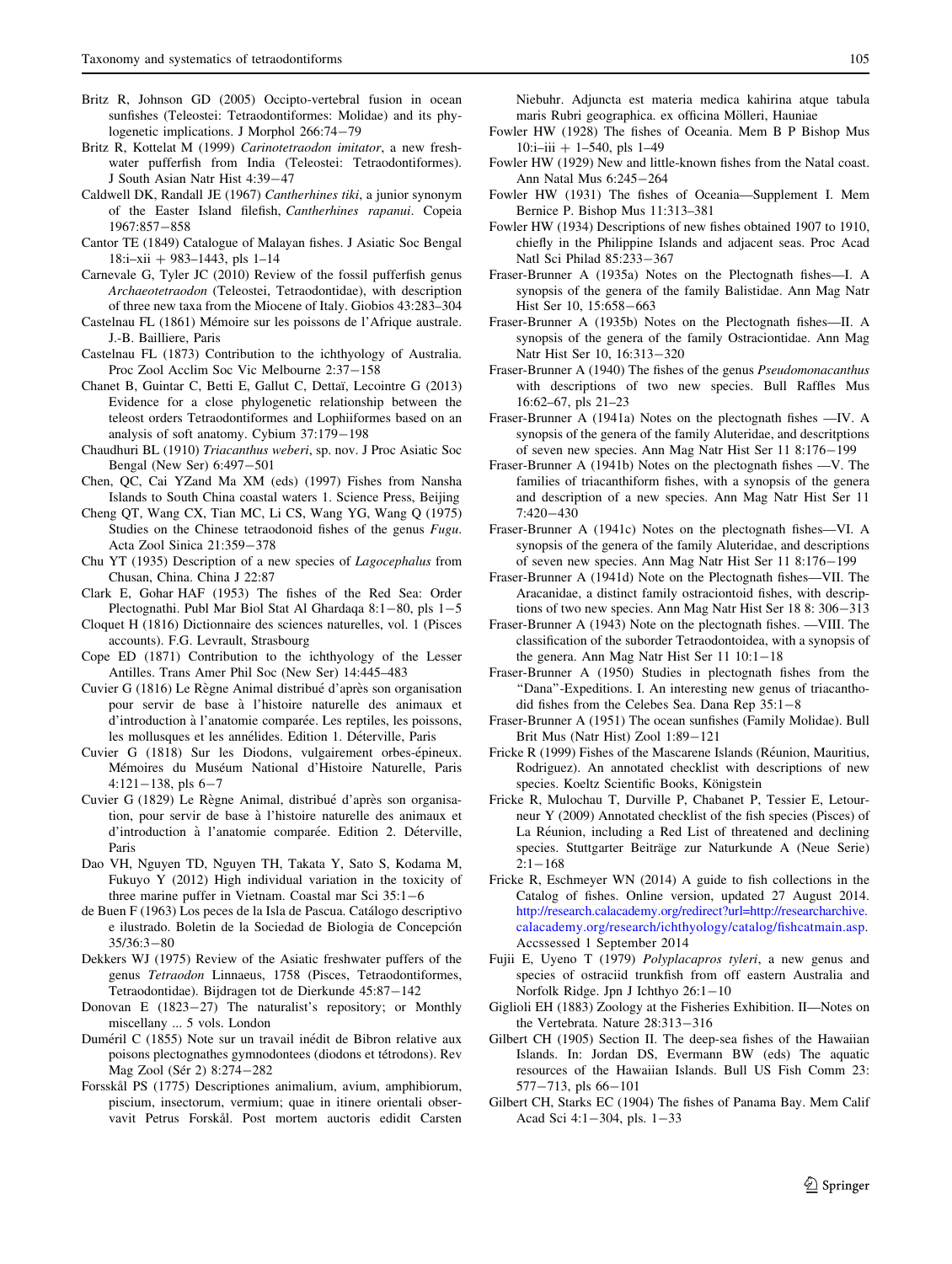- Gill TN (1861) On several new generic types of fishes contained in the museum of the Smithsonian Institution. Proc Acad Natl Sci Phil 13:77–78
- Gill TN (1884) Synopsis of the plectognath fishes. Proc US Natl Mus 7:411–427
- Gistel J (1848) Naturgeschichte des Thierreichs, für höhere Schulen. Stuttgart.
- Gloerfelt-Tarp T, Kailola PJ (1984) Trawled fishes of southern Indonesia and northwestern Australia. Australian Development Assistance Bureau, Canberra, Directorate General of Fisheries, Jakarta and German Agency for Technical Cooperation, Eschborn
- Gmelin JF (1789) Caroli a Linné. Systema Naturae per regna tria naturae, secundum classes, ordines, genera, species; cum characteribus, differentiis, synonymis, locis. Editio decimo tertia, aucta, reformata 1:1033-1516
- Gomon F (2008) Family Diodontidae. In: Gomon M, Bray D, Kuiter R (eds) Fishes of Australia's southern coast. New Holland Publishers Pty Ltd, Sydney, pp 857-858
- Gray JE (1830-35) Illustrations of Indian zoology; chiefly selected from the collection of Major-General Hardwicke, F.R.S., Vols 1–2. Adolphus Richter and Co., London
- Gray JE (1831) Description of twelve new genera of fish, discovered by Gen. Hardwicke, in India, the greater part in the British Museum. Zool Misc 1831:7-9
- Gray JE (1838) Notes on the fish. Annals Mag Natr Hist New Ser 1:109-111
- Gregorova R, Schultz O, Harzhauser M, Kroh A, Coric S (2009) A giant Miocene sunfish from the North Alpine Foreland Basin (Austria) and its implication for molid phylogeny. J Vert Paleo 29:359–371
- Guichenot A (1853) Poissons. In: Sagra MR de la (ed) Histoire physique, politique et naturelle de l'Ile de Cuba. Vol 2. Arthus Bertrand, Paris
- Günther A (1870) Catalogue of the fishes in the British Museum. Vol 8. Catalogue of the Physostomi, containing the families Gymnotidae, Symbranchidae, Muraenidae, Pegasidae, and of the Lophobranchii, Plectognathi, Dipnoi, Ganoidei, Chondropterygii, Cyclostomata, Leptocardii, in the British Museum. London
- Günther A (1874) Third notice of a collection of fishes made by Mr. Swinhow in chian. Ann Mag Natr Hist (Ser 4) 13:154–159
- Günther A (1877) Preliminary notes on new fishes collected in Japan during the expedition of H. M. S. 'Challenger.' Ann Mag Natr Hist (Ser 4) 20:433–446
- Günther A (1880) Report on the shore fishes procured during the voyage of H. M. S. Challenger in the years 1873-1876. Report on the scientific results of the voyage of H. M. S. Challenger during the years 1873-76, zoolgy. 1:1-82, pls. 1-32
- Hamilton F (1822) An account of the fishes found in the river Ganges and its branches. A. Constable, Edinburgh and London
- Hardy GS (1980) A redescription of the antitropical pufferfish Arothron firmamentum (Plectognathi: Tetraodontidae). NZ J Zool 7:115-125
- Hardy GS (1981) A redescription of the pufferfish Contusus richei (Tetraodontiformes: Tetraodontidae), and description of a second species of Contusus. NZ J Zool 8:11-23
- Hardy GS (1982a) Two new generic names for some Australian pufferfishes (Tetraodontiformes: Tetraodontidae), with species' redescriptions and osteological comparisons. Aust Zool 21:1-26
- Hardy GS (1982b) First Pacific records of Pelagocephalus marki Heemstra & Smith (Tetraodontiformes: Tetraodontidae), and first male specimen of the genus. NZ J Zool 9:377-380
- Hardy GS (1983a) Revision of Australian species of Torquigener Whitley (Tetraodontiformes: Tetraodontidae), and two new generic names for Australian puffer fishes. J Roy Soc NZ 13:1-48
- Hardy GS (1983b) The status of Torquigener hypselogeneion (Bleeker) (Tetraodontiformes: Tetraodontidae) and some related species, including a new species from Hawaii. Pacif Sci 37:65-74
- Hardy GS (1984a) Tylerius, a new generic name for the Indo-Pacific pufferfish, Spheroides spinosissimus Regan, 1908 (Tetraodontiformes: Tetraodontidae) and comparisons with Amblyrhynchotes (Bibron) Duméril. Bull Mar Sci 35:32-37
- Hardy GS (1984b) Redescription of the pufferfish Torquigener brevipinnis (Regan) (Tetraodontiformes: Tetraodontidae), with description of a new species of Torquigener from Indonesia. Pacif Sci 38:127-133
- Hardy GS (1985) A new genus and species of pufferfish (Tetraodontidae) from Java. Bull Mar Sci 36:145-149
- Hardy GS (1989) Description of a new species of Torquigener Whitley (Pisces: Tetraodontidae) from South Africa, with a key to the genus. Natl Mus NZ Rec 3:119-123
- Hardy GS, Hutchins JB (1981) On the validity of the pufferfish genus Omegophora Whitley (Tetraodontiformes: Tetraodontidae) with the description of a new species. Rec West Aust Mus 9:187-201
- Hardy, GS, Randall JE (1983) Description of a new species of pufferfish (Tetraodontiformes: Tetraodontidae) from the Red Sea and adjacent waters. Israel J Zool 32:13-20
- Hartel KE, Kenaley CP, Galbraith JK, Sutton TT (2008) Additional records of deep-sea fishes from off greater New England. Northeastern Naturalist 15:317-334
- Hayashi M, Hagiwara K (2013) Ostraciidae. In: Nakabo T (ed) Fishes of Japan with pictorial keys to the species, third edition. Tokai University Press, Hadano, pp 1723-1726, 2238-2239
- Heemstra PC, Smith MM (1981) Pelagocephalus marki, a new species of puffer fish (Tetraodontidae) from South Africa. Bull Mar Sci 31:911-915
- Heemstra PC, Smith MM (1983) A new species of the triggerfish genus Xenobalistes Matsuura (Tetraodontiformes: Balistidae) from South Africa. JLB Smith Inst Ichthyol Spec Publ  $26:1-5$
- Herre AWCT (1927) A new genus and three new species of Philippine fishes. Philipp J Sci 32:413–419, pls 1–2
- Hoese DF, Bray DJ, and Paxton JR (2006) Triacanthodidae and Triacanthidae. In: Beesley PL, Wells A (eds) Zoological Catalogue of Australia. Volume 35, Part 3. Fishes. ARBS & CSIRO Publishing, Collingwood, pp 1861-1867
- Holcroft NI (2005) A molecular analysis of the interrelationships of tetraodontiform fishes (Acanthomorpha: Tetraodontiformes). Mol Phylogenet Evol 34:525-544
- Hollard HLGM (1854) Monographie de la famille des Balistides. Suite 2. Annales des Sciences Naturelles, Paris (Zoologie) (Sér 4) 1:39-72, 303-339, pls 2-3
- Hollard HLGM (1855) Monographie de la famille des balistides. (Suite et fin). Annales des Sciences Naturelles, Paris (Zoologie)  $(Sér 4)$  4:5-27, pl 1
- Houttuyn M (1782) Beschryving van eenige Japanese visschen, en andere zee-schepzelen. Verhandelingen der Hollandsche Maatschappij der Wetenschappen, Haarlem 20:311-350
- Hulley PA (1972) The rare plectognath fish, Macrorhamphosodes uradoi (Kamohara) (Triacanthodidae) in South African waters. Ann S Afr Mus 60:191-195
- Hutchins JB (1977) Descriptions of three new genera and eight new species of monacanthid fishes from Australia. Rec West Aust Mus 5:3-58
- Hutchins JB (1986a) Review of the monacanthid fish genus Pervagor, with descriptions of two new species. Indo-Pacific Fishes (12):1–35, pls 1–2
- Hutchins JB (1986b) Family No. 264: Balistidae. In: Smith MM, Heemstra PC (eds) Smiths' sea fishes. Macmillan South Africa, Johannesburg, pp 882-887, pls 137-140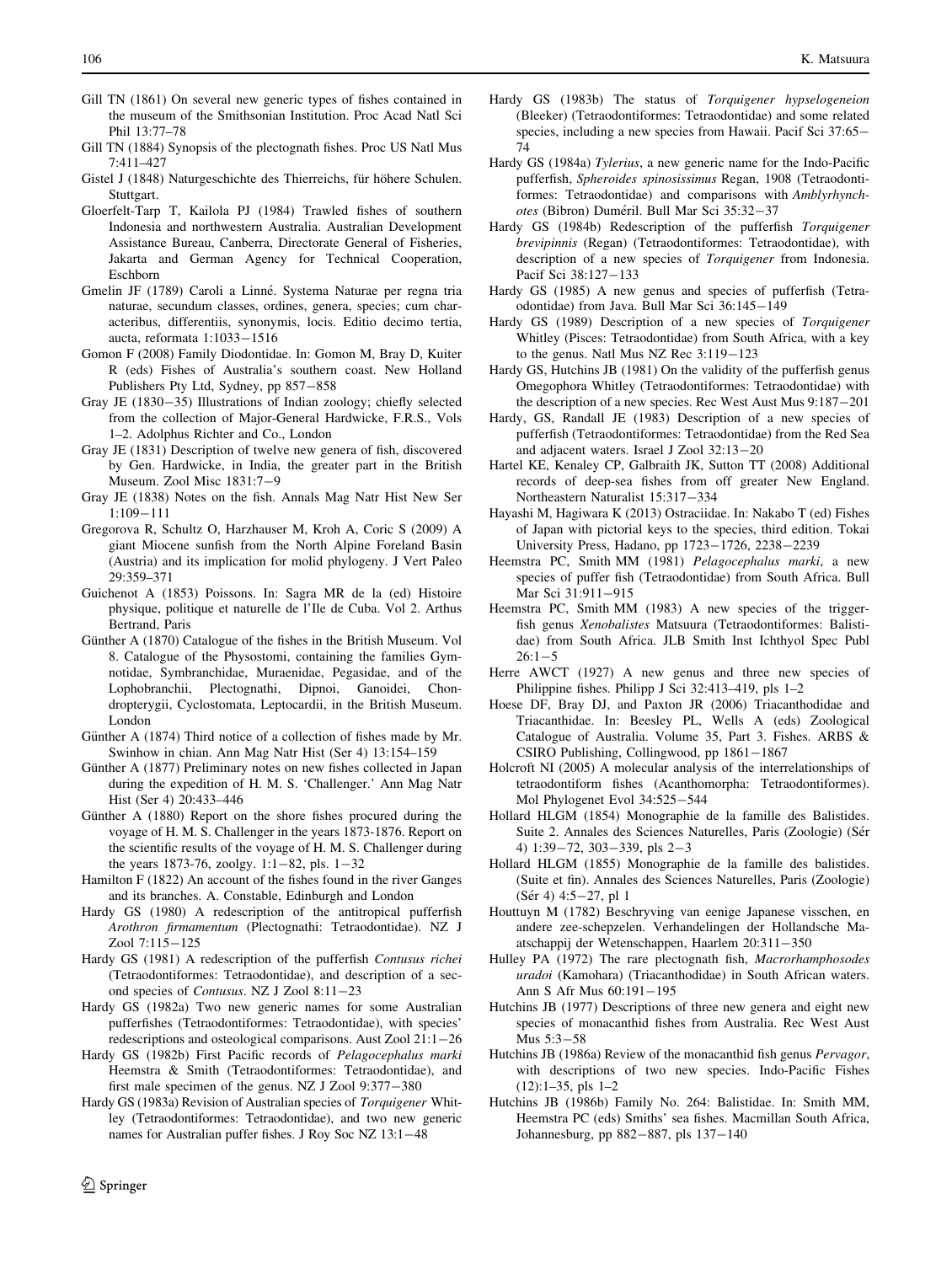- Hutchins JB (1987) New Australian fishes. Part 12. A new species of Eubalichthys (Monacanthidae). Mem Mus Vic 48:51-52
- Hutchins JB (1994a) Monacanthidae. In: Gomon, MF, Glover JCM, Kuiter RH (eds) The fishes of Australia's south coast. State Print, Delaide, pp 866-891
- Hutchins JB (1994b) Description of a new genus and species of monacanthid fish from India. Rec West Aust Mus 16:567-574
- Hutchins JB (1997) Review of the monacanthid fish genus Paramonacanthus, with descriptions of three new species. Rec West Aust Mus Suppl 54:1–57
- Hutchins JB (2001a) Checklist of the fishes of Western Australia. Rec West Aust Mus Suppl No. 63: 9–50
- Hutchins JB (2001b) Monacanthidae and Molidae. In: Carpenter K, Niem (eds) FAO species identification guide for fishery purposes. The living marine resources of the Western Central Pacific. Volume 6. Bony fishes part 4 (Labridae to Latimeriidae). FAO, Rome, pp 3929-3947, 3966-3968
- Hutchins JB (2002) Description of a new genus and species of miniature monacanthid fish from the Seychelles and Marshall Islands. Rec West Aust Mus 21:213-219
- Hutchins JB, Matsuura K (1984) Description of a new monacanthid fish of the genus Thamnaconus from Fiji. Rec West Aust Mus 11:387–391
- Hutchins JB, Randall JE (1982) Cantherhines longicaudus, a new filefish from Oceania, with a review of the species of the  $C$ . fronticinctus complex. Pacif Sci 36:175-185
- Hutchins JB, Swainston R (1985) Revision of the monacanthid fish genus Brachaluteres. Rec West Aust Mus 12:57-78
- ICZN (Internationa Commision on Zoological Nomenclature) (1999) International code of zoological nomenclature, 4th ed. The International Trust for Zoological Nomenclature, London
- Igarashi Y, Doi H, Yamanoue Y, Kinoshita S, Ishibashi T, Ushio H, Asakawa S, Nishida M, Watabe S (2013) Molecular phylogenetic relationship of Tetraodon pufferfish based on mitochondrial DNA analysis. Fish Sci 79:243-250
- Inger RF (1953) A new fish from north Borneo. Fieldiana Zool 34:149-152
- Johnson GD, Britz R (2005a) Leis' conundrum: homology of the clavus of the ocean sunfishes. 2. Ontogeny of the median fins and axial skeleton of Ranzania laevis (Teleostei, Tetraodontiformes, Molidae). J Morphol 266:11-21
- Johnson GD, Britz R (2005b) A description of the smallest Triodon on record (Teleostei: Tetraodontiformes: Triodontidae). Ichthyol Res 52:176-181
- Johnson JW (1999) Annotated checklist of the fishes of Moreton Bay, Queensland, Australia. Mem Qld Mus 43:709-762
- Jones S, Kumaran M (1980) Fishes of the Laccadive Archipelago. Nature Conservation and Aquatic Science Service, Santinivas
- Jordan DS (1895) The fishes of Sinaloa. Proc Calif Acad Sci (Ser 2) 5:377–514, pls 26–55
- Jordan DS (1916) The nomenclature of American fishes as affected by the opinions of the International Commission on Zoological Nomenclature. Copeia 29:25-28
- Jordan DS (1924) Rare species of fishes from the coast of southern California. Copeia 134: 81-82
- Jordan DS, Fowler HW (1902) A review of the trigger-fishes, file-fishes, and trunk-fishes of Japan. Proc US Natl Mus 25:251-286
- Jordan DS, Gilbert CH (1882) Notes on a collection of fishes made by Lieut. Henry E. Nichols, U. S. N., on the west coast of Mexico, with descriptions of new species. Proc US Natl Mus 4:225-233
- Jordan DS, Hubbs CL (1925) Record of fishes obtained by David Starr Jordan in Japan, 1922. Mem Carnegie Mus 10:93-346, pls  $5 - 12$
- Jordan DS, Seale A (1906) The fishes of Samoa. Description of the species found in the archipelago, with a provisional check-list of

the fishes of Oceania. Bull Bur Fish 25 (for 1905):173-455  $+$ 457-488, pls 33-53

- Jordan DS, Snyder JO (1901) Descriptions of nine new species of fishes contained in museums of Japan. J Col Sci Imp Univ Tokyo 15:301–311, pls 15–17
- Jordan EK (1925) Notes on the fishes of Hawaii, with descriptions of six new species. Proc US Natl Mus  $66:1-43$ , pls.  $1-2$
- Kamohara T (1933) On a new fish from Japan. Zool Mag 45:389-393
- Kamohara T (1938) On the offshore bottom-fishes of Prov. Tosa, Shikoku, Japan. Maruzen Kabushiki Kaisha, Tokyo
- Kamohara T (1941) Descriptions of one new and two rare fishes from Japan. Ann Zool Japon 20:166-168
- Kaup JJ (1855) Uebersicht über die Species einiger Familien der Sclerodermen. Archiv für Naturgeschichte 21: 215-233
- Kim IS, Choi Y, Lee CL, Lee YJ, Kim BJ, Kim JH (2005) Illustrated book of Korean fishes. Kyo-Hak Publishing Co., Ltd., Seoul
- Klassen GJ (1995) Phylogeny and biogeography of the Ostraciinae (Tetraodontiformes: Ostraciidae). Bull Mar Sci 57:393-441
- Koelreuter IT (1766) iscium rariorum e museo Petropolitano exceptorum descriptiones continuatae. Novi Commentarii Academiae Scientiarum Imperialis Petropolitanae 10:329–351, pl 8
- Kottelat M (1999) Nomenclature of the genera Barbodes, Cyclocheilichthys, Rasbora and Chonerhinos (Teleostei: Cyprinidae and Tetraodontidae), with comments on the definition of the first reviser. Raffles Bull Zool 47:591-600
- Kottelat M (2001) Fishes of Laos. WHT Publications, Colombo
- Kottelat M (2013) The fishes of the inland waters of southeast Asia: a catalogue and core bibiography of the fishes known to occur in freshwaters, mangroves and estuaries. Raffles Bull Zool Suppl  $27:1-663$
- Kottelat M, Whitten AJ, Kartikasari SN, Wirjoatmodjo S (1993) Freshwater fishes of western Indonesia and Sulawesi. Periplus Edition, Hong Kong
- Kuang YD, Li CS, Liang SH (1984) A new species of the genus Takifugu (Tetraodontiformes)—Takifugu orbimaculatus. Trans Oceanol Limnol 4:58-61
- Kuiter RH (1993) Coastal fishes of south-eastern Australia. Universeity of Hawai'i Press, Honolulu
- Kuiter RH (1994) Aracanidae. In: Gomon, MF, Glover JCM, Kuiter RH (eds) The fishes of Australia's south coast. State Print, Delaide, pp 892-902
- Kyushin K, Amaoka K, Nakaya K, Ida H (1977) Fishes of Indian Ocean. Japan Marine Fishery Resource Research Center, Tokyo
- Kyushin K, Amaoka K, Nakaya K, Ida H, Tanino Y, Senta T (1982) Fishes of the South China Sea. Japan Marine Fishery Resource Research Center, Tokyo
- Larson HK, Williams RS, Hammer MP (2013) An annotated checklist of the fishes of the Northern Territory, Australia. Zootaxa 3696:1-293
- Latreille PA (1804) Tableau méthodique des poissons. In: Nouveaux dictionnaire d'histoire naturelle, 1re éd. Déterville, Paris, pp 71-105
- Lauder GV, Liem KF (1983) The evolution and interrelationships of the actinopterygian fishes. Bull Comp Zool 150:95-197
- Lay GT, Bennett ET (1839) Fishes. In: Richardson J, Vigors NA, Lay GT, Bennett ET, Owen R, Gray JE, Burkland W, Sowerby GB (eds) The zoology of Captain Beechey's voyage, compiled from the collections and notes made by Captain Beech EV, the officers and naturalist of the expedition, during a voyage to the Pacific and Behring's Straits performed in his Majesty's Ship Blossom, under the command of Captain F. W. Beechey, R.N., F.R.S., in the years 1825, 26, 27, and 28. Henty G. Bohn, London, pp 41- 75, pls 15-23
- Le Danois Y (1955) Sur le remaniement du sous-ordre des poissons Plectognaths et la définition d'un nouveau sous-ordre: les Orbiculates. C R Acad Sci (Paris) 240:1933-1934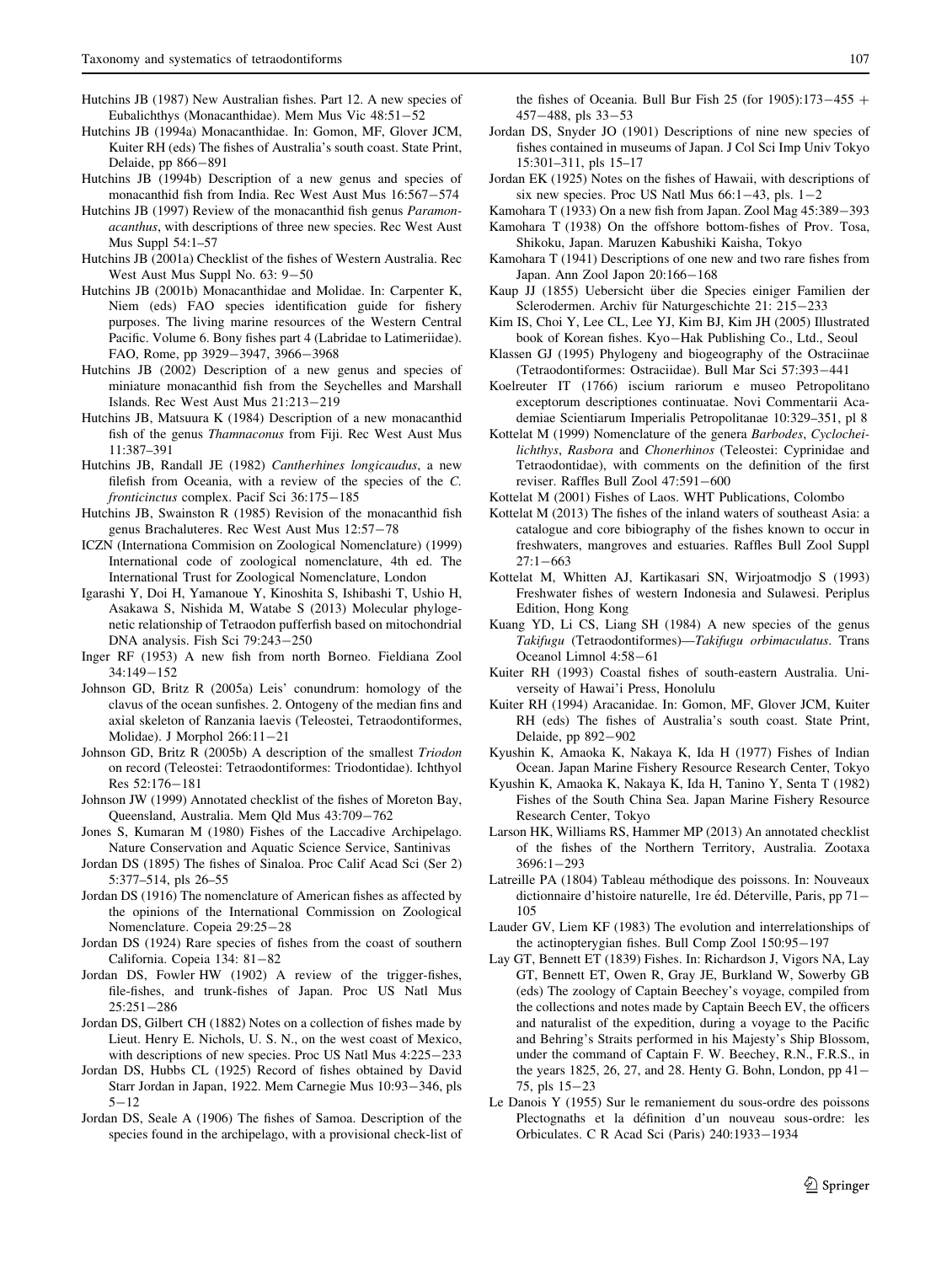- Le Danois Y (1959) Etude ostéologique, myologique et systématique des poissons du sous-ordre des Orbiculates. Ann Inst Océanog  $36.1 - 273$
- Le Danois Y (1961) Remarques sur les poissons Orbiculates du sousordre des Ostracioniformes. Mém Mus Natl Hist Nat (Paris) (New Ser A) 19:207-338
- Leis JM (1978) Systematics and zeegeography of the porcupinefishes (Diodon, Diodontidae, Tetraodontiformes), with comments on egg and larval development. Fish Bull 76:535-567
- Leis JM (1984) Tetraodontiformes: relationships. In: Moser HG, Richards WJ, Cohen DM, Fahay MP, Kendall Jr AW, Richardson SL (eds) Ontogeny and systematics of fishes. Am Soc Ichthyol Herpetol Spec Publ 1, pp 459-463
- Leis JM (1986) Family No. 269: Diodontidae. In: Smith, MM, Heemstra PC (eds) Smiths' sea fishes. Macmillan South Africa, Johannesburg, pp. 903-906, pl 144
- Leis JM (2001) Family Diodontidae. In: Carpenter K, Niem (eds) FAO species identification guide for fishery purposes. The living marine resources of the Western Central Pacific. Volume 6. Bony fishes part 4 (Labridae to Latimeriidae). FAO, Rome, pp 3958-3965
- Leis JM (2003) Family Diodontidae. In: Carpenter KE (ed) The living marine resources of the Western Central Atlantic. Volume 3: Bony fishes part 2 (Opistognathidae to Molidae), sea turtles and marine mammals. FAO Species Identification Guide for Fishery Purposes and American Society of Ichthyologists and Herpetologists Special Publication No. 5. FAO, Rome, pp 2007-2010
- Leis JM (2006) Nomenclature and distribution of the species of the porcupinefish family Diodontidae (Pisces, Teleostei). Mem Mus Vic 63:77-90
- Lesson RP (1831) Poissons. In: Duperrey LI (ed) Voyage autour du monde : exécuté par ordre du roi, sur la corvette de Sa Majesté, la Coquille, pendant les années 1822, 1823, 1824, et 1825. Tome 2, zoologie. Arthus Bertrand, Paris
- Liénard E (1840) Description d'une nouvelle espèce du genre mole (Orthagoriscus, Schn.) découverte à l'île Maurice. Revue Zoologique par la Société Cuvierienne (Paris) 3:291-292
- Lim KKP, Kottelat M (1995) Carinotetraodon salivator, a new species of pufferfish from Sarawak, Malaysia (Teleostei: Tatraodontidae). Jpn J Ichthyol 41:359-365
- Lindberg GU, Fedorov VV, Krasyukova ZV (1997) Fishes of the Sea of Japan and the adjacent parts of the Sea of Okhotsk and Yellow Sea. Part 7. Teleostomi. Actinopterygii. Osteichthyes. XXXII. Dactylopteriformes—XXXVII. Pegasiformes. (CCII. Fam Dactylopteridae —CCXIX. Fam. Pegasidae). Handbook on the Identification of Animals, Zoological Institute of the Russian Academy of Sciences, St. Petersberg
- Linnaeus C (1758) Systema Naturae, 10th ed. Systema naturae per regna tria naturae, secundum classes, ordines, genera, species, cum characteribus, differentiis, synonymis, locis. Tomus I. Editio decima, reformata. Holmiae
- Linnaeus C (1766) Systema naturae sive regna tria naturae, secundum classes, ordines, genera, species, cum characteribus, differentiis, synonymis, locis. Laurentii Salvii. 12th ed. Holmiae
- Longley WH (1935) Osteological notes and descriptions of new species of fishes. Carnegie Inst Wash Year Book 34: 86-89
- Lubbock R, Allen GR (1979) Canthigaster leopard a new sharpnose pufferfish (Teleostei: Tetraodontidae) from the central Indo-Pacifc. Rev Fr Aquariol 6:87-90
- Manilo LG, Bogorodsky SV (2003) Taxonomic composition, diversity and distribution of coastal fishes of the Arabian Sea. J Ichthyol 43:S75-S149
- Marion de Procé PM (1822) Sur plusieurs espèces nouvelles de poissons et de crustacés observées. Bulletin de la Société Philomathique de Paris 1822:129-134
- Marshall NB (1952) The 'Manihine' expedition to the Gulf of Aqaba 1948–1949. IX. Fishes. Bull Brit Mus (Natr Hist) Zool 1:221–252
- Matsuura K (1979) Phylogeny of the superfamily Balistoidea (Pisces: Tetraodontiformes). Mem Fac Fish Hokkaido Univ 26:49-169
- Matsuura K (1980) A revision of Japanese balistoid fishes. I. Family Balistidae. Bull Natl Sci Mus (Ser A) 6:27–69
- Matsuura K (1981) Xenobalistes tumidipectoris, a new genus and species of triggerfish (Tetraodontiformes, Balistidae) from the Marianas Islands. Bull Natl Sci Mus (Ser A) 7:191-200
- Matsuura K (1982) A new triacanthodid fish, Triacanthodes indicus from the Indian Ocean. Jpn J Ichthyol 28:385-392
- Matsuura K (1983) Triacanthodidae. In: Uyeno TK, Matsuura K, Fujii E (eds) Fishes trawled off Suriname and French Guiana. Japan Marine Fishery Resource Research Center, Tokyo, p 464
- Matsuura K (1984) Tetraodontiformes. In: Masuda H, Amaoka K, Araga C, Uyeno T, Yoshino T (1984) The fishes of the Japanese Archipelago. Tokai University Press, Tokyo, pp 356-366, pls 321-334, 370
- Matsuura K (1985) Triacanthodidae to Tetraodontidae. In: Okamura O, Machida Y, Yamakawa T, Matsuura K, Yatou T (eds) Fishes of the Okinawa Trough and the adjacent waters. Vol. 2. The intensive research of unexploited fishery resources on continental slopes. Japan Fisheries Resource Conservation Association, Tokyo, pp 624-641, 742-750
- Matsuura K (1986) A new sharpnose pufferfish, Canthigaster flavoreticulata, collected from the South Pacific. Jpn J Ichthyol 33:223-224
- Matsuura K (1987) First record of a triacanthodid fish, Macrorhamphosodes uradoi from New Zealand. Jpn J Ichthyol 34:105-107
- Matsuura K (1990) The pufferfish genus Fugu Abe, 1952, a junior subjective synonym of Takifugu Abe, 1949. Bull Natl Sci Mus (Ser A) 16:15-20
- Matsuura, K (1992) A new sharpnose puffer, Canthigaster punctata (Teleostei: Tetraodontidae) from the Mascaren Submarine Ridge, western Indian Ocean. Bull Natl Sci Mus (Ser A) 18:127-130
- Matsuura K (1994) Arothron caeruleopunctatus, a new puffer from the Indo-West Pacific. Jpn J Ichthyol 41:29-33
- Matsuura K (1999) Taxonomic review of the puffers of the genus Arothron (Tetraodontiformes: Tetraodontidae) with a key to genera of the Indo-West Pacific puffers. Proc 9th Joint Sem Mar Fish Sci:125-140
- Matsuura, K (2000) Tetraodontiformes. In: Randall JE, Lim KK-P (eds) A checklist of the fishes of the South China Sea. Raffles Bull Zool Suppl 8: 647-649
- Matsuura K (2001) Triacanthodidae, Triacanthidae, Balistidae, Ostraciidae, Aracanidae, Triodontidae, Tetraodontidae. In: Carpenter K, Niem (eds) FAO species identification guide for fishery purposes. The living marine resources of the Western Central Pacific. Vol 6. Bony fishes part 4 (Labridae to Latimeriidae). FAO, Rome, pp 3902-3928, 3948-3957
- Matsuura K (2002) A review of two morphologically similar puffers, Chelonodon laticeps and C. patoca. Natl Sci Mus Monogr 22:173-178
- Matsuura K (2003a) Balistidae, Monacanthidae, Ostraciidae, Tetraodontidae, and Diodontidae. In: Kimura S, Matsuura K (eds) Fishes of Bitung, northern tip of Sulawesi, Indonesia. Ocean Research Institute, University of Tokyo, Tokyo, pp 218-230
- Matsuura K (2003b) Balistidae, Monacanthidae. In: Carpenter KE (ed) The living marine resources of the Western Central Atlantic. Vol 3: Bony fishes part 2 (Opistognathidae to Molidae), sea turtles and marine mammals. FAO Species Identification Guide for Fishery Purposes and American Society of Ichthyologists and Herpetologists Special Publication No. 5. FAO, Rome, pp 1963-1979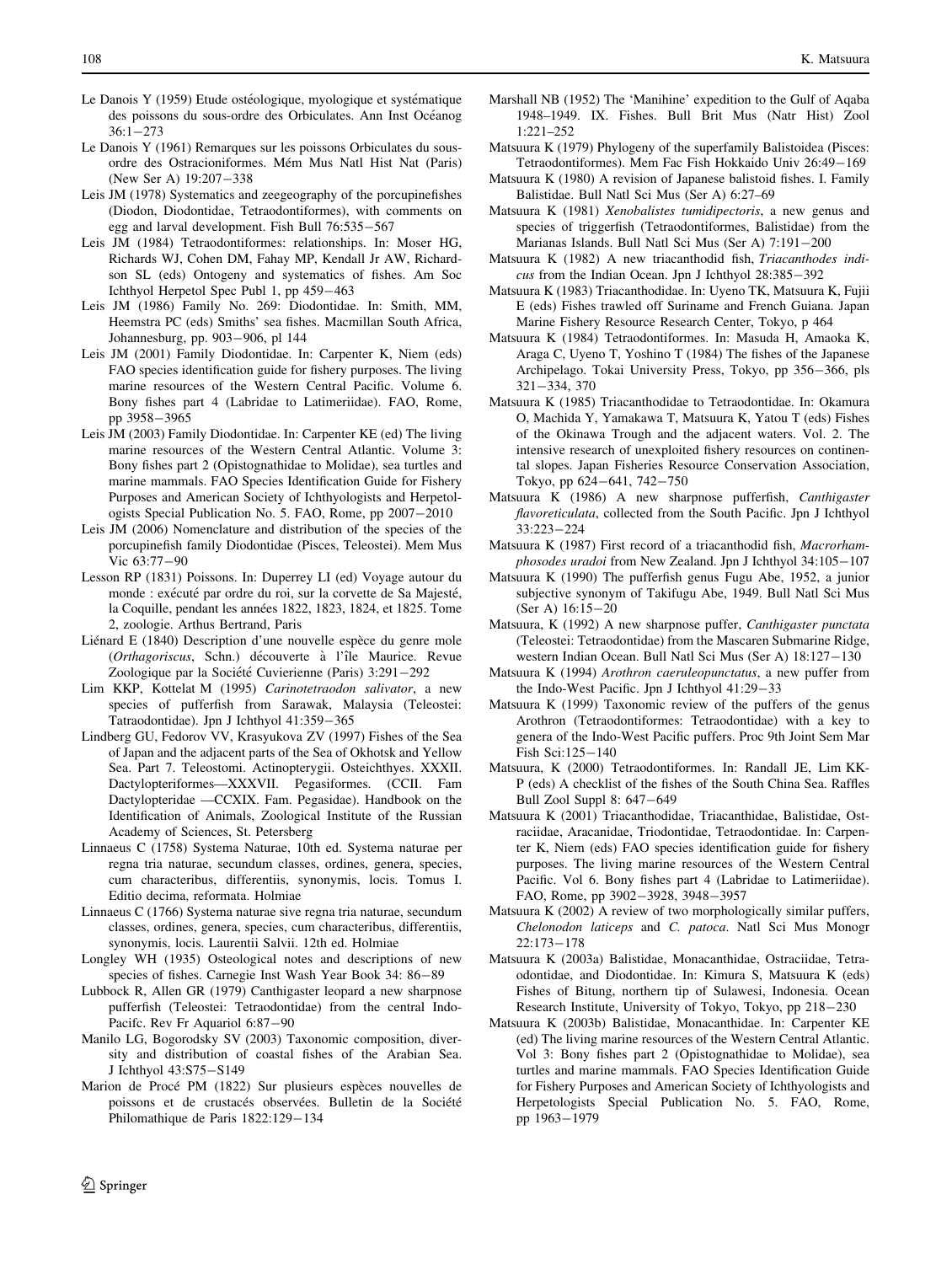- Matsuura K (2006) Redescription of the rare boxfish, Aracana spilonota, with comments on its taxonomic position and a record of another rare boxfish, Kentrocapros flavofasciatus, from southeastern Australia. Natl Sci Mus Monogr 34:273-277
- Matsuura K (2008) Family Ostraciidae and family Tetraodontidae. In: Gomon M, Bray D, Kuiter R (eds) Fishes of Australia's southern coast. New Holland Publishers Pty Ltd, Sydney, pp 842-856
- Matsuura K (2009) Triacanthidae, Balistidae, Monacanthidae, Ostraciidae, Tetraodontidae, and Diodontidae. In: Kimura S, Satapoomin U, Matsuura K (eds) Fishes of Andaman Sea. National Museum of Nature and Science, Tokyo, pp 324-337
- Matsuura K (2010) Lagocephalus wheeleri Abe, Tabeta & Kitahama, 1984, a junior synonym of Tetrodon spadiceus Richardson, 1845 (Actinopterygii, Tetraodontiformes, Tetraodontidae). Mem Natl Mus Nat Sci 46:39-46
- Matsuura K (2011) Triacanthidae, Balistidae, Tetraodontidae, and Diodontidae. In: Matsunuma M, Motomura H, Matsuura K, Shazili NAMS, Ambak MA (eds) Fishes of Terengganu—east coast of Malay Peninsula, Malaysia. National Museum of Nature and Science, Tsukuba, Universiti Malaysia Terengganu, Kuala Terengganu, and Kagoshima University Museum, Kagoshima, pp 237-246
- Matsuura K (2013) Triacanthidae, Balistidae, Monacanthidae, Ostraciidae, Tetraodotnidae, and Diodontidae. In: Yoshida T, Motomura H, Mushikasinthorn P, Matsuura K (eds) Fishes of northern Gulf of Thailand. National Museum of Nature and Science, Tsukuba, Research Institute for Humanity and Nature, Kyoto, and Kagoshima University Museum, Kagoshima, pp 224-234
- Matsuura K (2014) A new pufferfish of the genus Torquigener that builds ''mystery circles'' on sandy bottoms in the Ryukyu Islands, Japan (Actinopterygii: Tetraodontiformes: Tetraodontidae) Ichthyol Res doi 10.1007/s10228-014-0428-5
- Matsuura K, Fourmanoir P (1984) A new triacanthodid fish, Triacanthodes intermedius, from New Caledonia. Bull Natl Sci Mus (Ser A) 10:31-35
- Matsuura K, Golani D, Bogorodsky SV (2011) The first record of Lagocephalus guentheri Miranda Ribeiro, 1915 from the Red Sea with notes on previous records of L. lunaris (Actinopterygii, Tetraodontiformes, Tetraodontidae). Bull Natl Mus Nat Sci (Ser. A) 37:163-169
- Matsuura K, Okuno J (1991) Redescription of a rare pufferfish, Arothron carduus (Cantor, 1849) (Teleostei: Tetraodontidae). Bull Natl Sci Mus (Ser A) 17:157-164
- Matsuura K, Shiobara Y (1989) A new triggerfish, Rhinecanthus abyssus, from the Ryukyu Islands. Jpn J Ichthyol 36:315-317
- Matsuura K, Peristiwady T (2000) Fishes Ikan. In: Matsuura K, Sumadhiharga OK, Tsukamoto K (eds) Field Guide to Lombok Island: Identification guide to marine organisms in seagrass beds of Lombok Island, Indonesia. Ocean Research Institute, University of Tokyo, Tokyo, pp 99-334
- Matsuura, K, Tyler JC (1997) Tetraodontiform fishes, mostly from deep waters, of New Caledonia. No. 9. In: B. Séret (ed) Résultats des Campagnes MUSORSTOM, 17. Mémoires du Muséum National d'Histoire Naturelle, Paris (N. S.) (Sér A) Zool 174:173-208
- Matsuura K, Yamakawa (1982) Rare boxfishes, Kentrocapros flavofasciatus and K. rosapinto, with notes on their relationships. Jpn J Ichthyol 29:31-42
- Matsuura K, Yoshino T (2004) A new triggerfish of the genus Abalistes (Tetraodontiformes: Balistidae) from the western Pacific. Rec Aust Mus 56:189-194
- McCulloch AR, Waite ER (1915) A revision of the genus Aracana and its allies. Trans Roy Soc S Aust 39:477-493, pls 16- 25
- McEachran JD, Fechhelm JD (2005) Fishes of the Gulf of Mexico. Volume 2: Scorpaeniformes to Tetraodontiformes. University of Texas Press, Austin.
- Miranda Ribeiro A de (1913-15) Fauna brasiliense. Peixes. Tomo V. Museu Nacional, Rio de Janeiro
- Mitchill SL (1815) The fishes of New-York, described and arranged. Trans Lit Phil Soc NY 1:355-492, pls 1-6
- Mitchill SL (1818) Memoir on ichthyology. The fishes of New York, described and arranged. In a supplement to the Memoir on the same subject, printed in the New-York Literary and Philosophical Transactions. Amer Month Mag Crit Rev 2:321-328
- Miya M, Takeshima H, Endo H, Ishiguro NB, Inoue JG, Mukai T, Satoh TP, Yamaguchi M, Kawaguchi A, Mabuchi K, Shirai SM, Nishida M (2003) Major patterns of higher teleostean phylogenies: a new perspective based on 100 complete mitochondrial DNA sequences. Mol Phylogenet Evol 26:121–138
- Miyajima Y, Ohe F, Koike H, Matsuoka H (2014) First occurrence of a filefish (Tetraodontiformes; Monacanthidae) in Asia, from the Middle Miocene in Nagano Prefecture, central Japan. Zootaxa 3786:382–400
- Mohsin AKM, Ambak MA (1996) Marine fishes and fisheries of Malaysia and neighbouring countries. Universiti Pertanian Malaysia Press, Serdang
- Moore D (1967a) Triggerfishes (Balistidae) of the western Atlantic. Bull Mar Sci 17:689-722
- Moore D (1967b) Nomenclature of the spotted triggerfish, Balistes punctatus, of the eastern Atlantic. Copeia 1967:858-861
- Moura RL, Castro MC (2002) Revision of Atlantic sharpnose pufferfishes (Tetraodontiformes: Tetraodontidae: Canthigaster), with description of three new species. Proc Biol Soc Wash 115:32-50
- Müller J (1841) Vergleichende Anatomie der Myxinoiden. Dritte Fortsetzung. Über das Gefässystem. Abhandlungen der Königlichen Akademie der Wissenschaften zu Berlin 1839:175-304, pls  $1-5$
- Müller J (1843) Beiträge zur Kenntniss der natürlichen Familien der Fische. Archiv für Naturgeschichte 9:292-330
- Müller J, Troschel FH (1848) Fische. In: Schomburgk R (ed) Reisen in Britisch-Guiana in den Jahren 1840-44, im Auftrag Sr. Mäjestat des Königs von Preussen ausgeführt von Richard Schomburgk. Vol 3. J.J. Waber, Leipzig, pp. 618-644
- Munday BC (2005) Checklist of the fishes of the Hawaiian Archipelago. Bishop Museum Press, Honolulu
- Murray A (1857) Notice of a Tetraodon (believed to be new) from Old Calibar. Proc Royal Physical Soc Edinburgh 1:252–253
- Myers GS (1934) Three new deep-water fishes from the West Indies. Smithson Misc Coll 91:1-12, pl 1
- Myers RF (1999) Micronesian reef fishes. A comprehensive guide to the coral reef fishes of Micronesia. 3rd revised ed. Coral Graphics, Guam
- Myers RF, Donaldson TJ (2003) The fishes of the Mariana Islands. Micronesica 35/36:598-652
- Nakae M, Sasaki K (2010) Lateral line system and its innervations in Tetraodontiformes with outgroup comparisons: descriptions and phylogenetic implications. J Morphol 271:559-579
- Nelson JS (2006) Fishes of the world, fourth edition. John Wiley & Sons, Inc., Hoboken
- Ni Y, Li CS (1992) Takifugu coronoidus, nov. sp. (Tetraodontiformes) from Chinese waters. Oceanol Limnol Sinica 23:527-532
- Ogilby JD (1899) Additions to the fauna of Lord Howe Island. Proc Linn Soc NSW 23:730–745
- Ogilby JD (1913) On six new or rare Queensland fishes. Mem Qld Mus 2:81–89
- Okamura O, Machida Y, Yamakawa T, Matsuura K, Yatou T (1985) Fishes of the Okinawa Trough and the adjacent waters. Vol. 2. The intensive research of unexploited fishery resources on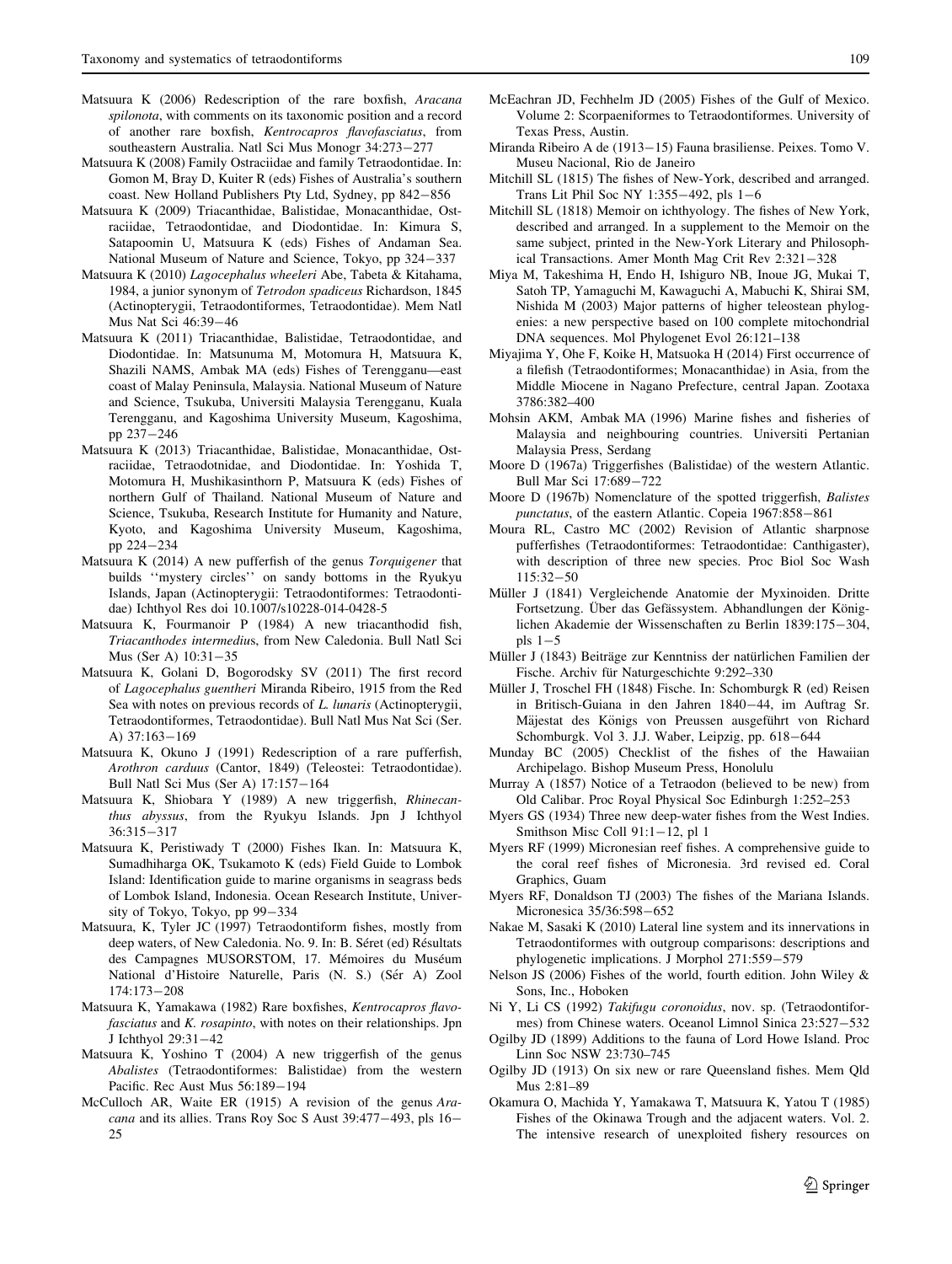Playfair RL, Günther A (1867) The fishes of Zanzibar, with a list of the fishes of the whole east coast of Africa. Voorst, London Poey F (1861) Memorias sobra la historia natural de la Isla de Cuba,

continental slopes. Japan Fisheries Resource Conservation

Orr JW, Fritzsche RA (1997) Solenostomus tuticoriensis Venkataramanujam, Venkataramani, and Devaraj, 1993, a junior synonym of Macrorhamphosodes platycheilus Fowler, 1934 (Tetraodonti-

Osbeck P (1765) Reise nach Ostindien und China. Nebst O. Toreens Reise nach Suratte und C. G. Ekebergs Nachricht von den

Parenti P (2003) Family Molidae Bonaparte 1832—molas or ocean sunfishes. Calif Acad Sci Annotated Checklists of Fishes 18:1-9 Pennant T (1776) British zoology. 4th edition. Vol. 3: Class III. Reptiles. Class IV. Fish. Benjamin White, London. Peters W (1855) Übersicht der in Mossambique beobachteten Seefische. Monatsberichte der Königlichen Preuss [ischen] Akademie der Wissenschaften zu Berlin 1855:428–466 Phillipps WJ (1932) Notes on new fishes from New Zealand. N Z J

Oken L (1817) V. Kl. Fische. Isis (Oken) 8:1779-1782

formes: Triacanthodidae). Copeia 1997:888-889

Linn Soc London 3:33-38, pl 6

Sci Technol 13:26-234

Landwirthschaft der Chineser. J. C. Koppe, Rostock Park M (1797) Descriptions of eight new fishes from Sumatra. Trans

- acompañadas de sumarios Latinos y extractos en Francés. Tomo 2. La Habana 2:337-442, pls 13, 15-19
- Poey F (1876) Enumeratio piscium cubensium (Parte Segunda). Anales de la Sociedad Española de Historia Natural Madrid 5:131–218, pls 4–9
- Poll M (1959) Résultats scientifiques des missions zoologiques au Stanley Pool subsidiées par le Cemubac (Université Libre de Bruxelles) et la Musée Royal du Congo (1957-1958). III. Récherches sur la faune ichthyologique de la région du Stanley Pool 71:75–174, pls 12–26
- Popta, CML (1900) On a small Monacanthus. Notes from the Leyden Museum 22:126-128
- Quoy, JRC, Gaimard JP (1824-25) Description des Poissons. Chapter IX. In: Freycinet LCD de (ed) Voyage autour du monde, entrepris par ordre du Roi sous le ministére et conformément aux instructions de S. Exc. M. le Vicomte du Bouchage, Secrétaire d'État au Département de la Marine, exécuté sur les corvettes de S.M. l'Uranie et la Physicienne, pendant les années 1817, 1818, 1819 et 1820; publié sous les auspices de S.E.M. le Comte Corbiére, Secrétaire d'État de l'Intérieur, pouv la partie historique et kes sciences naturelles, et de S.E.M. le Marquis de Clemont-Tonnerre, Secrétaire d'État de la Marine et des Colonies, pouv la partie nautique. "1824" Pillet, Paris
- Ramsay EP, Ogilby JD (1886) Descriptions of some new Australian fishes. Proc Linn Soc NSW (Ser 2) 1:4-7
- Randall JE (1964) A revision of the filefish genera Amanses and Cantherhines. Copeia 1964:331-361
- Randall JE (1975) Ostracion trachys, a new species of trunkfish from Mauritius (Ostraciontidae). Matsya 1:59–62
- Randall JE (1995) Coastal fishes of Oman. Crowford House Publishing Pty Ltd, Bathurst
- Randall JE (1996) Caribbean reef fishes, 3rd edition. TFH Publications Inc.Neptune City
- Randall JE (2005) Reef and shore fishes of the South Pacific. University of Hawai'i Press, Honolulu
- Randall JE (2010) Shore fishes of Hawai'i. University of Hawai'i Press, Honolulu
- Randall JE (2011) Review of the circumtropical monacanthid fish genus Cantherhines, with descriptions of two new species. Indo-Pacific Fishes  $(40):1-30$ , pls  $1-7$
- Randall JE, Cea-Egaña A (1989) Canthigaster cyanetron a new toby (Teleostei: Tetraodontidae) from Easter Island. Rev Fr Aquariol 15:93-96
- Randall, JE, Klausewitz, W (1973) A review of the triggerfish genus Melichthys, with description of a new species from the Indian Ocean. Senckenbergiana Biologica 54:57-69
- Randall JE, Steene RC (1983) Rhinecanthus lunula a new species of triggerfish from the South Pacific. Freshw Mar Aquar 6:45-51
- Randall JE, Matsuura K, Zama A (1978) A revision of the triggerfish genus Xanthichthys, with description of a new species. Bull Mar Sci 28:688–706
- Randall JE, Williams JT, Rocha LA (2008) The Indo-Pacific tetraodontid fish Canthigaster coronata, a complex of three species. Smithiana, Publ Aquatic Biodiv, Bull 9:3-13
- Randall JE, Allen GR, Steene RC (1997) Fishes of the Great Barrier Reef and Coral Sea. 2nd, revised ed. Crawford House Press, Bathurst
- Randall JE, Williams JT, Smith DG, Kulbicki M, Mou Tham G, Labrosse P, Kronen M, Clua E, Mann BS (2004) Checklist of the shore and epipelagic fishes of Tonga. Atoll Res Bull (502):i-ii  $+1-35$
- Ranzani C (1842) De novis speciebus piscium. Dissertatio Secunda. Novi Commentarii Academiae Scientiarum Instituti Bononiensis  $5:3-21$ , pls  $1-7$
- Regan CT (1903) On the classification of the fishes of the suborder Plectognathi; with notes and descriptions of new species from specimens in the British Museum Collection. Proc Zool Soc London 1902, 2:284–303, pls 24–25
- Regan CT (1908) Report on the marine fishes collected by Mr. J. Stanley Gardiner in the Indian Ocean. Trans Linn Soc London Sec Ser Zool 12:217-255, pls 23-32
- Regan CT (1913) A collection of fishes made by Professor Francisco Fuentes at Easter Island. Proc Zool Soc London 1913:368–374, pls 55–60
- Regan CT (1919) Fishes from Durban, Natal, collected by Messrs. H. W. Bell Marley and Romer Robinson. Ann Durban Mus 2:197-204
- Richardson J (1841) On some new or little known fishes from the Australian seas. Proc Zool Soc London 1841:21-22
- Richardson J (1844-48) Ichthyology of the voyage of H.M.S. Erebus & Terror, under the command of Sir James Clark Ross R.N., F.R.S. In: Richardson J and Gray JE (eds) The zoology of the voyage of H.M.S. Erebus & Terror, under the command of Captain Sir James Clark Ross R.N., F.R.S. during the years 1839 to 43. Longman & Brown, London, pp i–viii  $+$  1–139, pls 1–60
- Richardson J (1845) Ichthyology.—Part 3. In: Hinds RB (ed) The zoology of the voyage of H.M.S. Sulphur, under the command of Captain Sir Edward Belcher, R.N., C.B., F.R.G.S., etc., during the years 1836-42, No. 10. Smith, Elder & Co, London, pp 71–98, pls 55–64
- Richardson J (1854) Vertebrals, including fossil mammals. Fish. In: Forbes E (ed) The zoology of the voyage of H.M.S. Herald, under the command of Captain Henry Kellett, R.N., C.B., during the years 1845–51. Lovell Reeve, London, pp 156–171, pls 30–33
- Richardson J (1856) Ichthyology. In: Brewster D (ed) The Encyclopedia Britannica, or Dictionary of Arts, Sciences, and General Literature. 8th Edition. Vol. 12. Encyclopedia Britannica, Edinburgh, pp 204-331
- Roberts TR (1982) The southeast Asian freshwater pufferfish genus Chonerhinos (Tetraodontidae), with descriptions of new species. Proc Calif Acad Sci (Ser 4) 43:1-16
- Roberts TR (1998) Freshwater fugu or pufferfishes of the genus Tetraodon from the Mekong basin, with descriptions of two new species. Ichthyol Res 45:225-234

Association, Tokyo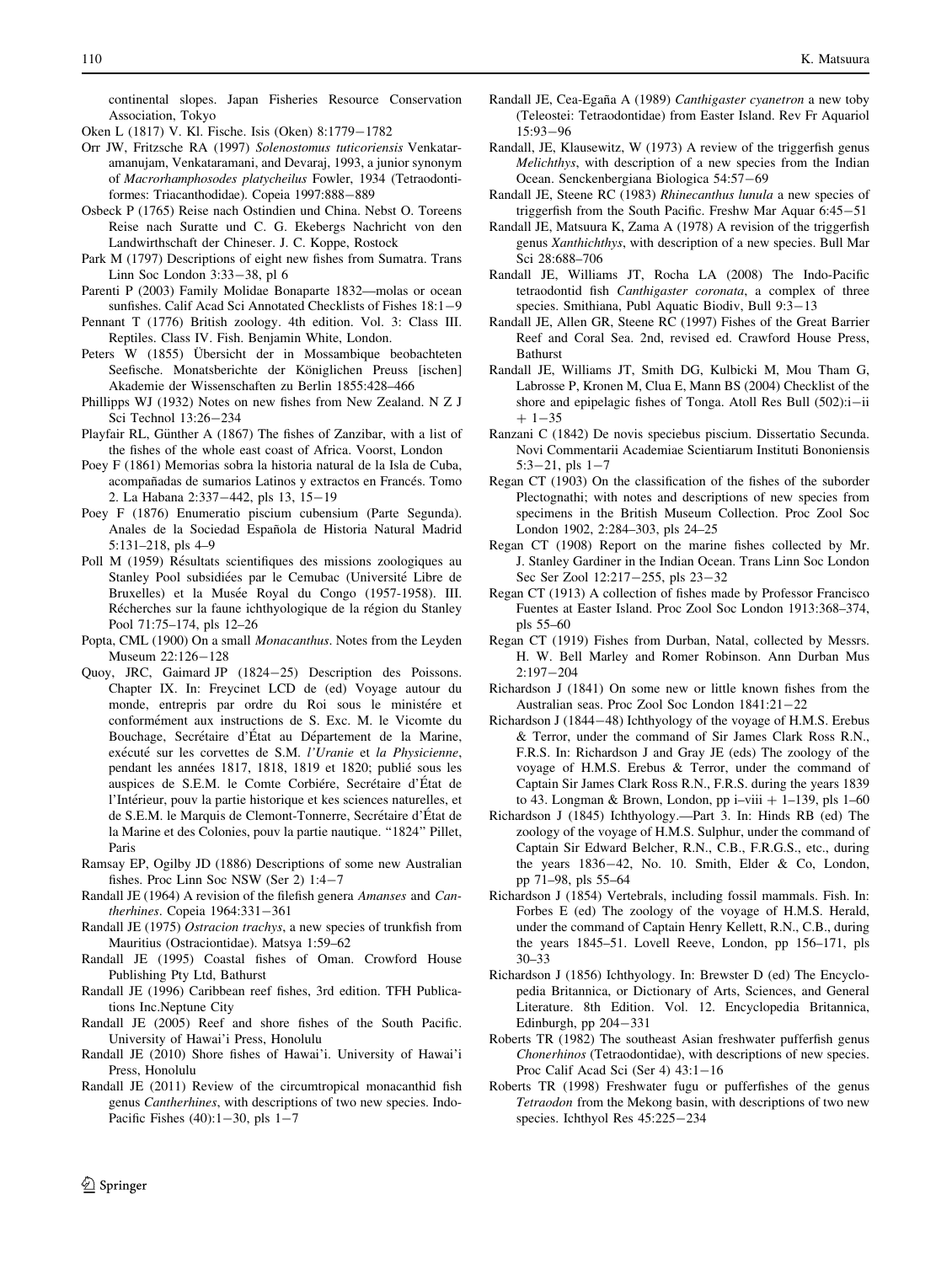Rosen DE (1984) Zeiforms as primitive plectognath fishes. Am Mus Nov 2782:1-45

- Rüppell WPES (1828-30) Atlas zu der Reise im nördlichen Afrika. Fische des Rothen Meers. Heinrich Ludwig Brönner, Frankfurt am Main
- Rüppell WPES (1835-38) Neue Wirbelthiere zu der Fauna von Abyssinien gehörig. Fische des Rothen Meeres. Siegmund Schmerber, Frankfurt am Main
- Saenjudaeng P, Vidthayanon C, Grudpun C (2013) Tetraodon palustris, a new freshwater pufferfish (Tetraodontiformes: Tetraodontidae) from the Mekong Basin of Thailand. Zootaxa 3686:77-84
- Sainsbury KJ, Kailola PJ, Leyland GG (1984) Continental shelf fishes of northern and north-western Australia. Clouston & Hall and Peter Pownall Fisheries Information Service, Canberra
- Santini F (2006) A new species of Triacanthodidae (Tetraodontiformes, Acanthomorpha) from the central Pacific. Cybium 30:195- 198
- Santini F, Tyler JC (2002a) Phylogeny of the ocean sunfishes (Molidae, Tetraodontiformes), a highly derived group of teleost fishes. Italian J Zool 69:37–43
- Santini F, Tyler JC (2002b) Phylogeny and biogeography of the extant species of triplespine fishes (Triacanthidae, Tetraodontiformes). Zool Scripta 31:321–330
- Santini F, Tyler JC (2003) A phylogeny of the families of fossil and extant tetraodontiform fishes (Acanthomorpha, Tetraodontiformes), upper Cretaceous to Recent. Zool J Linn Soc 139:565-617
- Santini F, Soresen L, Marcroft T, Dornburg A, AlfaroME (2013a) A multilocus molecular phylogeny of boxfishes (Aracanidae, Ostraciidae; Tetraodontiformes). Mol Phylogenet Evol 66:153-160
- Santini F, Sorenson L, Alfaro ME (2013b) A new multi-locus timescale reveals the evolutionary basis of diversity patterns in triggerfishes and filefishes (Balistidae, Monacanthidae; Tetraodontiformes). Mol Phylogenet Evol 69:165-176
- Santini F, Sorenson L, Alfaro ME (2013c) A new phylogeny of tetraodontiform fishes (Tetraodontiformes, Acanthomorpha) based on 22 loci. Mol Phylogenet Evol 69:177-187
- Schomburgk RH (1848) The history of Barbados; comprising a geographical description of the island and an account of its geology and natural productions. Longman, Brown, Green and Longmans, London
- Schultz LP, Woods LP, Lachner EA (1966) Fishes of the Marshall and Marianas islands. Vol. 3. Families Kraemeriidae through Antennariidae. Bull US Natl Mus 202, 3:i-vii + 1-176, pls 124-148
- Shao, KT, Ho HC, Lin PL, Lee PF, Lee MY, Tsai CY, Liao YC, Lin YC (2008) A checklist of the fishes of southern Taiwan, northern South China Sea. Raffles Bull Zool Suppl 19:233-271
- Shaw G (1804) General zoology or systematic natural history. Vol. 5. George Kearsley, London
- Shaw G, Nodder FP (1789–1813) The Naturalist's Miscellany, or coloured figures of natural objects; drawn and described from nature. Nodder & C, London
- Shipp, RL (1974) The pufferfishes (Tetraodontidae) of the Atlantic Ocean. Publ Gulf Coast Res Lab Mus 4:1-164
- Smith JLB (1948) Brief revisions and new records of South African marine fishes. Ann Mag Natr Hist (Ser 11) 14:335-346
- Smith JLB (1949a) A new aracanid fish from South Africa. Annals Mag Natr Hist (Ser 12) 2:354-359
- Smith JLB (1949b) The sea fishes of southern Africa. Central News Agency, Ltd., Cape Town
- Smith JLB (1953) Fishes taken in the Moçambique Channel by Mussolini P. Fajardo. Memorias do Museu Dr. Alvaro de Castro 2:3–20, pl 1
- Smith JLB (1958) Tetraodont fishes from from South and East Africa. Ann Mag Natr Hist (Ser 13) 1:156-160, pl 2
- Smith MM (1986) Family No. 267: Tetraodontidae. In: Smith MM, Heemstra PC (eds) Smiths' sea fishes. Macmillan South Africa, Johannesburg, pp 894-903, pls 139-140, 142-145
- Smith MM, Heemstra PC (1986) Family No. 263: Balistidae. In: Smith MM, Heemstra PC (eds) Smiths' sea fishes. Macmillan South Africa, Johannesburg, pp 876-882, pls 136-139
- Snyder JO (1911) Descriptions of new genera and species of fishes from Japan and the Riu Kiu Islands. Proc US Natl Mus 40:525–549
- Sontirat S (1985) Three new species of the freshwater fishes from Thailand. Thai Fish Gazette 38:41–49
- Sontirat S, Soonthornsatit S (1985) A new puffer species of Thailand: Tetraodon suvattii n. sp. Proc 23rd Conf Fish Sec Kasetsart Univ Bangkok 49-53
- Sorbini C, Tyler JC (2004) Review of the fossil file fishes of the family Monacanthhidae (Tetraodontiformes), Pliocene and Pleistocene of Europe, with a new genus, Frigocanthus, and two new species related to the Recent Aluterus. Bollettino del Museo Civico di Storia Naturale di Verona 26:41–76
- Steindachner F (1866) Ichthyologische Mittheilungen. (VIII) Verhandlungen der K.-K. zoologisch-botanischen Gesellschaft in Wien 16:75–484, pls 5–6
- Steindachner F (1870) Ichthyologische Notizen (X). (Schluss). Sitzungsberichte der Kaiserlichen Akademie der Wissenschaften. Mathematisch-Naturwissenschaftliche Classe 61:623–642, pls 1–5
- Steindachner F (1876) Ichthyologische Beiträge (V). Sitzungsberichte der Kaiserlichen Akademie der Wissenschaften. Mathematisch-Naturwissenschaftliche Classe 74:49-240, pls 1-15
- Stewart AL, Clark MR (1988) Records of three families and four species of fish new to New Zealand fauna. NZ J Zool 15:577- 583
- Su JX, Li CS (2002) Fauna Sinica. Osteichthyes. Tetraodontiformes, Pegasiformes, Gobiesociformes, Lophioformes. Science Press, Beijing
- Su JX, Hardy GS, Tyler JC (1986) A new generic name for Anchisomus multistriatus Richardson 1854 (Tetraodontidae), with notes on its toxicity and pufferfish biting behavior. Rec West Aust Mus 13:101-120
- Swainson W (1839) On the natural history and classification of fishes, amphibians, & reptiles, or monocardian animals. Spottiswoode & Co., London
- Talwar PK, Jhingran AG (1991) Inland fishes of India and adjacent countries (2 vols.) Oxford & IBH Publishing Co., New Delhi
- Tan HH (1999) A new species of Carinotetraodon from Sumatra and Borneo and validity of C. borneensis (Teleostei: Tetraodontidae). Ichthyol Exploration Freshw10:345-354
- Tanaka S (1918) Figures and descriptions of the fishes of Japan including Riukiu Islands, Bonin Islands, Formosa, Kurile Islands, Korea and southern Sakhalin (27):475-494, pls 131- 135
- Temminck CJ, Schlegel H (1850) Pisces, Fauna Japonica. Parts 7–9:113–172, pls 1–143
- Tilesius WG von (1820) De piscium Australium novo genere icone illustrato. Mém Acad Imp Sci St Petersbourg 7:301-310, second pl 9
- Tirant G (1885) Notes sur les poissons de la Basse-Cochinchine et du Cambodge. Excursions et reconnaissances. 10:91-198
- Tortonese E (1986) Balistidae, Monacanthidae, Ostraciontidae, Tetraodontidae, Diodontidae, and Molidae. In: Whitehead, PJP, Bauchot ML, Hureau JC, Nielsen J, Tortonese (eds) Fishes of the north-eastern Atlantic and the Mediterranean. Vol 3. UESCO, Paris, pp 1335-1348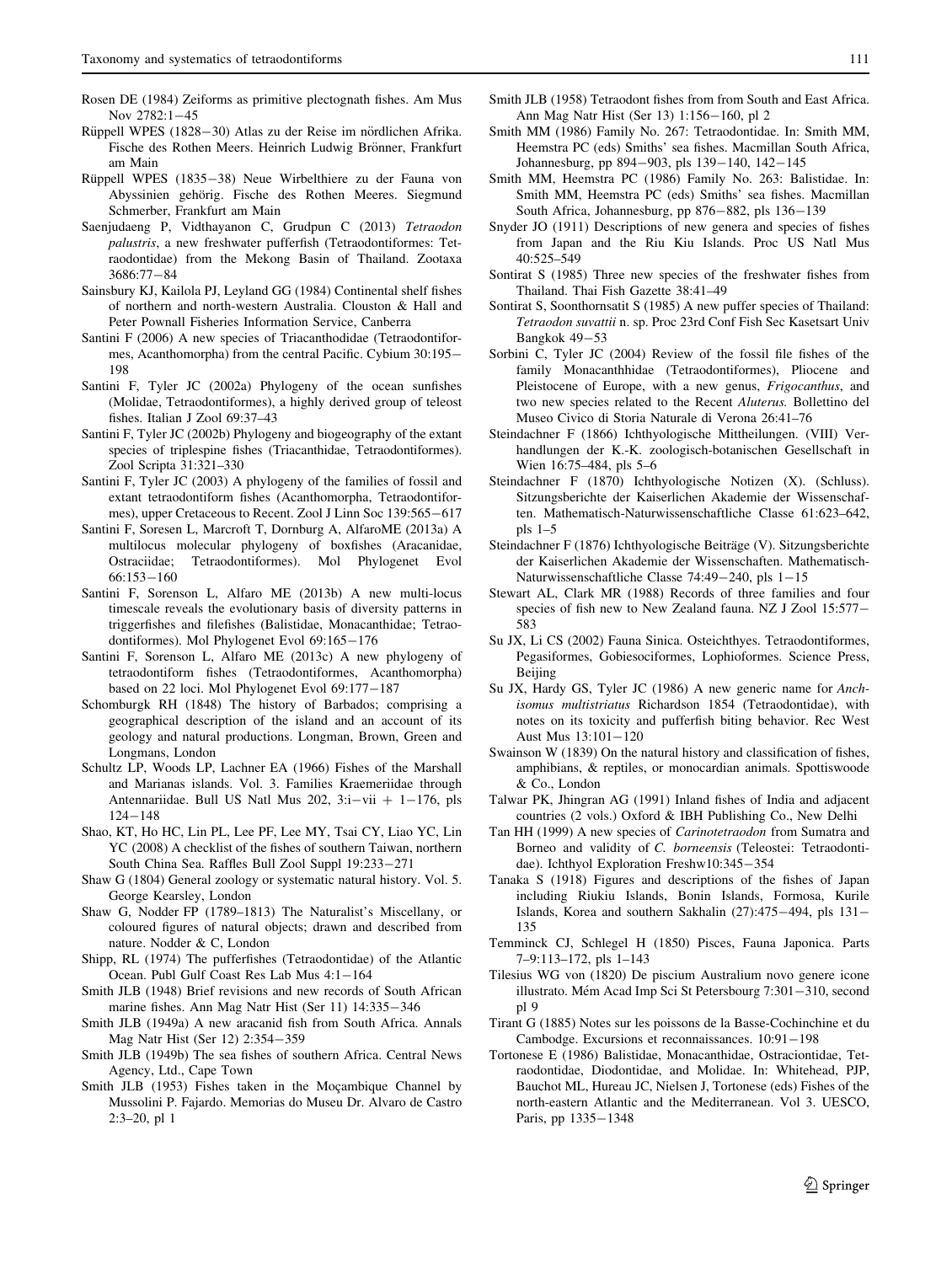- Troschel FH (1856) Bericht über die Leistungen in der Ichthyologie wärend des Jahres 1855. Archiv für Naturgeschichte 22:67-89
- Tyler JC (1963) A critique of Y. Le Danois' work on the classification of the fishes of the oprder Plectognathi. Copeia 1963:203–206
- Tyler JC (1964) A diagnosis of the two species of South American puffer fish (Tetraodontidfae, Plectognathi) of the genus Colomesus. Proc Acad Sci Philad 116:119-148
- Tyler JC (1965) A synopsis of the four species of cowfishes (Acanthostracion, Plectognathi) in the Atlantic Ocean. Proce Acad Nat Sci Philad 117:8261–287
- Tyler JC (1966a) A new species of triacanthodid Plectognath fish from the Caribbean, *Hollardia meadi*. Not Nat (Philad) 382:1-8
- Tyler JC (1966b) A new genus and species of triacanthodid fish (Plectognathi) from the Indian Ocean. Not Nat (Philad) 385:1-5
- Tyler JC (1966c) Bathyphylax omen, a new species of triacanthodid plectognath fish from the Indian Ocean. Not Nat (Philad) 395:1-5
- Tyler JC (1967) A redescription of Triodon macropterus Lesson, a phyletically important plectognath fish. Proceedings of the Koninklijke Nederlandse Akademie van Wetenschappen. Biol Med Sci (Ser C) 70:84–96
- Tyler JC (1968) A monograph on plectognath fishes of the superfamily Triacanthoidea. Monogr Acad Natl Sci Philad 16:1-364
- Tyler JC (1970) An especially small, sexually dimorphic new species of filefish (Monacanthidae) from Australasian reefs. Proc Acad Natl Sci Philad 122:273-290
- Tyler JC (1978) Der Rotaugen-Kammkugelfisch, Carinotetraodon lorteti, aus Südostasien. Die Aquarien-und Terrarien Zeitschrift 31:118–121
- Tyler JC (1980) Osteology, phylogeny, and higher classification of the fishes of the order Plectognathi (Tetraodontiformes). NOAA Tech Rep NMFS Circular 434:1–422
- Tyler JC (1983) Records of fishes of the family Triacanthodidae (Tetraodontiformes) from the western Indian Ocean off east Africa. JLB Smith Inst Ichthyol Spec Publ 31:1-13
- Tyler JC (1986) Family No. 265: Triacanthodidae. In: Smith MM, Heemstra PC (eds) Smiths' sea fishes. Macmillan South Africa, Johannesburg, pp 887-890
- Tyler JC (1997) New species of Paratriacanthodes spikefish (Triacanthodidae: Tetraodontiformes) from the South China Sea. Proc Biol Soc Wash 110: 310-313
- Tyler JC, Bannikov AF (1992) New genus of primitive ocean sunfish with separate premaxillae from the Eocene of southwest Russia (Molidae, Tetraodontiformes). Copeia 1992:1014-1023
- Tyler JC, Bannikov AF (1994) A new genus of fossil pufferfish (Tetraodontidae: Tetraodontiformes) based on a new species from the Oligocene of Russia and a referred species from the Miocene of Ukraine. Proc Biol soc Wash 107:97-108
- Tyler JC, Bannikov AF (2011) New specimen of rare fossil triacanthid fish genus Protacanthodes from the Eocene of Monte Bolca, Italy (Triacanthidae, Tetraodontiformes). Studi e Ricerche sui Giacimenti Terziari di Bolca, Museo Civico di Storia Naturale di Verona 13:29–35
- Tyler JC, Bannikov AF (2012) A new species of puffer fish, Eotetraodon tavernei, from the Eocene of Monte Bolca, Italy (Tetraodontidae, Tetraodontiformes) Studi e Ricerche sui Giacimenti Terziari di Bolca, Museo Civico di Storia Naturale di Verona 14:51–58
- Tyler JC, Kriznar M (2013) A new genus and species, Slovenitriacanthus saksidai, from southwestern Slovenia, of the Upper Cretaceous basal tetraodontiform family Cretatriacanthidae (Plectocretacicoidea). Bollettino del Museo Civico di Storia Naturale di Verona 37:45–56
- Tyler JC, Matsuura K (1981) Comments on the osteology of balistoid fishes (Tetraodontiformes), with notes on the triodontid pelvis. Proc Biol Soc Wash 94:52-66
- Tyler JC, Patterson C (1991) The skull of the Eocene Triodon antiquus (Triodontidae; Tetraodontiformes): similar to that of the Recent threetooth pufferfish T. macropterus. Proc Biol Soc Wash 104:878-891
- Tyler JC, Paxton JR (1979) New genus and species of pufferfish (Tetraodontidae) from Norfolk Island, southwest Pacific. Bull Mar Sci 29:202-215
- Tyler JC, Santini F (2001) A new species of triacanthid fish of the genus Protacanthodes from the Eocene of Monte Bolca, Italy (Tetraodontiformes). Bollettino del Museo Civico di Storia Naturale di Verona 25:3-9
- Tyler JC, Santini F (2002) Review and reconstructions of the tetraodontiform fishes from the Eocene of Monte Bolca, Italy, with comments on related Tertiary taxa. Museo Civico di Stria Naturale di Verona, Studie e Ricerche sui Giacimenti Terziari di Bolca 9:47-119
- Tyler JC, Sorbini L (1996) New superfamily and three new families of tetraodontiform fishes from the Upper Cretaceous: the earlies and most morphologically primitive plectognaths. Smithson Contr Paleobiol 82:1-259
- Tyler JC, Sorbini L (1998) A new genus and species of primitive triggerfishes from the Eocene of Monte Bolca, Italy; the earliest known balistoid (Tetraodontiformes). Museo Civico di Stria Naturale di Verona, Studie e Ricerche sui Giacimenti Terziari di Bolca (Misc Plaeontol) 7:43-265
- Tyler JC, Winterbottom R (1999) A review of the morphology and relationships of the Oligocene spikefish genera Acanthopleurus Agassiz 1844 and Cryptobalistes Tyler 1968 (Tetraodontiformes: Triacanthidae). Paleontologische Zeitschrift 73:351-367
- Tyler JC, Purdy RW, Oliver KH (1992) A new species of Sphoeorides pufferfish (Teleostei: Tetraodontidae) with extensive hyperostosis from the Pliocene of North Carolina. Proc Biol Soc Wash 105:462-482
- Tyler JC, Jerzmanska A, Bannikov AF, Swidnicki J (1993) Two new genera and species of Oligocene spikefishes (Tetraodontiformes: Tiracanthodidae), the first fossils of the Hollardinae and Tiracanthodinae. Smithoson Contr Paleobiol 75:1-27
- Tyler JC, Bronzi P, Ghiandoni A (2000) The Cretaceous fishes of Nardoi 11°. A new genus and species of Zeiformes, Cretazeus rinaldii, the earliest record for the order. Bollettino del Museo Civico di Storia Naturale di Verona 24:11-28
- Tyler JC, O'Toole B, Winterbottom R (2003) Phylogeny of the genera and families of zeiform fishes, with comments on their relationships with tetraodontiforms and caproids. Smithson Contr Zool 618:1-110
- Tyler JC, Mirzaie M, Nazemi A (2006) New genus and species of basal tetraodontoid puffer fish from the Oligocene of Iran, related to the Zignoichthyidae (Tetraodontiformes). Bollettino del Museo Civico di Storia Naturale di Verona 30:49–58
- Tyler JC, Collette BB, Broughton EA (2013) Northern range extension to Georges Bank for Hollardia hollardi (Reticulate Spikefish) (Triacanthodidae, Tetraodontiformes). Northeastern Naturalist 20:33–36
- Vaillant LL, Sauvage HE (1875). Note sur quelques espèces nouvelles de poissons des îles Sandwich. Rev Mag Zool (Ser 3) 3: 278-287
- Venkataramanujam K, Venkataramani VK, and Deveraj M (1993) A new solenostomid fish Solenostomus tuticoriensis sp. nov. from Tuticorin Bay, South India. J Mar Biol Assoc India 35:201-204
- Waite ER (1904) Additions to the fish fauna of Lord Howe Island, No. 4. Rec Aust Mus 5:135–186, pls 17–24
- Waite ER (1905) Notes on fishes from Western Australia.—No. 3. Rec Aust Mus 6:55-82, pls 8-17
- Walbaum JJ (1792) Petri Artedi sueci genera piscium. In quibus systema totum ichthyologiae proponitur cum classibus, ordinibus, generum characteribus, specierum differentiis, observationibus